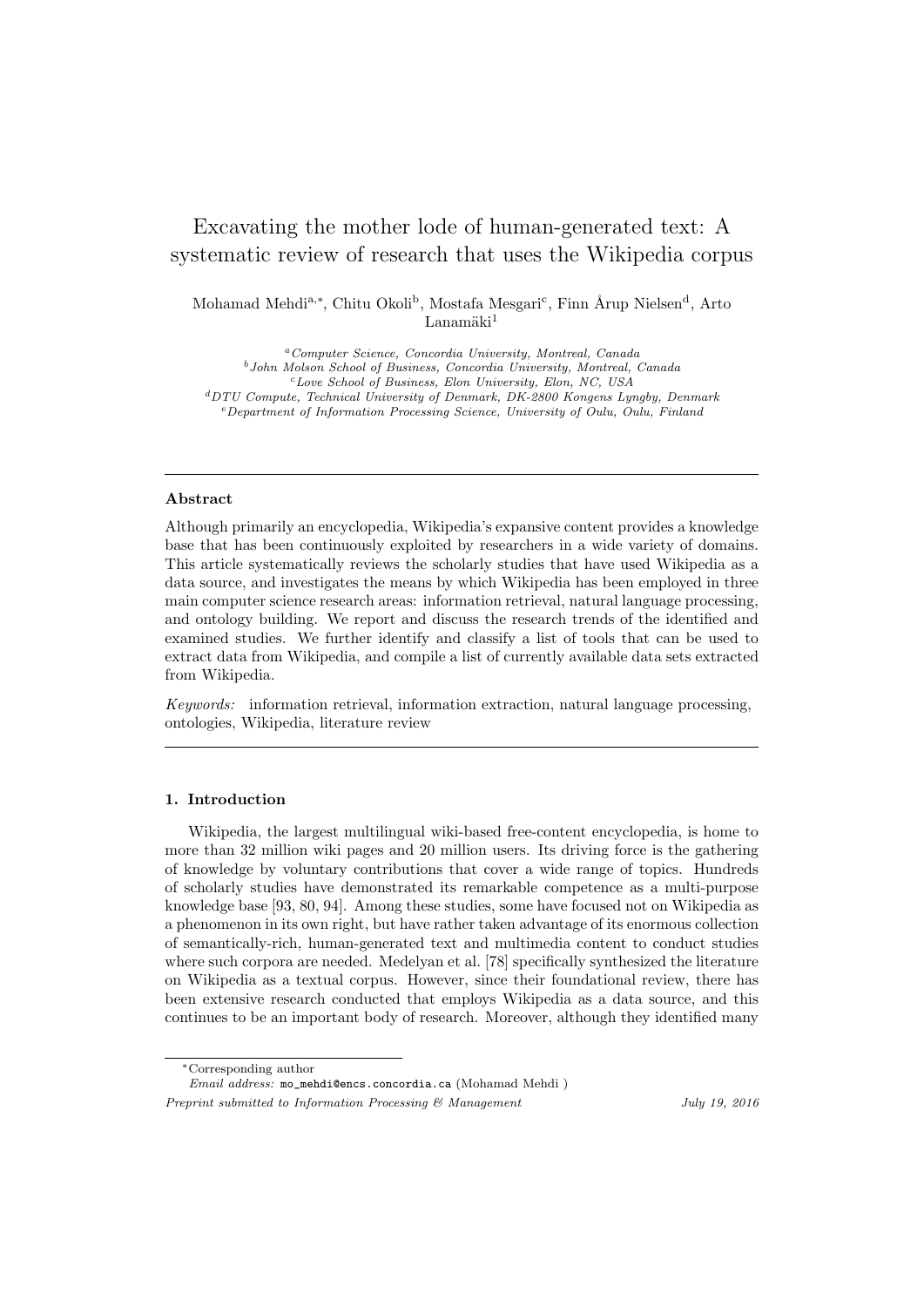textual corpus related works, they did not systematically categorize many important research details of these studies, such as the research methodologies employed or the type of the analyzed Wikipedia pages.

This article comprehensively reviews the scholarly literature on using Wikipedia as a textual corpus. It goes beyond the work of Medelyan et al. not only in providing summaries of more recent research, but in carefully analyzing and tracing research trends and details for such a research body. Because of the amazing diversity of this body of research, it is impossible to dive into the details of all 132 studies that we cover here. However, this article is targeted to general researchers in the fields such as information retrieval, natural language processing and ontologies. It is meant to give such researchers an introduction to the work in their related areas that have used Wikipedia with the goal of highlighting the potential of this rich corpus for their own work. Many studies have been conducted on various aspects of Wikipedia including its technical infrastructure, content, and contributors [\[93\]](#page-38-0). Researchers have examined Wikipedia's evolution over the years in terms of content and community. They investigated the coverage, quality, reliability, and readability of Wikipedia's content [\[80\]](#page-37-0), and explored its readers and readership behaviors [\[94\]](#page-38-1). One of the most thorough literature reviews of Wikipedia is that of Medelyan et al. [\[78\]](#page-37-1), that focuses specifically on the same subset of Wikipedia research that we address here: research that extracts and makes use of the concepts, relations, facts and descriptions found in Wikipedia, and organizes the work into four broad categories: applying Wikipedia to natural language processing; using it to facilitate information retrieval and information extraction; and as a resource for ontology building" [\[78,](#page-37-1) p.716]. Like this present review, they reviewed research that rather than studying Wikipedia itself as a phenomenon, uses the products of Wikipedia as a textual corpus for conducting text and multimedia oriented research. However, it is worthy to note that the size of Wikipedia has increased exponentially since their review and so did the scholarly articles that used Wikipedia as a a textual corpus.

Medelyan et al.'s review begins with a detailed description of the technical characteristics of Wikipedia's textual structure (such as articles, categories, and intra-wiki links) that facilitate corpus-oriented research. Their description is an invaluable introduction to Wikipedia for researchers, as they specifically focused on highlighting the features and characteristics that are most amenable to research analysis. The main sections of their review provide an in-depth examination of specific studies grouped by the topic of their research questions. In fact, we borrow our main categorization of the articles we present here from the structure of their review. However, we complement their main categories with much more detailed sub-categories providing a rich picture of what the main categories are about. An additional contribution of our review is a detailed trend analysis of the research details of the reviewed studies.

Because of their detailed coverage of past work, we generally do not duplicate the description of any article examined by Medelyan et al. Instead, we often identify these articles and refer readers to Medelyan et al. [\[78\]](#page-37-1) for their descriptions. However, we analyzed all the corpus articles to extract the research details such as specific topics, research methodologies, and so on; thus, they are fully included in our analysis in the WikiLit website, which we explain later in this article. The articles we summarize and describe in this review are mostly those that were not included by Medelyan et al. (mainly because they were published after their review).

This review extends the existing literature by the following contributions.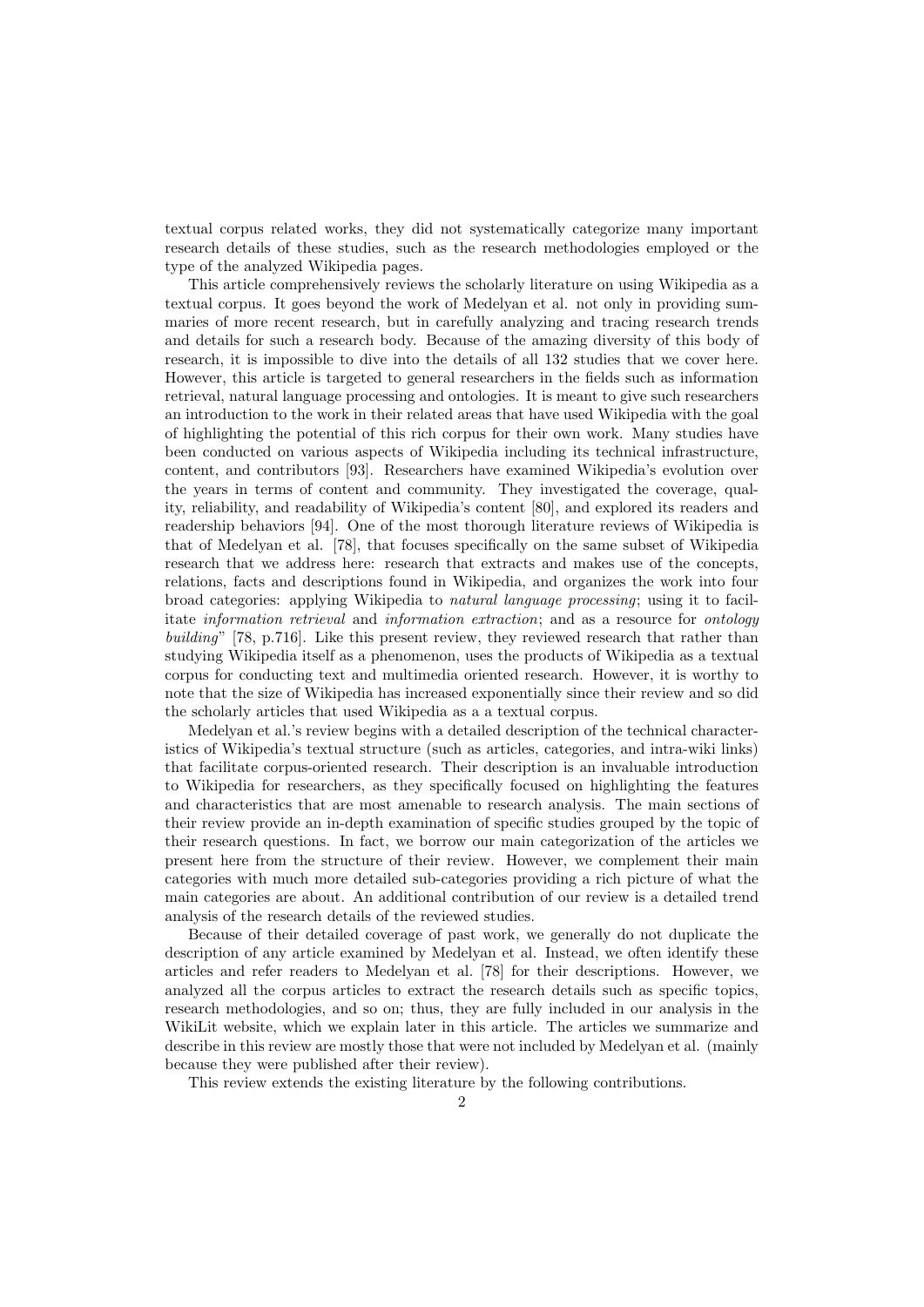- First, we summarize the principal means by which Wikipedia corpora have been used, extended, and enriched by other knowledge bases with the goal of excavating knowledge from large textual and multimedia data.
- Second, we trace numerous research details of the summarized studies and tabulate them to analyze the various approaches that have been adopted for researching corpus data.
- Third, we collect and categorize a number of tools that have been used to extract texts and images from Wikipedia in various formats.
- Finally, we further categorize a collection of disparately formatted datasets extracted from Wikipedia.

This review is not intended to identify Wikipedia's contributions to the reviewed topics. It is rather tailored to provide insights on various means for using Wikipedia content to enrich and/or test the methods and techniques developed in these topics. The summaries and research trends of the reviewed studies, the list of tools and datasets, provide significant resources for future research that intend to exploit the data available in Wikipedia. This article would be most helpful to researchers in the fields of information retrieval, natural language processing, and ontology building who are interested in Wikipedia's potential as an extensive natural-language corpus both in diversity of topics and in size for a wide range of research questions.

The rest of this paper is organized as follows. Section 2 summarizes the reviewed studies and analyzes the corpus research trends. These studies reside within three main areas closely tied with processing large data to present it semantically, uncover its hidden patterns and convert it into intelligent information; information retrieval (IR), natural language processing (NLP), and ontology building (OB). Next, a list of tools identified from the examined studies and elsewhere are described in Section 3. Another list of datasets is described in Section 4. Finally, the review concludes in Section 5.

# 2. Findings from Scholarly Research on Wikipedia

This review is part of a larger systematic review of scholarly research on Wikipedia. To ensure thoroughness and consistency in our review, we followed the guidelines presented by Okoli and Schabram [\[97\]](#page-38-2). These guidelines were designed to ensure the rigor of the methodology followed when conducting a systematic literature review. We also developed a plan in the form of a review protocol to assure consistency across the team members. This protocol included the selection process of studies to be included in the review [\[95\]](#page-38-3). It also detailed the data extraction process which answers a set of research questions extracted from each of the examined studies. Further details about the systematic review methodology are specified in a separate paper [\[93\]](#page-38-0). The selected studies are categorized according to their use of Wikipedia. We refer to these categories as the topics which encompass the following; general, infrastructure, content, participation, readership, and corpus.

The corpus category, which is the topic of this paper, includes 132 of the total number of identified studies. These studies do not examine Wikipedia directly, but rather use the content of Wikipedia as a data corpus for studying some other research questions.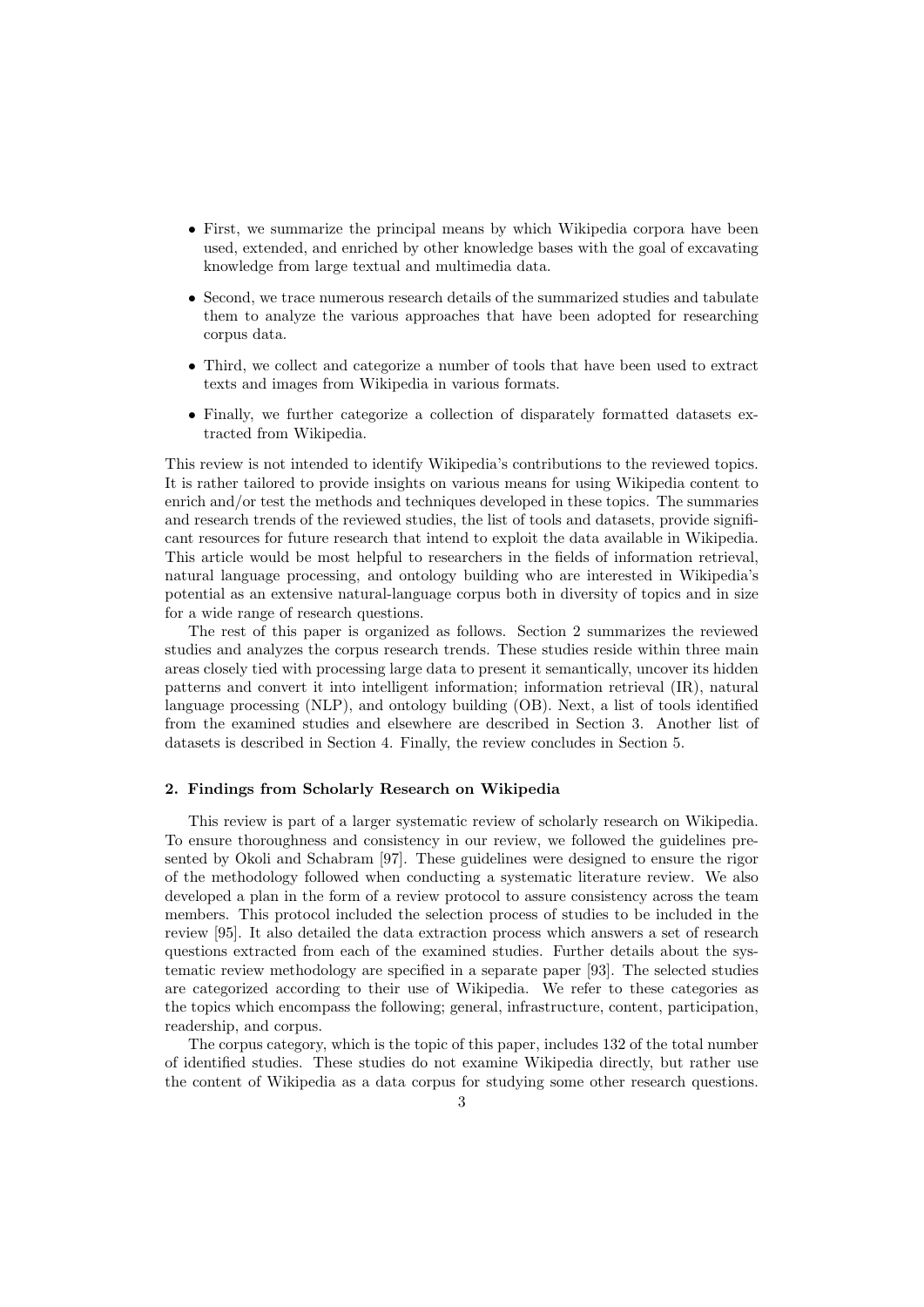| Corpus                                   | 132 |
|------------------------------------------|-----|
| Information Retrieval                    | 62  |
| Textual information retrieval            | 5   |
| Multimedia information retrieval         | 4   |
| Geographic information retrieval         | 3   |
| Cross-language information retrieval     | 6   |
| Data mining                              | 5   |
| Query processing                         | 8   |
| Ranking and clustering systems           | 15  |
| Text classification                      | 10  |
| Other information retrieval topics       | 8   |
| Natural language processing              | 46  |
| Computational linguistics                | 6   |
| Information extraction                   | 17  |
| Semantic relatedness                     | 17  |
| Other natural language processing topics | 8   |
| Ontology building                        | 21  |
| Other corpus topics                      | 9   |

Table 1: Corpus categories and number of studies in each subcategory

The corpus category comprises three main topics each of which is further divided into a number of sub-topics. Table I displays the categorization schema of the corpus topics and the number of studies in each category. The numbers of studies in the subcategories do not add up to 132 as some studies belong to more than one subcategory.

To complement the synthesis of the studies presented in this review, we built the WikiLit website (http://wikilit.referata.com). WikiLit offers a structured presentation of the categorization discussed above and the parsed details of each of the summarized articles. This website covers all the studies from all the categories including the corpus studies reviewed in this paper.

#### 2.1. Use of Wikipedia as a Corpus

The corpus category, with 132 articles, discusses research using Wikipedia as a textual corpus for various text analysis studies. What is distinctive about this review is that the goals or outcomes of these studies are usually not focused on Wikipedia itself; they usually use Wikipedia content (both direct article text and metadata) as a textual data source for some other scientific analysis. We checked Wikimedia-pedia for a corresponding topic group but it was not available. Thus, we divided this topic category into four subcategories, three of which are obtained from [\[78\]](#page-37-1) which we discussed earlier. In these three sub-categories, we identified research that used Wikipedia's content, including articles, hyperlinks, and statistical data for developing new methods, frameworks, techniques and systems, within three major areas: information retrieval (IR), natural language processing (NLP), and ontology building (OB). Our fourth subcategory comprises corpus topics that do not fit neatly into the other three.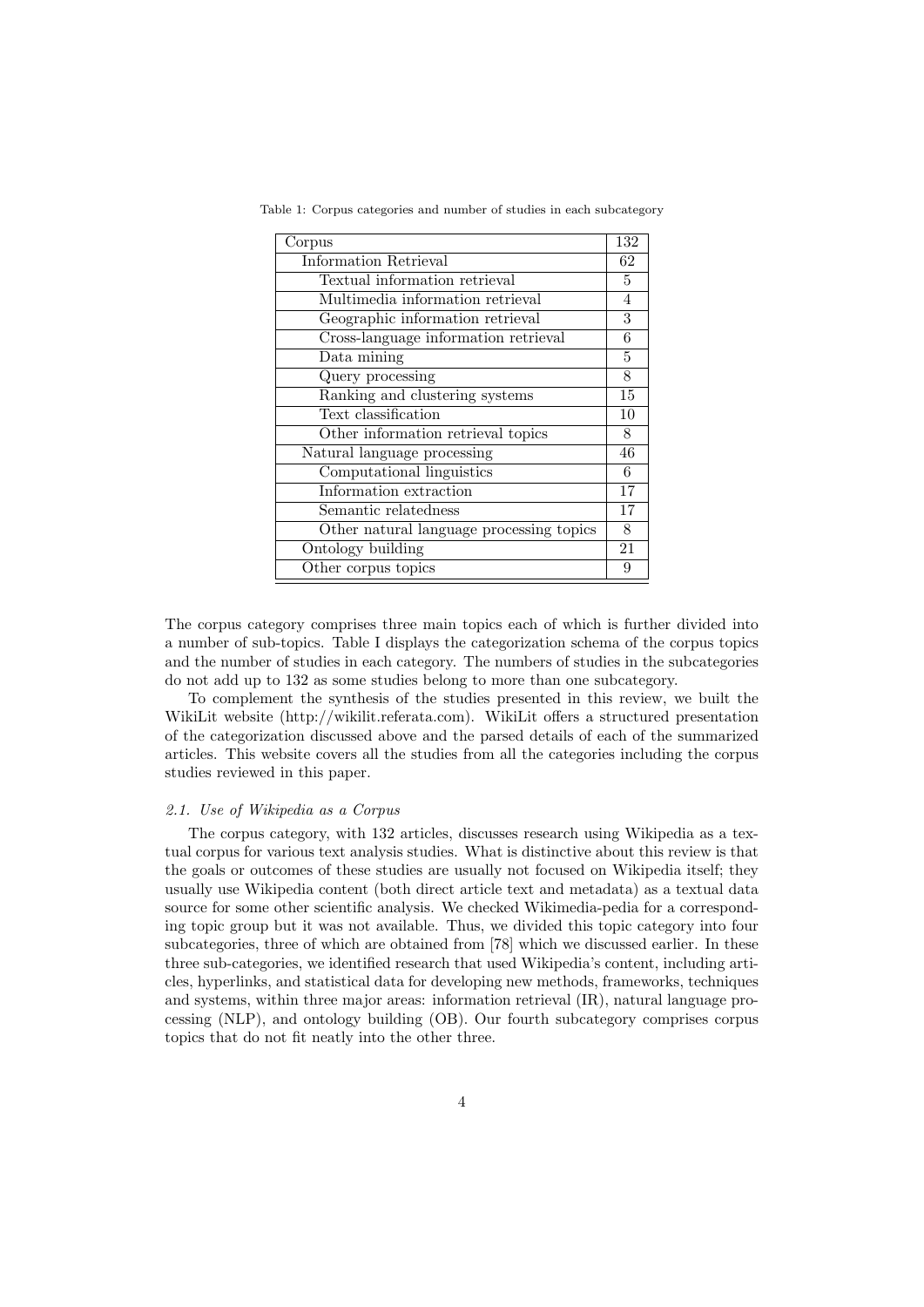#### 2.1.1. Information Retrieval

Information retrieval (IR) is a broad area of study that aims to build systematic approaches to solve various challenges related to providing information search and access. The enormous collection of articles available in Wikipedia has encouraged IR researchers to use corpora (the plural of corpus) extracted from Wikipedia. Among the IR topics, we identified the textual or multimedia retrieval, information extraction, text classification, query processing, and data mining. The majority of the articles we found developed new methods or algorithms to enhance the performance of IR systems in terms of the relevance of the information retrieved and the query execution time.

Textual Information Retrieval. Studies in this section aim to improve the major IR tasks focused on text. These include query processing, computing relevance feedback and employing disambiguation techniques using Wikipedia.

In his dissertation, Evgeniy Gabrilovich [\[34\]](#page-35-0) used linguistic information from Wikipedia and the Open Directory Project to improve text categorization performance. He used feature generation techniques to empower the training instances with more informative and discriminating features [\[34,](#page-35-0) p.7]. These features, which are concepts extracted from Wikipedia articles, are intended to enrich and complement the commonly used bag-of-words representation of documents with knowledge-rich features. For instance, a name of a public figure that appears in a text might be augmented by the figure's title, position, and other personal details. The infoboxes available in Wikipedia are very suitable resources for such information. In another doctoral thesis, Liu [\[75\]](#page-37-2) modeled a new IR system by designing and incorporating a word sense disambiguation algorithm and expanding queries using Wikipedia and WordNet dictionaries. A relevance feedback assisted by Wikipedia was also employed to enhance the performance of the proposed IR system. The experimental results showed, in comparison to variations of Collins parser, an increase in the performance of the proposed system in terms of recall, precision, mean and geometric mean average precisions.

Bast et al. [\[8\]](#page-34-0) presented ESTER, an efficient search engine that works based on a combination of full text and ontology search. The links between Wikipedia's articles were used to train a semi-supervised method that learns semantic information. Using the English version of Wikipedia and the YAGO ontology, ESTER was capable of efficiently processing various complex queries. In a similar line of research, Vechtomova [\[126\]](#page-39-0) proposed a four-stage approach to retrieve blog posts that contain opinions about entities expressed in queries such as persons, products, or events [\[126,](#page-39-0) p.71]. After collecting and pre-processing the posts in the first stage, a number of faceted queries (disjunctions of a list of short queries) are built using Wikipedia in the second one. Afterwards, a topicbased document retrieval and opinion-based re-ranking methods are applied to maximize the relevancy of retrieved documents. This study demonstrated the importance of using Wikipedia for the identification of concepts that relate to opinion targets. Clark et al. [\[19\]](#page-35-1) the development and evolution of genre in Wikipedia for the purpose of retrieving structured texts. By understanding how human categorize texts, a machine can be trained for automatic retrieval.

Wikipedia's textual content is continuously edited and added by a large number of contributors around the world. This rich textual repository provides an invaluable asset to research in the textual information retrieval field. Feature extraction, word disambiguation and query expansion are examples of applications that are enhanced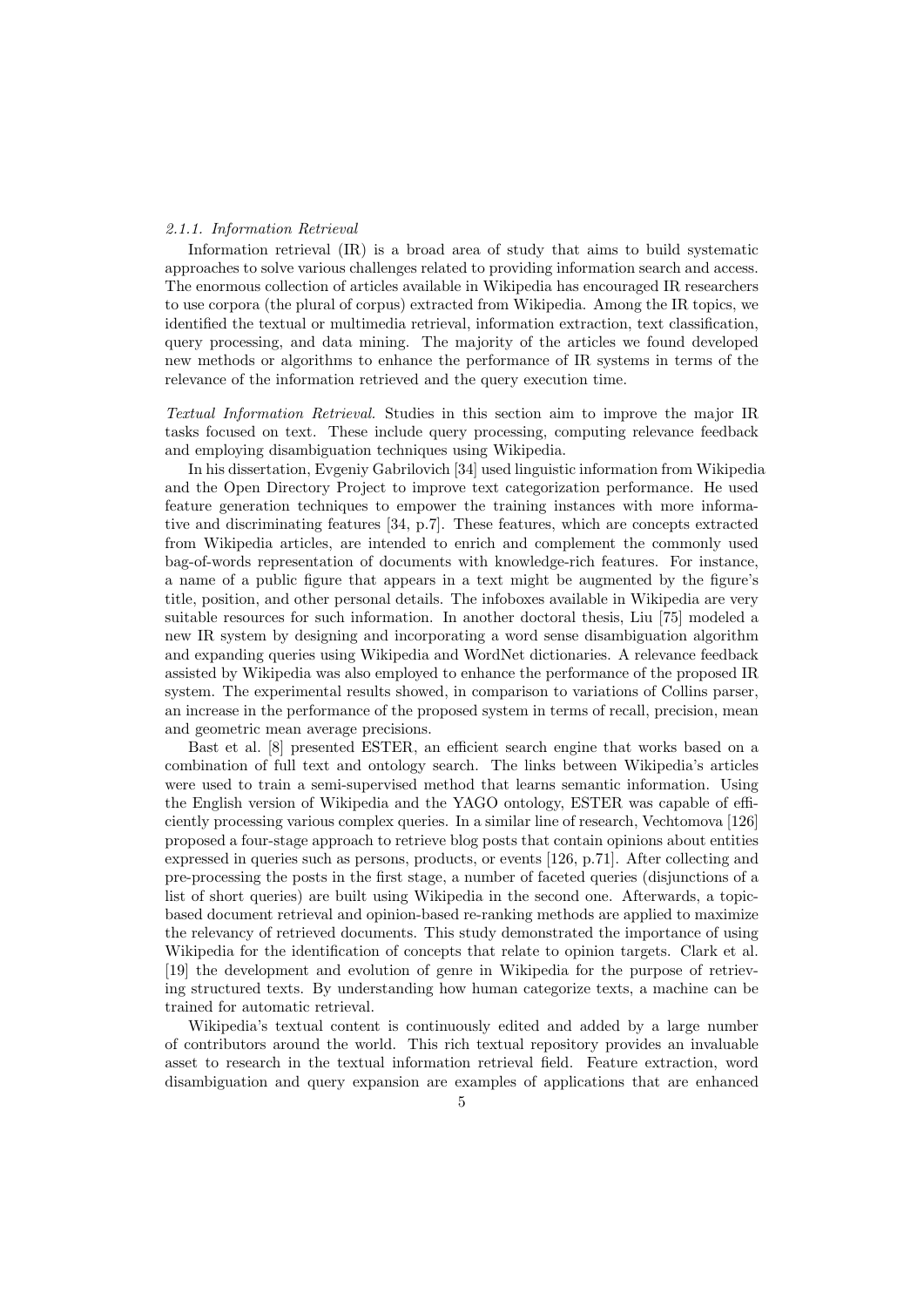# using Wikipedia.

Multimedia Information Retrieval. Multimedia databases, including images and videos available online, have exponentially increased, raising the need for new techniques to search these large collections. Wikipedia with both its growing multimedia contents was a target application for the studies included in this section.

Ah-Pine et al. [\[3\]](#page-34-1) investigated multimedia information access. They proposed two novel approaches for hybrid text-image information processing that can be readily applied to the more general multimodal scenarios. They extended the principle of trans-media feedback into a metric view. The new similarity measures of cross-content provides the capability of finding expressive images for a text, to annotate an image, cluster or retrieve multi-modal objects. The authors used a dump of French Wikipedia images to evaluate their approaches. Rahurkar et al. [\[110\]](#page-39-1) proposed a two-component application for image interpretation. The first component is responsible for keyword disambiguation using the titles of Wikipedia articles. The second one consists of an image to semantic concept mapping which is achieved by extracting semantic knowledge from Wikipedia. An image sorting system was developed based on the previous approach and an image sorting algorithm. Another popular application is image tagging that enables the filtering of large collections of images to retrieve specific ones. A useful tag for images is the location in which each of them was taken. Kalantidis et al. [\[59\]](#page-36-0) proposed a new application, VIRal, for finding the location where a photo is taken using its visual content and Wikipedia geo-referenced articles. Using VIRal and an image as a query, the system returns visually similar images and estimates its location. To recognize the location, the authors used the points-of-interests and landmarks databases from Wikipedia. VIRal was challenged with a one million urban image dataset and proved efficient.

Beside texts and images, a large collection of videos is publicly available on the web. The classification of these videos can assist the video search and retrieval tasks. Perea-Ortega et al. [\[103\]](#page-38-4) used Wikipedia's articles and Google searches to add more informational sources to assist the classification task of video data. VideoCLEF 2008 dataset and several supervised machine learning algorithms were used in various experiments to prove the enhancement of the video classification results using the web content. The machine learning algorithms include naive-Bayes, k-nearest-neighbors, support vector machines, and decision trees.

The increasing popularity of social networking web sites contributes immensely to the number of images published online. This raises the need for systems that are capable of efficiently organizing and filtering large collections of images. We foresee more research in this area of multimedia information retrieval in the years to come, in which Wikipedia could prove valuable.

Geographic Information Retrieval. Geographic Information Retrieval (GIR) extends the IR task by associating a geographic location feature to documents. Some Wikipedia articles have markup with geographical coordinates that can be extracted and used with rendered maps such as in Google Earth and the Danish Findvej.dk. The studies included in this section proposed different methods to solve the GIR task using the geospatial information available from Wikipedia.

Quack et al. [\[109\]](#page-38-5) described an approach for mining images available on the web using unsupervised learning. The proposed system starts with a pool of geo-tagged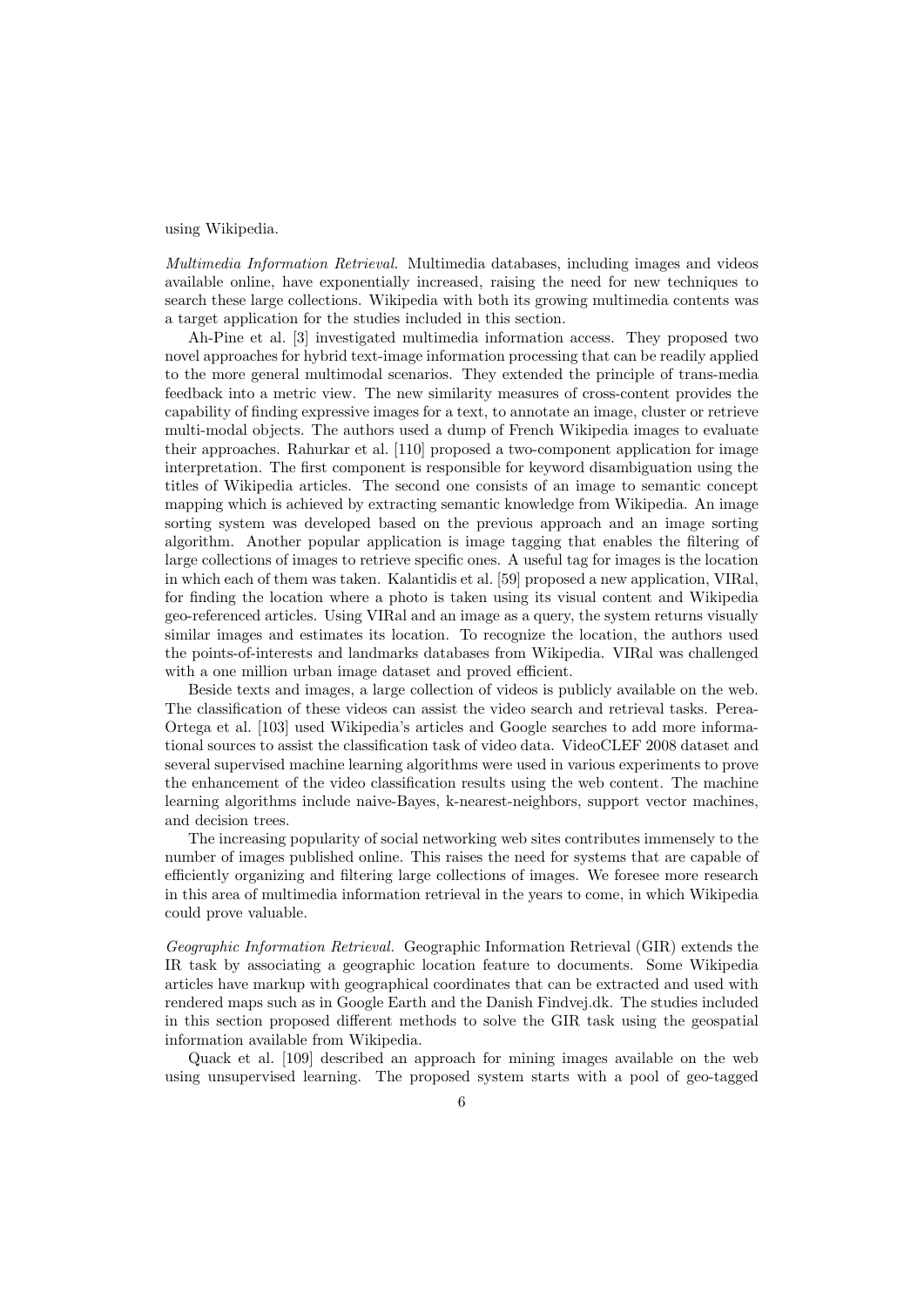images from Flickr and a grid of geospatial tiles to build clusters of mined objects and events. These clusters are then assigned, via data mining techniques, text labels that are then employed to assign, in an unsupervised manner, each cluster to a Wikipedia article. These assignments are finally evaluated using the contents (texts and images) of the corresponding Wikipedia articles. Inaccurate assignments are filtered out and the final set of verified clusters-Wikipedia articles are then used to to geo-locate new images that have no geotags. Overell and Ruger [\[98\]](#page-38-6) used Wikipedia corpus to generate co-occurrence models for place names disambiguation. Particularly, they used a rule-based method to annotate how places occur in Wikipedia and in what order. The choice of Wikipedia helped solving the synonyms issue by recording how multiple anchor texts are linked to the same Wikipedia article. The experimental results showed that the proposed approach enhanced the performance of GIR systems in terms of their mean average precision. Furthermore, using the Wikipedia corpus, Stokes et al. [\[117\]](#page-39-2) investigated the success of natural language processing approaches to GIR tasks. They found that a careful choice of weighting schemes in the IR engine can minimize the negative impact of severe errors like toponym detection errors, toponym resolution errors, and query overloading. The authors employed the geospatial information available from Wikipedia to enhance the performance of their proposed system. Particularly noteworthy in Stokes et al. [\[117\]](#page-39-2) study is their use of the geonames web service, which uses Wikipedia articles to describe geographic locations including countries, cities, colleges, universities, cultural icons, etc.

Wikipedia's presence in the GIR community through the context of GeoCLEF and its pilot track, GikiP is also noteworthy. Various GIR systems participated in this pilot track to answer questions with geographic reasoning by returning relevant articles from Wikipedia. Examples of such questions include which Dutch painters became famous by their portraits? Which European physicists immigrated to the US between the two world wars? These questions were posed in three different languages; English, German, and Portuguese. About 5, 756, 424 of geo-referenced Wikipedia entries, written in 266 different languages, are accessible from Geonames and Wikipedia Webservice<sup>[1](#page-6-0)</sup>. Entries that belong to the same category, such as "country" or "city" provide the same information through fixed-formatted tables called infoboxes. This structured information is pragmatic and advantageous in solving the geographic information retrieval problem.

Cross-language IR. Studies on cross-language IR (CLIR) used Wikipedia to improve the task of retrieving information in a language different from that of the user query. An example of such usage is WikiWord, a system that extracts lexical and semantic information from Wikipedia to build a multilingual thesaurus ([\[62\]](#page-37-3), [\[63\]](#page-37-4)). Wikipedia's inter-language links provide a rich tool to improve CLIR. Erdmann et al. [\[33\]](#page-35-2) used these links to extract bilingual terminology. They implemented a Support Vector Machine (SVM) classifier, trained with a manually labeled data of term pairs and tested the performance of other extracted terms. Despite the promising results reported, the manual labeling of the data is quit expensive and time consuming. This raises the need for unsupervised methods to build a bilingual dictionary.

Lin et al. [\[74\]](#page-37-5) and Lin et al. [\[73\]](#page-37-6) described a Japanese-Chinese cross language IR system which is composed of four components; segmentation, translation, disambigua-

<span id="page-6-0"></span><sup>1</sup>http://www.geonames.org/wikipedia/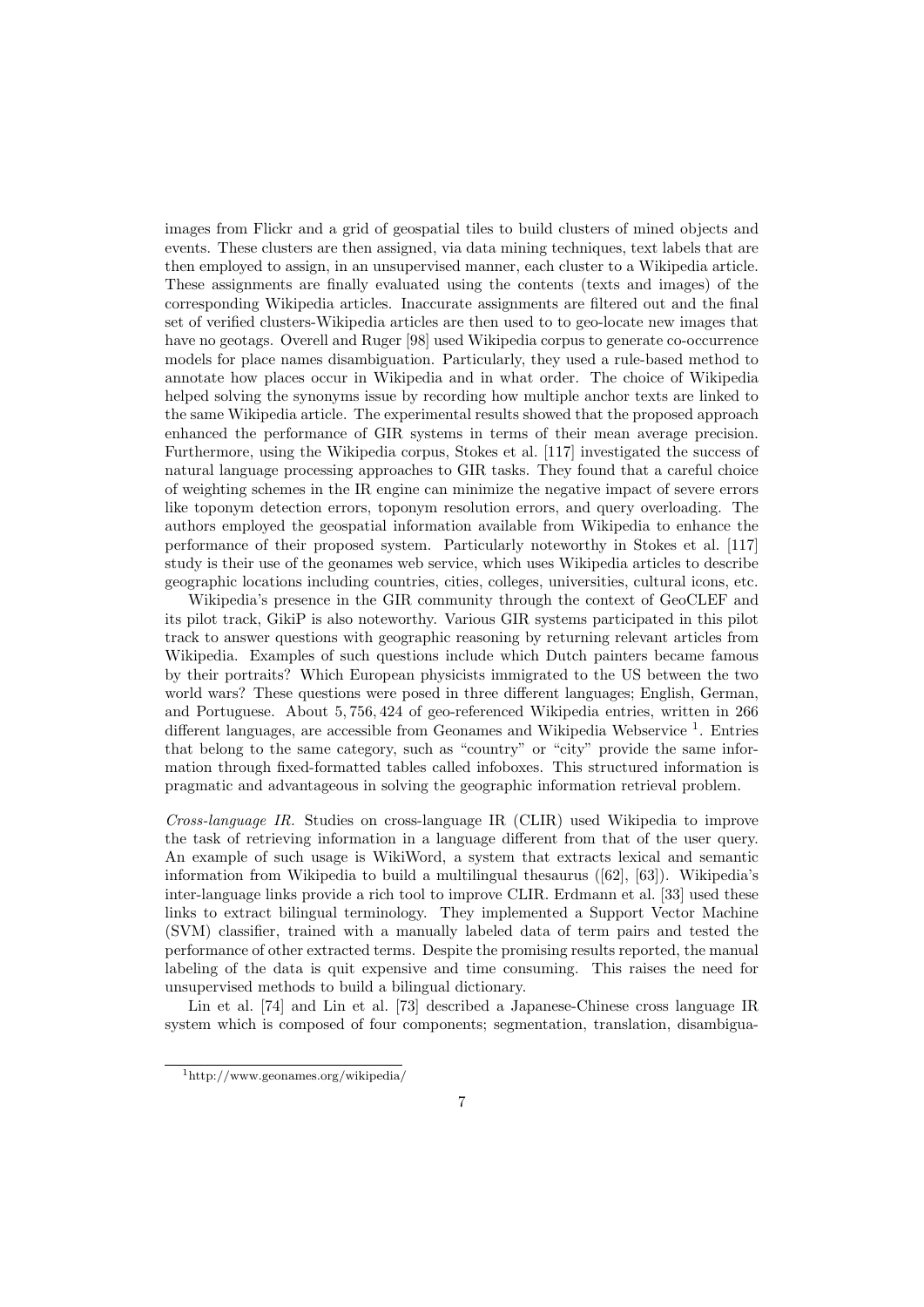tion, and retrieval and re-ranking. The translation component consists of a Japanese-Chinese bilingual dictionary and Wikipedia inter-language links to translate query terms. To enhance Korean-Chinese IR (KCIR) tasks, Wang et al. [\[130\]](#page-39-3) suggested a hybrid named entities translation from Korean to Chinese. The proposed system uses Wikipedia inter-language links as a translation tool to expand the bilingual dictionary and learns translation patterns directly from Google search results. The results of the experiments showed an improved KCIR performance in comparison with another method that only uses an offline dictionary. Potthast et al. [\[108\]](#page-38-7) surveyed and compared the models for cross-language plagiarism detection dealing with analysis of similarities between texts from different languages. The evaluation of their experiments is performed on two corpora, Wikipedia corpus and RC-Acquis corpus. The authors reported the performance of three retrieval models; cross-language alignment-based similarity analysis (CL-ASA), cross-language explicit semantic analysis (CL-ESA), and cross-language character n-gram model (CL-CNG). It was found that "CL-CNG outperforms CL-ESA and CL-ASA" [\[108,](#page-38-7) p.15].

Another study that examined cross-language question answering using Wikipedia [\[36\]](#page-35-3) is covered in [\[78\]](#page-37-1). Based on the studies above, Wikipedia has been employed in the four main categories of CLIR techniques; dictionary-based, parallel corpora based, comparable corpora based, and machine translator based CLIR techniques. The inter-language links is the main characteristic of Wikipedia exploited in such techniques.

Data Mining. Data mining, also referred to as data or knowledge discovery, is basically the process of extracting patterns from a large dataset. Extracted information aims to provide additional knowledge through these discovered patterns. This is also another main task in IR that motivated researchers to use Wikipedia as a data source to develop new mining systems. Different approaches were proposed in the studies covered in this section to mining information from large knowledge sources including Wikipedia.

In his dissertation, Zhang [\[142\]](#page-40-0) proposed a new graph-based text mining system. A collection of texts was first represented using a graph and then enhanced using an ontology map or Wikipedia categories. Then, the structure of the graph with its nodes and edges was analyzed to uncover patterns to be used to enhance text clustering. Zhang also studied the effect of different types of linkage on text clustering. The graph-based methods presented herein were tested with two applications in the biomedical literature context: text clustering and summarization. The use of Wikipedia ontology was analyzed and compared to other methods when applied in text clustering systems. It was shown that the Wikipedia's category-based structure improve clustering results more than concept information [\[142,](#page-40-0) p.109].

Denoyer and Gallinari [\[29\]](#page-35-4) described the XML Mining Track at INEX 2008. The aim of this track was to explore the classification and clustering of XML documents. A number of categorization and clustering models participated in this track. For testing purposes, the authors used a corpus of 100, 000 Wikipedia XML documents, their internal structure and the link information between documents. The recall of each of the categorization models as well as the macro-purity and micro-purity of each of the clustering models were reported.

To overcome the limitations of negative selection-based anomaly detection techniques in sparse data cases, Pöllä and Honkela  $[104]$  proposed a combination of symbol frequency analysis and negative selection. Wikipedia was employed as a real-world data to evaluate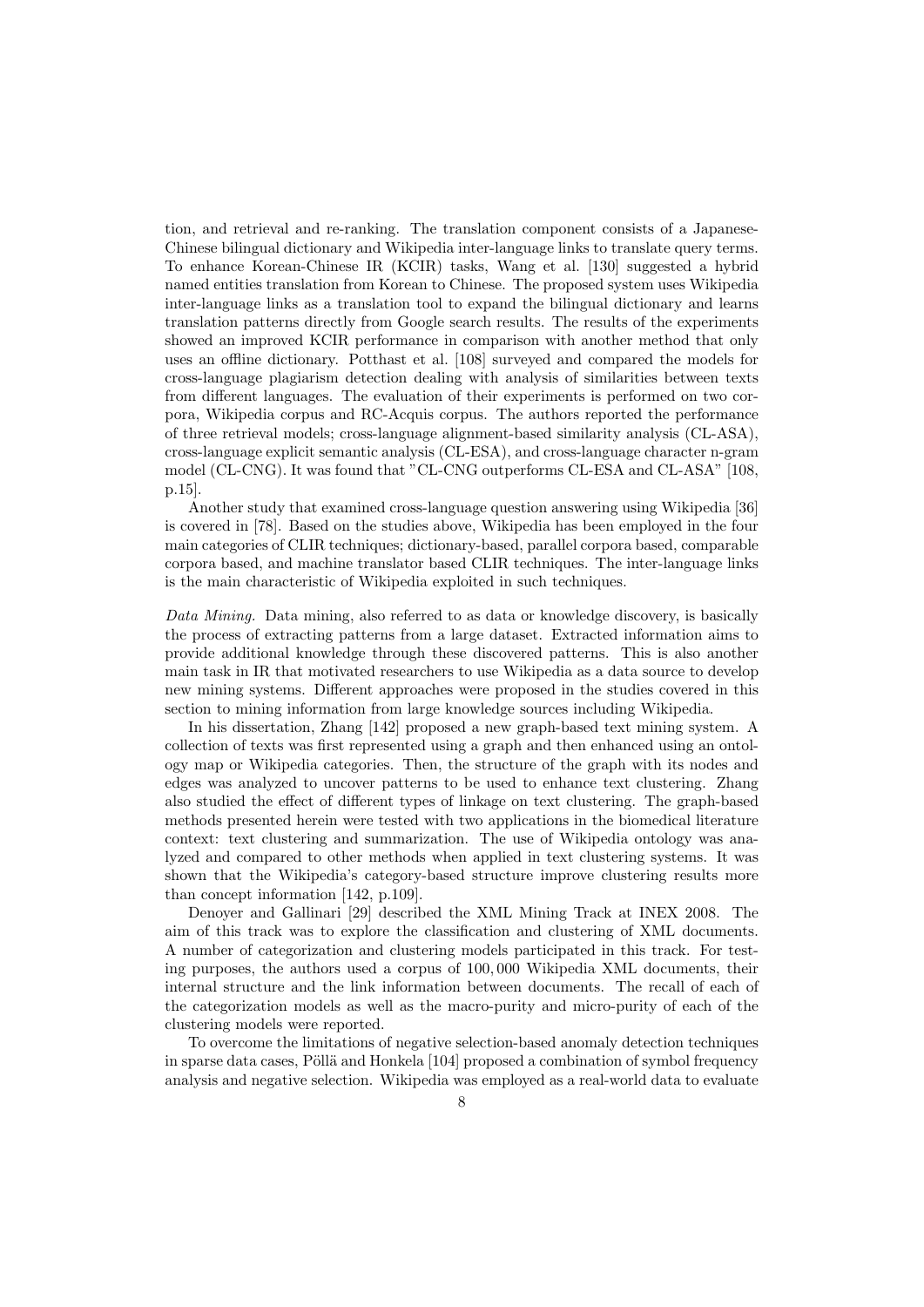the sensitivity of the proposed anomaly detection algorithm. In particular, the experiment analyzed the Wikipedia edit detection and showed promising results. Medelyan et al. [\[78\]](#page-37-1) also described other data mining studies using Wikipedia ([\[9\]](#page-34-2); [\[85\]](#page-37-7)).

The articles summarized here show that Wikipedia is a suitable corpus for solving a variety of tasks in the data mining field. These tasks include text classification and clustering, anomaly detection, and text summarization. Modeling the dependency between entities is another common data mining task that could be investigated using the internal and external links available from Wikipedia.

Query Processing. In this section, we summarize studies that aimed to expand queries dynamically by mining Wikipedia. The common objective of these studies is to enhance the relevancy of a query's results and its execution time.

Milne et al. [\[87\]](#page-38-9) presented and discussed a new search interface called Koru. To understand the subject of both queries and documents, Koru derived a thesaurus for each document collection from Wikipedia. Wikipedia's articles were then used to model the building blocks of the thesaurus. The wiki and its hyperlinks were used to determine the connections between the thesaurus blocks. Elsas et al. [\[32\]](#page-35-5) explored the blog feed retrieval task from two viewpoints; retrieval models and query expansion algorithms. The models developed in this study emphasized the importance of modeling the topical relationship between the feed and its entries. Moreover, a Wikipedia link-based query expansion method for feed retrieval proved to outperform other methods with no query expansion. Theobald et al. [\[123\]](#page-39-4) described TopX, a system that intends to merge two points of view for processing top-k query for semi-structured data, database systems and IR. TopX's components are categorized as data-entry time or query-processing time. At the former, the documents' contents are indexed and the concepts and semantic relations are identified. At the latter, queries are decomposed and query keywords are mapped into available concepts. The Wikipedia corpus was used as a test bed and results showed that TopX was more effective and efficient than existing systems.

Machine learning techniques have also been employed in the query processing tasks of query classification and segmentation. Hu et al. [\[55\]](#page-36-1) used Wikipedia articles and categories to solve the challenges of the query intent classification problem. Compared to other machine learning approaches, this method decreases the human effort to train a query intent classifier and improves the classification accuracy. Wikipedia knowledge base was also used by [\[122\]](#page-39-5) to augment their proposed unsupervised learning approach to query segmentation. The use of Wikipedia as well as the Expectation-Maximization (EM) algorithm to optimize the proposed approach showed 46% improvement in comparison with other segmentation methods. Furthermore, Hwang [\[56\]](#page-36-2) used the full English Wikipedia dataset exported in October 2007 to test and support the performance claims of a dynamic authority-based searching system. They proposed an approximation of the ObjectRank algorithm which materializes small subsets of the entire data graph. This helps reduce the query execution time as the algorithm needs to run only on one of the generated sub-graphs.

Chu [\[18\]](#page-35-6) proposed new approaches for handling sparse relational datasets, specifically data extracted from unstructured documents. Chu addressed the RDBMS issues in handling sparse data, beginning by the construction of a workbench to extract and query structured from unstructured data. Various tools were then provided to query and process data. The new way of processing data stems from the "pay as you go" con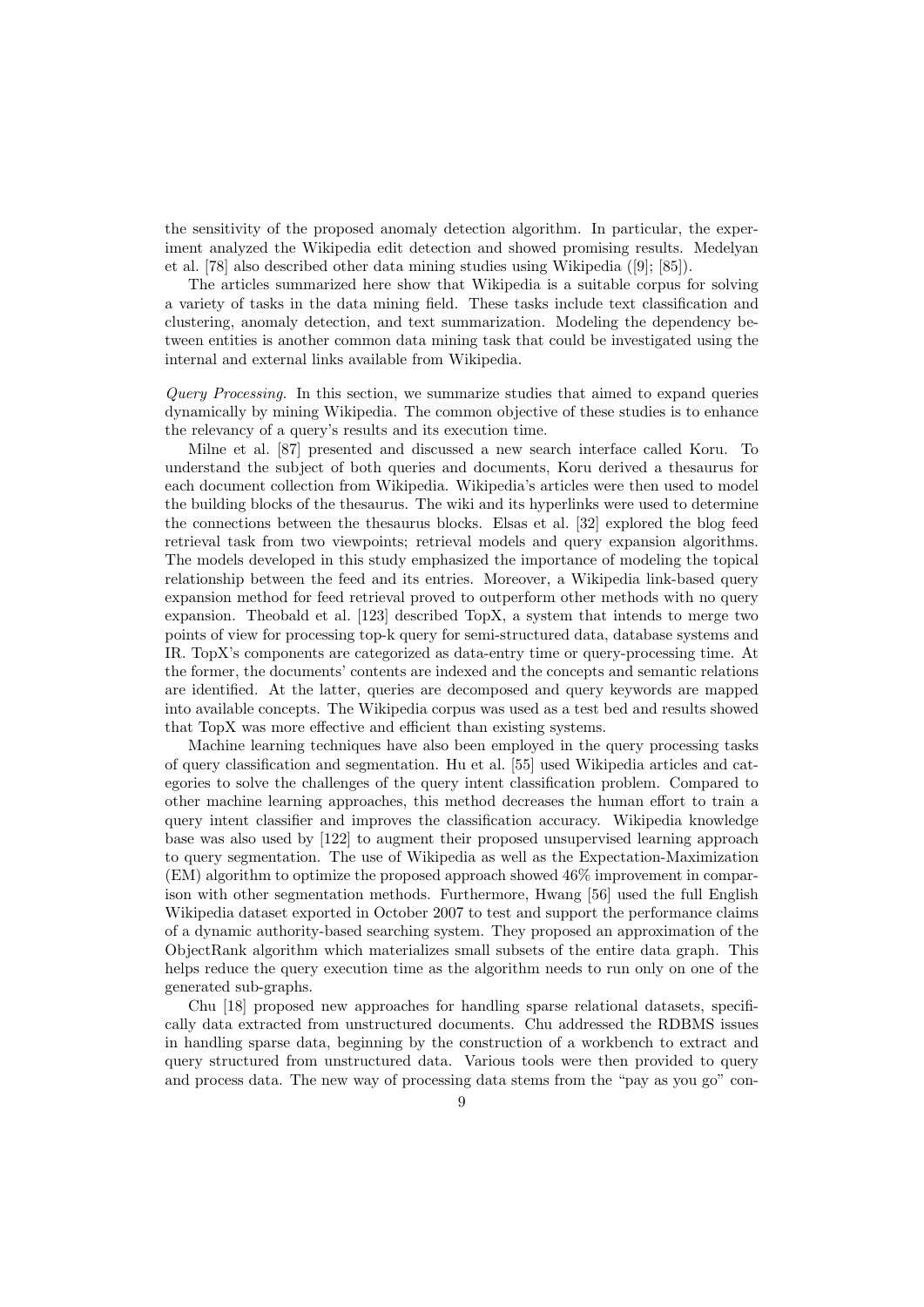cept which helps processing the data incrementally. Experiments to examine structured queries over Wikipedia were designed to test the performance of the workbench. Results showed that users were able to establish sophisticated queries. Chu also argued that his approach significantly eased the transition from extracting attributes from documents to querying them.

Kasneci et al. [\[60\]](#page-36-3) proposed the NAGA query engine for the YAGO ontology described by Suchanek et al. [\[120\]](#page-39-6). YAGO facts are based on Wikipedia infoboxes and category names. YAGO-NAGA is proposed to extract information for building large scale knowledge bases. This is an ongoing work of maintaining and extending YAGO and providing a toolkit to extract information from it. The usefulness of YAGO has been demonstrated by its usage by various knowledge management projects such as DBpedia, SUMO, and UMBEL.

Relevancy and execution time are two main quality attributes of query retrieval systems. Researchers have long tried to optimize such systems to improve their quality, especially when dealing with large amount of data. Hence, the large number of Wikipedia articles presents a challenging dataset for such tasks. The Question Answering using Wikipedia pilot<sup>[2](#page-9-0)</sup> is a project aimed at accessing Wikipedia content to answer specific queries. The choice of Wikipedia documents for this task was justified by Wikipedia being "one of the largest reference works ever, making it a natural target for question answering systems" [\[58\]](#page-36-4). Querying large databases continues to be a challenging task despite the availability of high performance servers and clusters. The extensive corpora available from Wikipedia, with its various forms of structured and semi-structured data, offer capable test beds for current and future query processing systems.

Ranking and Clustering Systems. Wikipedia has also been used to enrich texts from various sources to improve the performance and accuracy of ranking and clustering processes. In the context of ranking systems, the following studies presented various approaches to improve the performance of the ranking task.

To help narrow down the retrieved results of search engines, Gollapudi and Sharma [\[45\]](#page-36-5) proposed a set of axioms for result diversification which can be viewed as a reranking process for the search results. The disambiguation pages in Wikipedia were used as an evaluation dataset to test the presented methods. The titles of these pages were used to draw ambiguous queries which are keyed in a search engine. The results of each search are then used to test the diversification algorithm. Hwang [\[56\]](#page-36-2) proposed BinRank, an optimized dynamic link-based ranking method that approximates scores more efficiently than ObjectRank and PageRank. The core of this dissertation consists of providing efficient search functionality that enhances the usefulness of graph-structured data sources. This is achieved by taking advantage of the hidden information lying behind the semantic links available in such data sources. BinRank overcomes the limitation of traditional IR techniques in providing search results that are semantically meaningful. Wikipedia articles were used as a dataset to test the performance of BinRank since it contains semantic links such as 'definition' links, 'see also' links, and 'category' links. Using materialized views, BinRank approximates ObjectRank results achieving a faster and higher quality search results. Furthermore, Hwang et al. [\[57\]](#page-36-6) used BinRank to present

<span id="page-9-0"></span><sup>2</sup>WiQA, http://ilps.science.uva.nl/WiQA/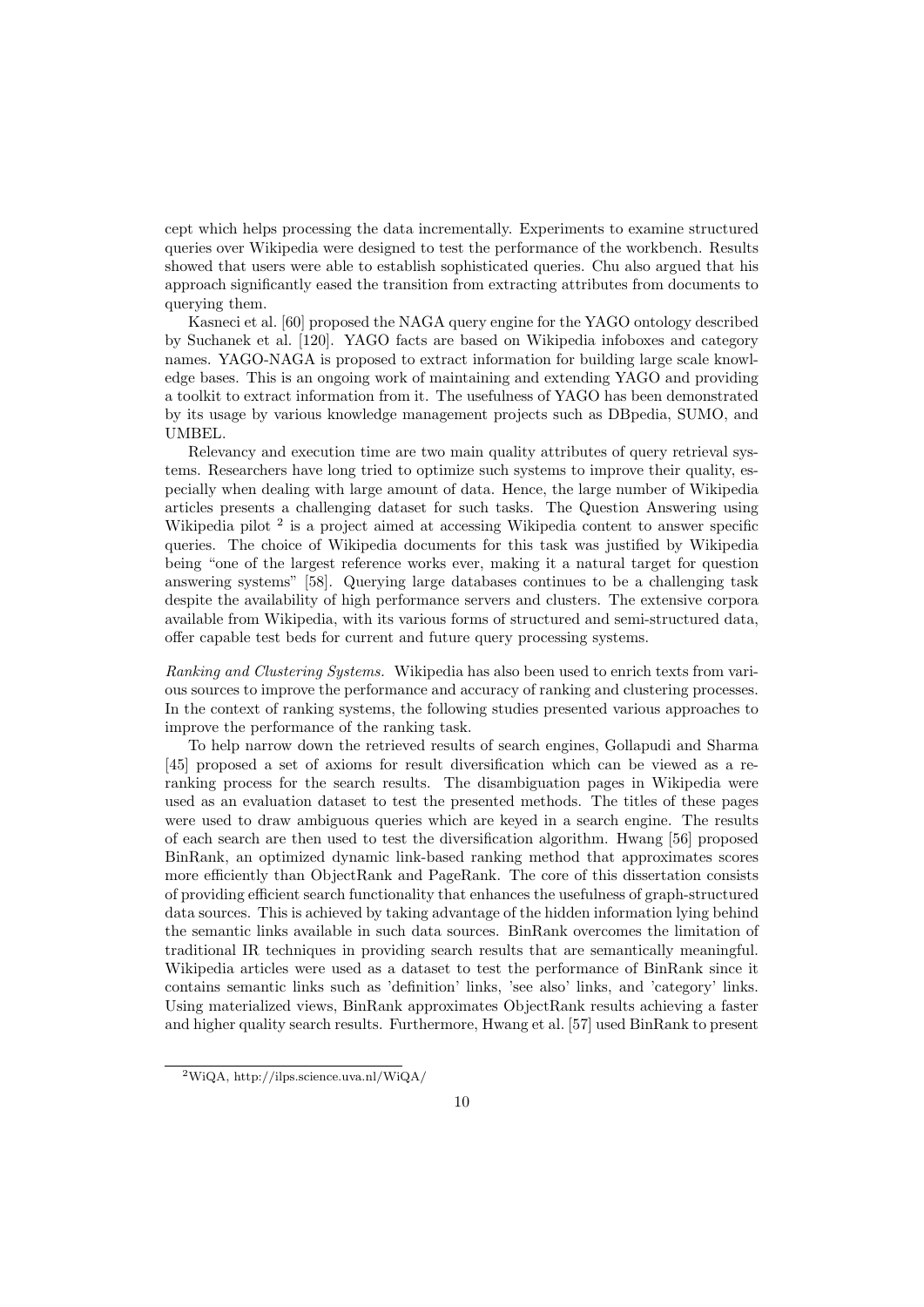a solution for a dynamic authority-based ranking problem by computing a number of materialized subgraphs. The full English Wikipedia data set exported in October 2007 was employed to test and support the performance claims of this solution.

Similarly, Lizorkin et al. [\[76\]](#page-37-8) proposed an iterative method to compute the similarity between objects. This is based on SimRank, a graph-based measure that represents the relationships among objects by logical graphs. Intuitively, two objects that are connected to similar objects are considered to be similar. This approach was tested on a subset of the English Wikipedia including its articles and category links. An optimized version of the SimRank computation algorithm was also introduced and shown to converge 50 times faster the baseline model. Another ranking approach is built around the Google matrix which is formed by augmenting the normalized adjacency matrix with an extra term. The first eigenvector associated with the Google matrix determines the PageRank of an article. The adjacency matrix may be transposed, normalized and augmented. Its first eigenvector may be found to yield what Zhirov et al. [\[143\]](#page-40-1) called the CheiRank. The authors used CheiRank and PageRank to "analyze the properties of two-dimensional ranking of all Wikipedia English articles and show that it gives their reliable classification with rich and nontrivial features" [\[143,](#page-40-1) p.523].

Wikipedia researchers have also examined the quantitative characteristics of the networks inherent in Wikipedia. Networks can be represented in matrices which, in context of Wikipedia, can be constructed from the content and metadata of Wikipedia articles. Mathematical operations can be performed on the constructed matrices to examine aspects of Wikipedia or to test computational algorithms on large-scale data. Buntine and Valtonen [\[12\]](#page-34-3) built a matrix from the within-wiki links between 500, 000 pages of the English 2005 Wikipedia and used a discrete version of the hubs and authority algorithm to find topics in Wikipedia. For example, one topic would display the Wikipedia articles "Scientific classification" and "Animal" as the top authorities and "Arterial hypertension" and "List of biology topics" as the top hubs. They proposed the use of such link analysis models to specify an authority ranking for returning the results of search engines.

The two following studies focused on named entity ranking rather than ranking search results. Wikipedia provides a large assortment of defined entities such as "Location" and "Person". Zaragoza et al. [\[138\]](#page-40-2) examined the problem of ranking entities of different heterogeneous sets of types by comparing two approaches, namely, the entity containment graphs and web search methods. They employed a statistical entity recognition algorithm to develop a snapshot of a semantically annotated English Wikipedia. Two observations from this study are noteworthy; first, the notion of inverted entity frequency is important to discount general types in entity containment graphs. Second, the rank of the documents in the computation of correlations enhanced the performance of the web search methods. Pehcevski et al. [\[102\]](#page-38-10) implemented a new approach for entity ranking systems using the categories and link structure of Wikipedia. This approach also presented a topic classification based on extracted features from an INEX topic definition. The experiments conducted using the 2006 Wikipedia XML Corpus illustrated the advantages of using the categories and semi-structured data of Wikipedia to increase the effectiveness of entity ranking systems.

In an automated link discovery procedure, tools may suggest intrawiki links from a word in a Wikipedia article to an appropriate wiki page. For example, Adafre and Rijke [\[1\]](#page-34-4) proposed a method to discover missing links in Wikipedia's articles by identifying a cluster of similar articles based on their titles and the co-citation information.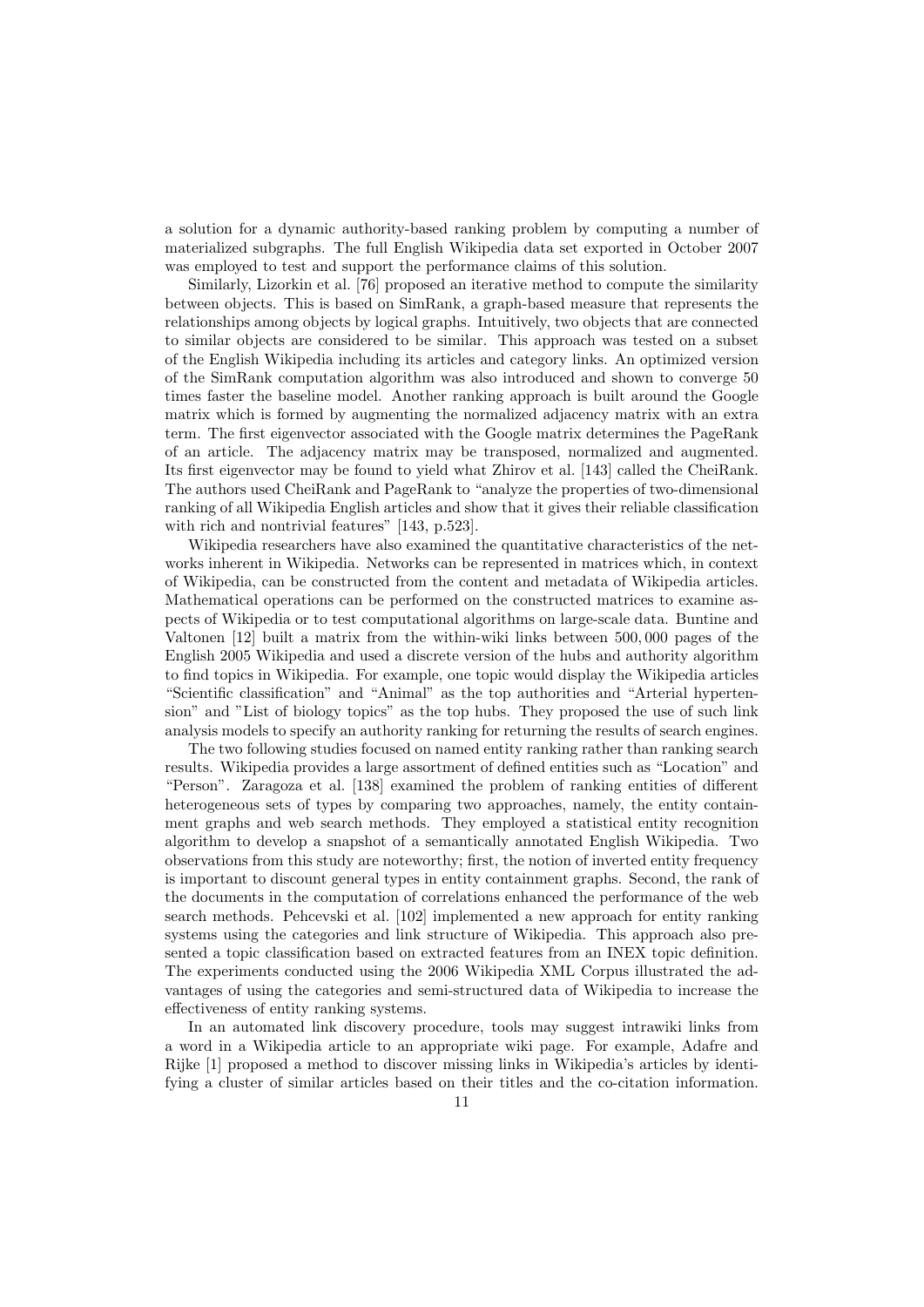Candidate links that might be missing in the target article are then identified from some of the similar articles. Bai et al. [\[5\]](#page-34-5) presented the Supervised Semantic Indexing (SSI) approach, that assigns a ranking score to documents based on their relevance to a query. The proposed methods were tested with Wikipedia documents taking advantage of Wikipedia's links structure. The experimental results proved that SSI performs better than vector-space models when applied on an Internet advertising data. In the clustering context, Banerjee et al. [\[7\]](#page-34-6) improved the classification task of short texts such as blog feeds by extending each feed with additional features extracted from the titles of related Wikipedia articles. The results of the experiments proved that this approach improves the clustering accuracy [\[7,](#page-34-6) p.788]. The Wikipedia knowledge base was used by Carmel et al. [\[15\]](#page-35-7) to enhance cluster labeling. Their approach begins by extracting a number of representative terms from the texts of a number of documents. Then, these terms are used to query Wikipedia and get the pages relevant to the corresponding cluster of documents. The meta-data of the returned pages such as the titles and the categories are used to label the cluster. For subjects that are well covered by Wikipedia, this method proved to assign very good clusters labels.

In addition, an important aspect of query retrieval systems is the organization of the search results into a hierarchy of labeled clusters. Carpineto et al. [\[16\]](#page-35-8) proposed a new approach to solve the mobile search problem by grouping the search results into a set of labeled clusters. A set of queries known as ambiguous Wikipedia entries was used to analyze the subtopic relevance of search results. Nielsen [\[90\]](#page-38-11) used non-negative matrix factorization in a hierarchical mode to cluster Wikipedia articles and scientific journals based on the scientific citations in Wikipedia. His algorithm identified scientific areas such as "cancer" and "immunology", each associated with a set of Wikipedia articles and a set of scientific journals.

Instead of working with Wikipedia links, the words within its articles may also be used as features in the construction of a matrix which can be viewed as a document-term matrix. A decomposition of such a matrix is often termed latent semantic analysis, particularly if a singular value decomposition method is used. For assessing the performance of newly developed algorithms, Rehůřek  $[127]$  constructed a document-term matrix from the entire English Wikipedia with the resulting size of 100,000 times 3,199,665, corresponding to a truncated vocabulary on 100,000 words and almost 3.2 million Wikipedia articles.

In addition to the above articles, another study that treated ranking and clustering systems is summarized in the Semantic Relatedness section of this review ([\[54\]](#page-36-7)). With the exponential increase of information available on the Web, ranking the search engines' results is an arduous task. Moreover, many applications require the clustering of documents based on common themes or topics such as the grouping of search engine results into meaningful categories. The semantic knowledge embedded within the structural components of Wikipedia makes it exploitable for both tasks.

Text Classification. Text classification is a common problem in IR systems in which a classifier is trained to assign documents to appropriate classes. Studies in this section examined various methods to solve this problem benefiting from the large collection of documents available from Wikipedia. Several studies used Wikipedia knowledge base to enhance the text classification task.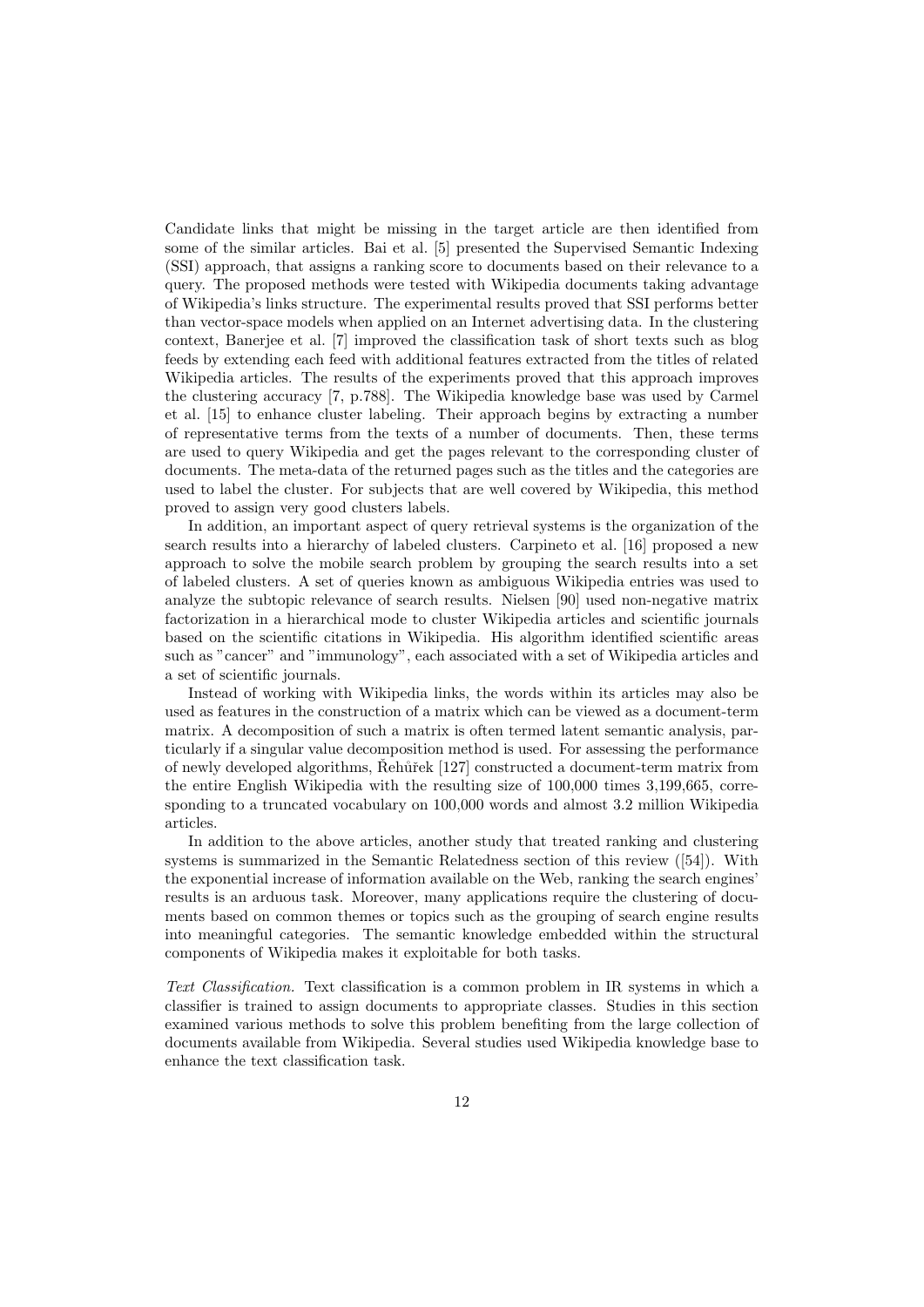Wang and Domeniconi [\[128\]](#page-39-8) used Wikipedia to improve document classification by defining concept-based kernels. The representation of documents is augmented by extracted knowledge from Wikipedia in a semantic kernel form. The proposed approach works in both supervised and unsupervised learning settings. In other words, it works even if class labels of documents are not available. Testing this approach with four different datasets such as Reuters-21578 and OHSUMED showed better accuracy results than the bag of words (BOW) techniques. Similarly, Wang et al. [\[129\]](#page-39-9) extended the BOW method with a thesaurus derived from Wikipedia to improve the text classification task. We summarize this study in the section on Semantic Relatedness.

Overell et al. [\[99\]](#page-38-12) utilized Wikipedia's categories and templates as two structural patterns to extend the WordNet lexicon and develop a system, for classifying tags, ClassTag. The first component of the system classifies Wikipedia articles based on these structural patterns and lexicon. Tags are then mapped into the resultant categories in the second component. Two measures, recall and precision, were separately optimized to test the efficiency of ClassTag. Results showed improved performance when compared to standard WordNet. Considering the importance of metadata for the reusability of learning resources, Meyer et al. [\[81\]](#page-37-9) compared the use of Wikipedia with that of traditional corpora for classification methods. They found that the use of Wikipedia successfully determined general topics, specific topics and subtopics of learning resources. This study also stressed the significance of using Wikipedia's categories and templates structures to improve the performance of text classification methods.

The remaining studies we discuss in this category used various methods in different classification applications. Farhoodi et al. [\[35\]](#page-35-9) presented an automatic web page classification method, which they tested with the Persian Wikipedia. They demonstrated the pertinence of content-based and context-based features extracted from web pages in the proposed classification method. Murugeshan et al. [\[89\]](#page-38-13) presented a profile based method for Wikipedia XML document classification, using negative category information. Ray et al. [\[111\]](#page-39-10) discussed automatic question classification, a module of a question answering system. They proposed an answer validation solution using various resources including Wikipedia to validate answers offered by "open-domain Question Answering Systems" [\[111,](#page-39-10) p.1935]. Xiang et al. [\[136\]](#page-40-3) proposed new approaches for text analysis and retrieval to address the gap between different knowledge areas and transfer the knowledge from one domain to another. The authors studied the knowledge gap between two domains and proposed a criteria to sample data from Wikipedia to fill this gap and then train a transductive SVM classifier on the augmented dataset.

In addition to the above articles, another study that dealt with text classification is summarized elsewhere in this review [\[2\]](#page-34-7), and Medelyan et al. [\[78\]](#page-37-1) described another [\[40\]](#page-36-8). The semantic information that can be extracted from Wikipedia enriches the traditional methods used for text classification, such as the Bag of Words. The semantic relationships between the terms in a text provide additional features that have proven to enhance the accuracy of text classification methods. Therefore, regardless of the features used to represent a text, Wikipedia corpora could be exploited to improve this representation.

Other Information Retrieval Topics. In addition to the IR topics described above, there are some articles concerning retrieving data or information from Wikipedia that do not fall under any of the labeled IR topics. Zhou et al. [\[144\]](#page-40-4), for example, attempted to solve one of the main challenges in peer-to-peer file sharing systems, namely the supporting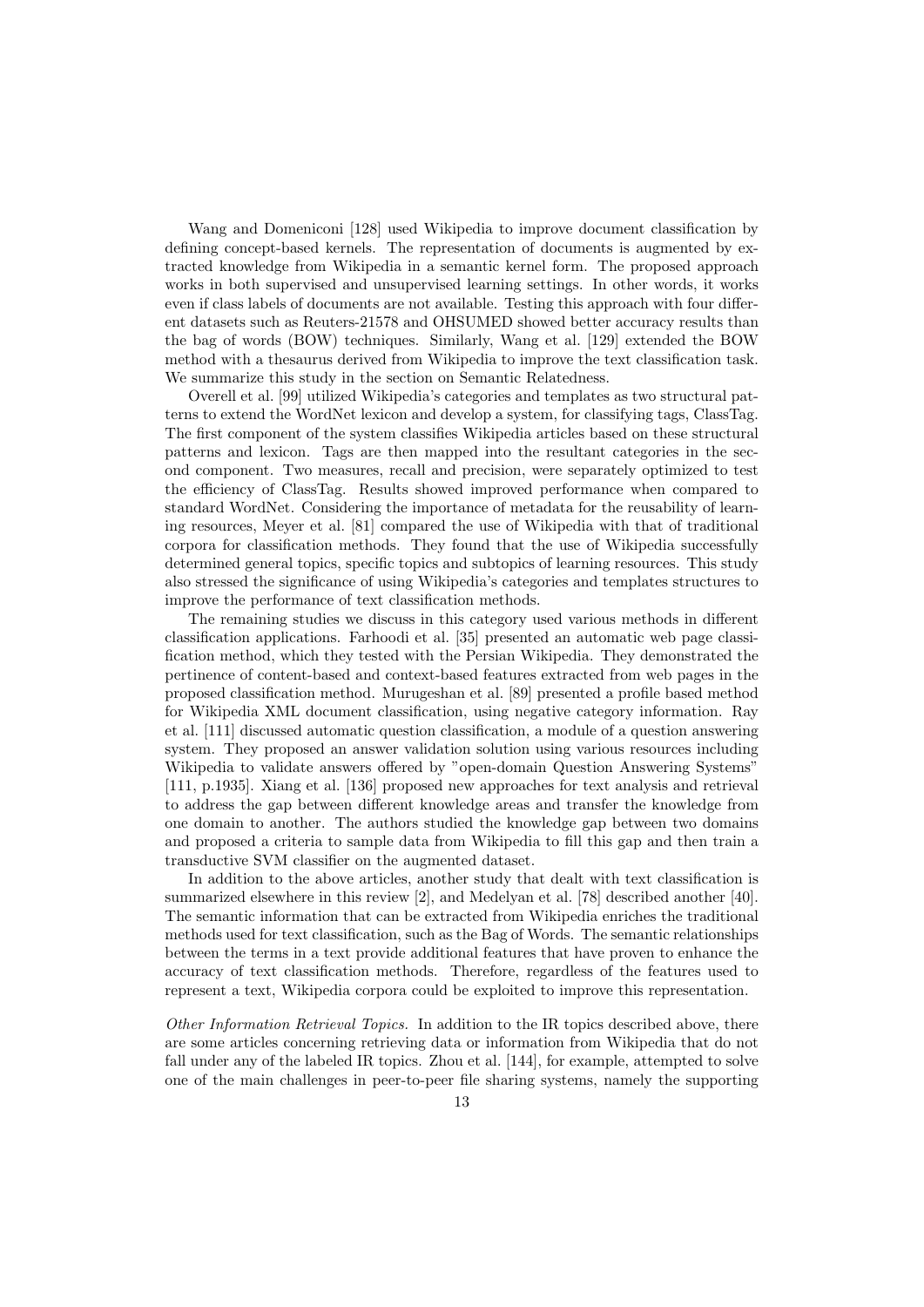content-based search. They proposed an adaptive indexing approach that consists of grouping and classifying terms based on their significance. This approach decreases the indexing cost and answers queries without the need for global knowledge. They validated their approach on various benchmark and Wikipedia datasets.

To accomplish a folksonomy visualization, Lee et al. [\[68\]](#page-37-10) proposed a statistical model based on the frequency of each tag in Wikipedia articles to derive subsumption relations between tags. The neighboring tags were used to disambiguate the sense of a tag, since one word can be associated with multiple articles in Wikipedia. This method was tested with the del.icio.us tags and results proved its capability in visualizing the relationships between tags. Krizhanovsky and Smirnov [\[65\]](#page-37-11) proposed a method for indexing wiki texts and tested it with Russian, English, and German Wikipedias. The limitations of the indexing method include the need for updating the index continuously. Also, the tf-idf weights do not consider the topics of the processed texts. Wikipedia's categories might be used to refine these weights. Pak and Chung [\[100\]](#page-38-14) proposed a new method that improves the relevance of contextual ads using Wikipedia's articles as baselines to select and display ads on specific pages. The authors attributed their choice of Wikipedia to its wide coverage of a large variety of concepts as well as its updated content due to the frequent edits. A 50% improvement in the average matching precision was obtained using this method.

In his doctoral dissertation, Simma [\[116\]](#page-39-11) developed different techniques to model the time distributions of event-driven data. These techniques are based on introducing for each event a Poisson process of its followers. These techniques were then tested with Tweets and the revision history of Wikipedia. The latter consisted of 414,540 pages with 71,073,739 revisions categorized as minor fixes, major insert, major delete, major change, revert and other edit. The experiments showed promising results in exploiting various delay, transition and fertility distributions. Friedlin and McDonald [\[38\]](#page-36-9) investigated the medical knowledge of Wikipedia and used it to improve a laboratory and clinical observation database (LOINC). They found the medical knowledge of Wikipedia very extensive and useful as a scientific medical informatics resource, and the software they developed could satisfactorily add descriptions from Wikipedia articles to LOINC part names.

In addition to these studies listed here, Medelyan et al. [\[78\]](#page-37-1) discussed other studies on information retrieval that we do not repeat here [\[86,](#page-38-15) [135,](#page-40-5) [134,](#page-40-6) [51,](#page-36-10) [4,](#page-34-8) [23\]](#page-35-10).

#### 2.1.2. Natural Language Processing

The ambiguous nature of natural language raises the need for computational linguistic analysis for the processing of languages in a range of applications. Natural language processing (NLP) can be applied to the translation of a text into another language, paraphrasing a text, and answering questions about the content of a text. Being a multilingual online encyclopedia, Wikipedia offers NLP researchers a semantically rich dataset. In this area, Wikipedia has been mainly employed for studies on computational linguistics and in semantic relatedness, as well as some other NLP topics.

Computational Linguistics. Computational Linguistics is a subfield of NLP that aims to derive functions to investigate and evaluate various facts about human language. In the introduction, we mentioned Gurevych and Wolf's presentation of lexical semantic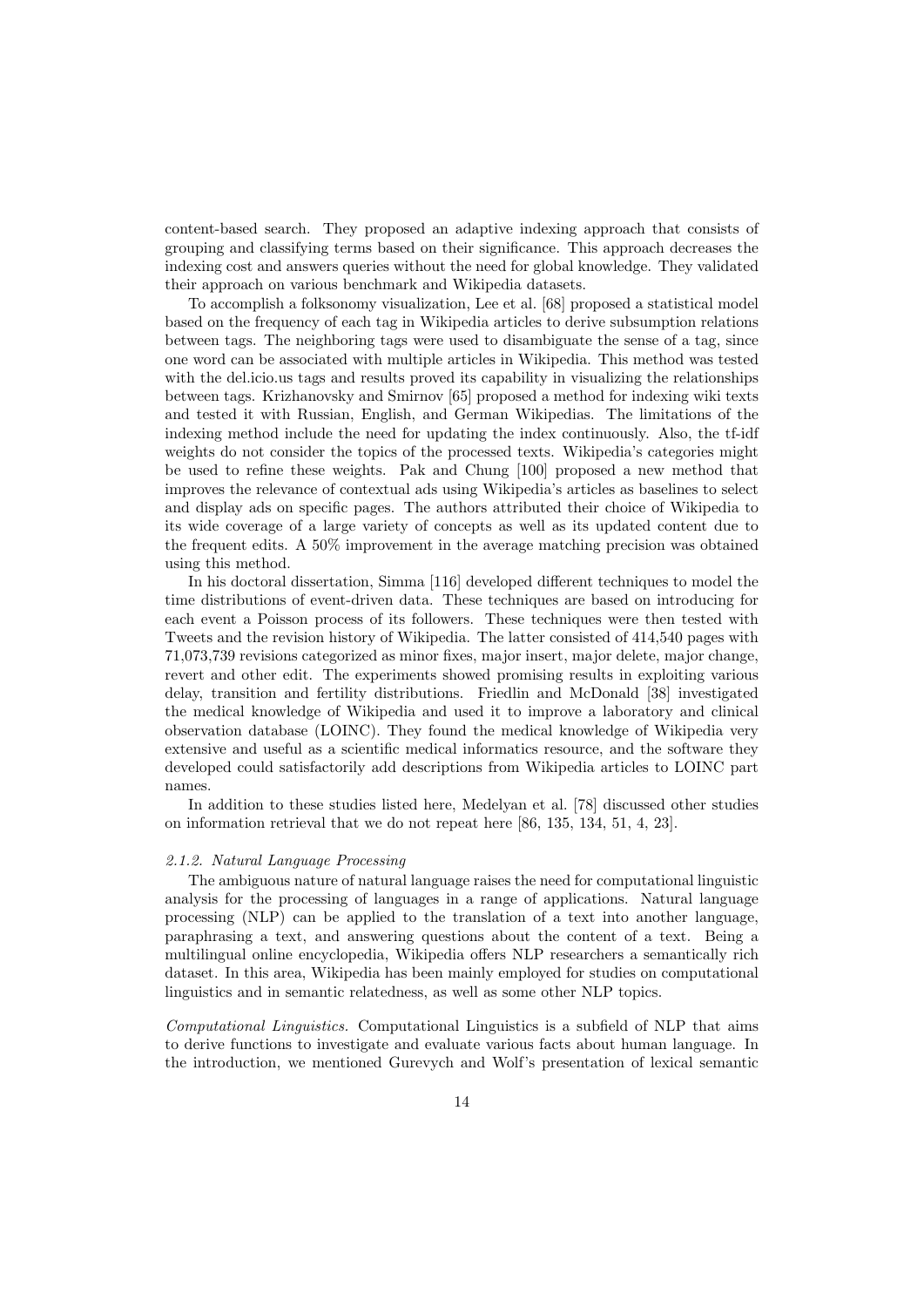information from Wikipedia which is particularly valuable for computational linguistics studies. A wide variety of other studies have also investigated this topic.

One example of the ambiguous characteristic of human languages is polysemy; the ability of a word to have multiple meanings in different contexts. Word sense disambiguation is then the process of identifying, within a specific context, the most appropriate meaning of a polysemic word. In a highly cited study, [\[82\]](#page-37-12) described a sensetagging method that employs Wikipedia to identify the sense annotations. What makes Wikipedia a particularly suitable source of sense annotations is the disambiguation pages that contain links to the different meanings of an entry. Also, one of Wikipedia's editing norm is to link a word (or group of words) to the corresponding Wikipedia articles. Therefore, the proposed method consists of extracting all the paragraphs that contain an ambiguous word as part of a link or piped link which are used to extract the word's senses. The experiments demonstrated the reliability of the sense annotations extracted from Wikipedia and their suitability to construct accurate sense classifiers.

In another highly-cited study, [\[140\]](#page-40-7) developed java-based APIs to extract information from Wikipedia and Wiktionary (JWPL and JWKTL, respectively). They also provided useful tools to support NLP studies for both academia and industry. Ganter and Strube [\[43\]](#page-36-11) described a system for detecting linguistic hedges using Wikipedia weasel tags. Linguistic hedges are words or sounds that denote uncertainty in language. For example, the word "around" is a hedge in the following sentence: "I will get home at around 5 pm". Weasel tags are words or phrases that sound meaningful but in fact are vague; "People say that ..." The proposed system is based on words preceding weasels and added syntactic patterns. The experimental results demonstrate "that the syntactic patterns work better when using a broader notion of hedging tested on manual annotations" [\[43,](#page-36-11) p.176].

Turdakov and Kuznetsov [\[124\]](#page-39-12) discussed several problems in word sense disambiguation and described available algorithms and methods used to solve them. They examined the method used in the Texterra system, which employs the Wikipedia corpus, and compared it to other methods in the literature. They argued for Wikipedia's suitability for such methods because of its structured document network and varied types of pages such as disambiguation and redirection pages. Furbach et al. [\[39\]](#page-36-12) described LogAnswer, a German language system that answers questions using Wikipedia's knowledge base derived by computational linguistics and automated reasoning means. A semantic network representation of a snapshot of the German Wikipedia and 12, 000 logical rules were used as the knowledge base of the system. An additional article that examines other aspects of computational linguistics is discussed in the Introduction Section [\[48\]](#page-36-13).

Leveraging large-scale knowledge base corpora has contributed to the progress in NLP solutions. An open problem in computational linguistics is word-sense disambiguation which Wikipedia attempts to solve using its "Disambiguation"' page. As such, a word with multiple meanings will have links to articles that describe each of its meanings. This is an additional advantage of using Wikipedia to improve the performance of computational linguistics algorithms.

Semantic Relatedness. Computing semantic relatedness among a set of documents or terms is a challenging task which assigns a similarity value based on the semantic content of these documents. The studies grouped in this section used the Wikipedia knowledge base to compute the semantic relatedness of words and documents.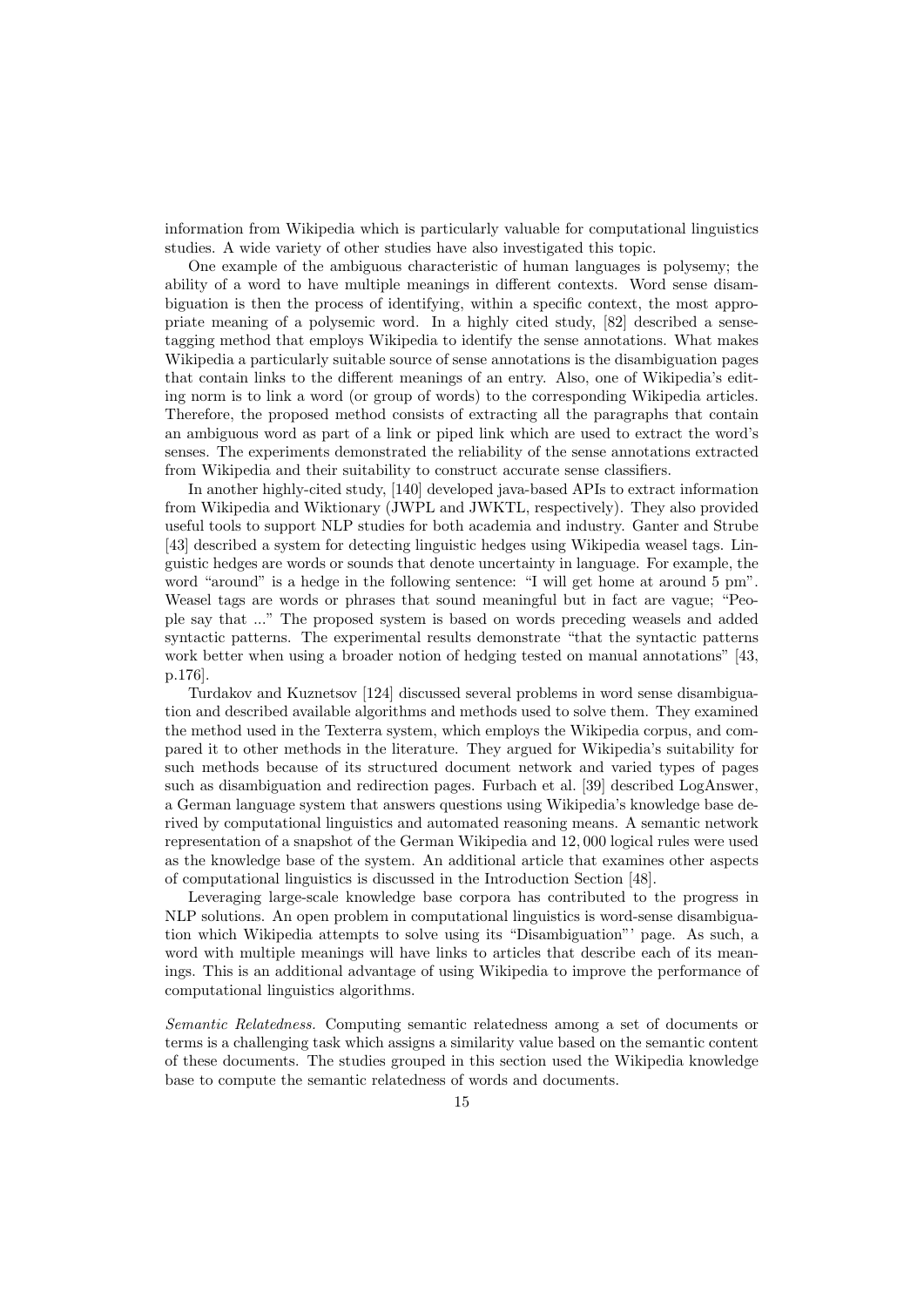Schenkel et al. [\[113\]](#page-39-13) exploited Wikipedia's categories structure to add semantics to XML data. They generated an XML corpus (YAWN) from a 2006 Wikipedia dump using a Wiki2XML that converts Wiki markup to XML. Then, the constructed corpus was annotated with semantic tags that are extracted from Wikipedia's categories and lists, and WordNet. The authors suggest using this corpus in various applications including context-based information retrieval and Wikipedia pages clustering and classification. Turdakov and Velikhov [\[125\]](#page-39-14) presented a similarity measure based on Dice's measure to compute the semantic relatedness between Wikipedia articles. Two articles are considered to be related if their Dice measure is high. This measure is computed as the ratio of the number of links the two articles have in common to the total number of links of both articles.

Semantic relations have been shown to enhance the performance of clustering algorithms. Hu et al. [\[54\]](#page-36-7) built a concept thesaurus on the semantic relations extracted from Wikipedia to be used in a new text clustering method. Compared to traditional text clustering methods based on "bag of words", this method showed an enhanced clustering performance when applied with Reuters and OHSUMED datasets. In a similar study, Wang et al. [\[129\]](#page-39-9) developed an automatic thesaurus of concepts from Wikipedia to enrich the"bag of words" representation of texts. This thesaurus aimed to capture the semantic relations between the words of a text to improve the text classification results. Several experiments were conducted using three different datasets; Reuters, 20NG, and OHSUMED. The classification performance of the proposed approach was measured using precision-recall metrics. The results showed the effectiveness of the added thesaurus.

Zesch et al. [\[141\]](#page-40-8) and Zesch and Gurevych [\[139\]](#page-40-9) investigated the literature to develop measures for computing semantic relatedness of word pairs. The identified measures were categorized into four types: path based, information content based, gloss based, and vector based measures. They compared these measures in relation with the datasets used (such as WorldNet or Wikipedia), the measure type, and the language (English or German). They concluded that crowds-based resources are not better than linguistsbased resources. A higher precision but lower recall can be obtained by using the first paragraph of Wikipedia articles rather than the whole articles. In addition, this study presented two freely available systems, namely, DEXTRACT and JWPL. The former assists the construction of semantic relatedness datasets, and the latter provides a Javabased Wikipedia API for building NLP applications [\[139,](#page-40-9) p.25].

Pantel et al. [\[101\]](#page-38-16) proposed using distributional and entity set expansion to improve the computation task of the semantic term similarities. The authors evaluated their approach using a collection of entity sets extracted from Wikipedia which they also made public to serve as a testbed for set expansion analysis. Experiments with 500 million terms underlined the effect of the corpus size and quality of the set expansion performance. They showed that the pairwise similarity of theses terms were computed in 50 hours using 200 quad-core nodes [\[101,](#page-38-16) p.946]. Holloway et al. [\[52\]](#page-36-14) analyzed the semantic structure of Wikipedia and the coverage of its content. Basic statistics for the articles and categories were computed from a 2005 Wikipedia dump. Categories were particularly mapped using the cosine pairwise similarity measure. The category network was visualized and color coded by last edit time and top ten most active authors. The main finding of this study is that, although the category structure of Wikipedia is constructed by varied people and bots with different motives, it is actually well developed and maintained. Gabrilovich and Markovitch [\[42\]](#page-36-15) introduced a new method for representing natural lan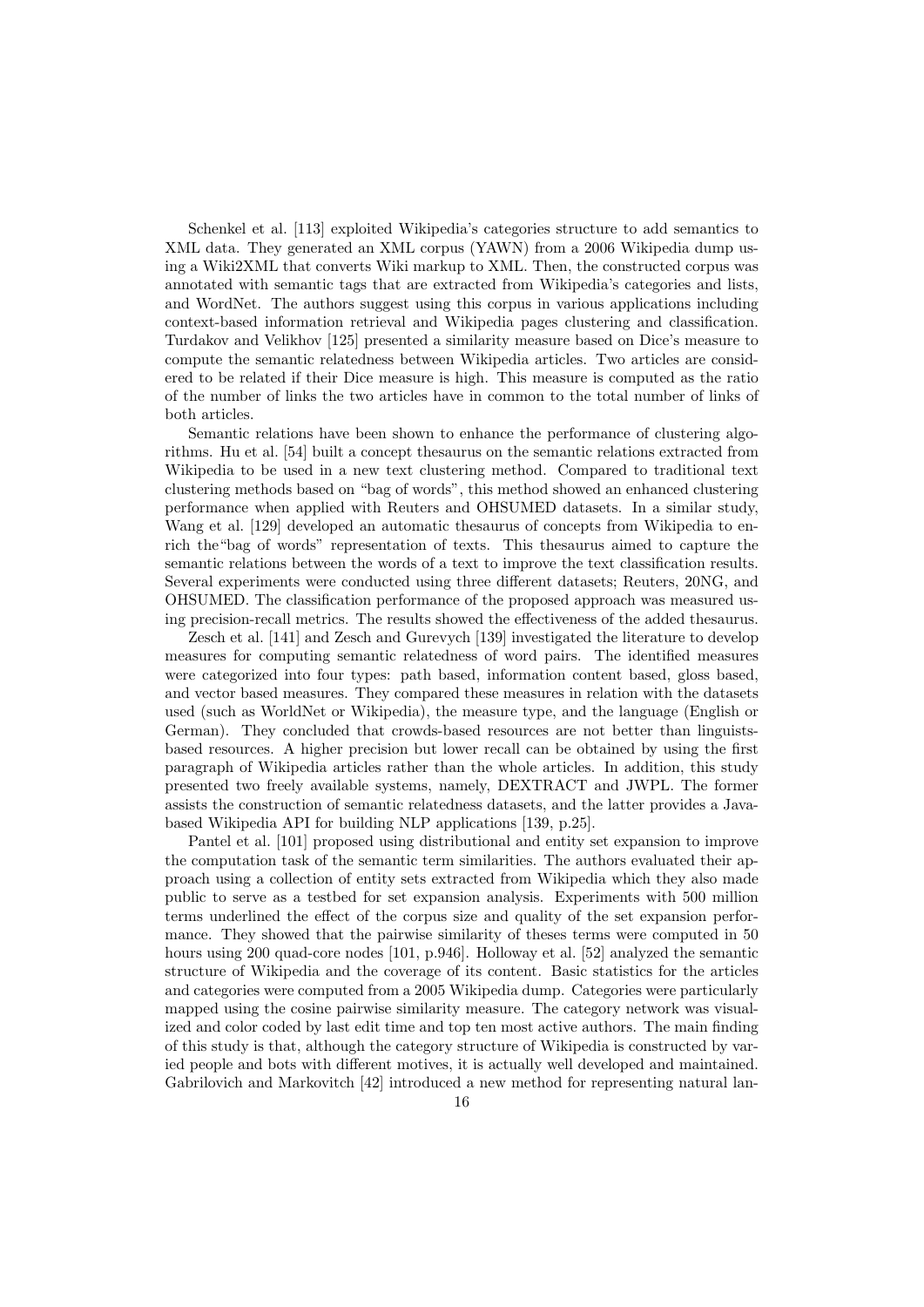guage semantics, Explicit Semantic Analysis (ESA), that represents the meaning of any text in terms of concepts based on Wikipedia articles. They argued that the main advantage of their contribution is in handling synonymy and polysemy. ESA was tested in the text categorization context. When compared with previous methods, ESA enhanced the assessment of semantic relatedness of words and texts.

Li et al. [\[71\]](#page-37-13) proposed a new approach for keyphrase extraction using topic relevance and term association. They represented a document as a weighted graph which vertices correspond to selected terms from the document and the weights denote the semantic relatedness among these terms. The use of Wikipedia in this method was in the selection of keyphrase candidates and the computation of their semantic relatedness. Different algorithms were employed then to relate documents by their topics and compute the term association. Experimental results showed that the keyphrase extraction approach proposed in this paper outperforms other approaches.

We discuss a couple of other semantic relatedness studies in more detail elsewhere in this study. In Ontology Building, we discuss the YAGO system, proposed by Suchanek et al. [\[120\]](#page-39-6), which extracted data from Wikipedia and combined it with WordNet. In Information Extraction, we dicuss Grineva et al. [\[46\]](#page-36-16) computation of semantic information for a new competitive key terms extraction method. In addition to these, other studies that examined various aspects of computing semantic relatedness using Wikipedia, ([\[41\]](#page-36-17); [\[106\]](#page-38-17); [\[107\]](#page-38-18); [\[72\]](#page-37-14)) are discussed by Medelyan et al. [\[78\]](#page-37-1).

Many applications involve the computation of semantic relatedness of texts, especially to solve NLP problems such as summarizing and clustering texts. Wikipedia's links, categories and lists of similar articles provide an exploitable resource that assists the identification of semantic relations between words and textual documents.

Information Extraction. In this sub-category of IR, studies used Wikipedia to extract structured information. Documents used for information extraction include text, HTML and XML pages.

Named Entity Recognition. One of the fundamental tasks of information extraction (IE), named entity recognition (NER), deals with identifying named entities such as proper names, names of organizations, locations, dates, or genes from freeform text. NER often relies on a machine learning algorithm and an annotated dictionary (gazetteer).

Bunescu [\[11\]](#page-34-9) also aimed to derive new IE techniques with higher performance than existing ones using NER, named entity disambiguation and relation extraction. For NER, he considered the correlations between candidates named entities. These correlations were captured using Relational Markov Networks. Named entity disambiguation was achieved by detecting matches between proper names and named entities compiled from Wikipedia. A ranking function was used to compute the similarity value between proper names and named entities. Extracting relations between pairs of entities was solved using two types of supervised learning; single and multiple instance learning.

Mika et al. [\[84\]](#page-37-15) used a NER tool to semantically annotate Wikipedia corpus linking articles texts to its infoboxes. The resulting annotations were then linked to DBpedia to enrich its metadata. This mapping between the semantic annotations and DBpedia was employed to generate additional sentences which are used to improve the initial annotation task. Demartini et al. [\[27\]](#page-35-11) proposed a formal model for describing and ranking entities to solve the problem of entity retrieval (ER). Wikipedia page links and categories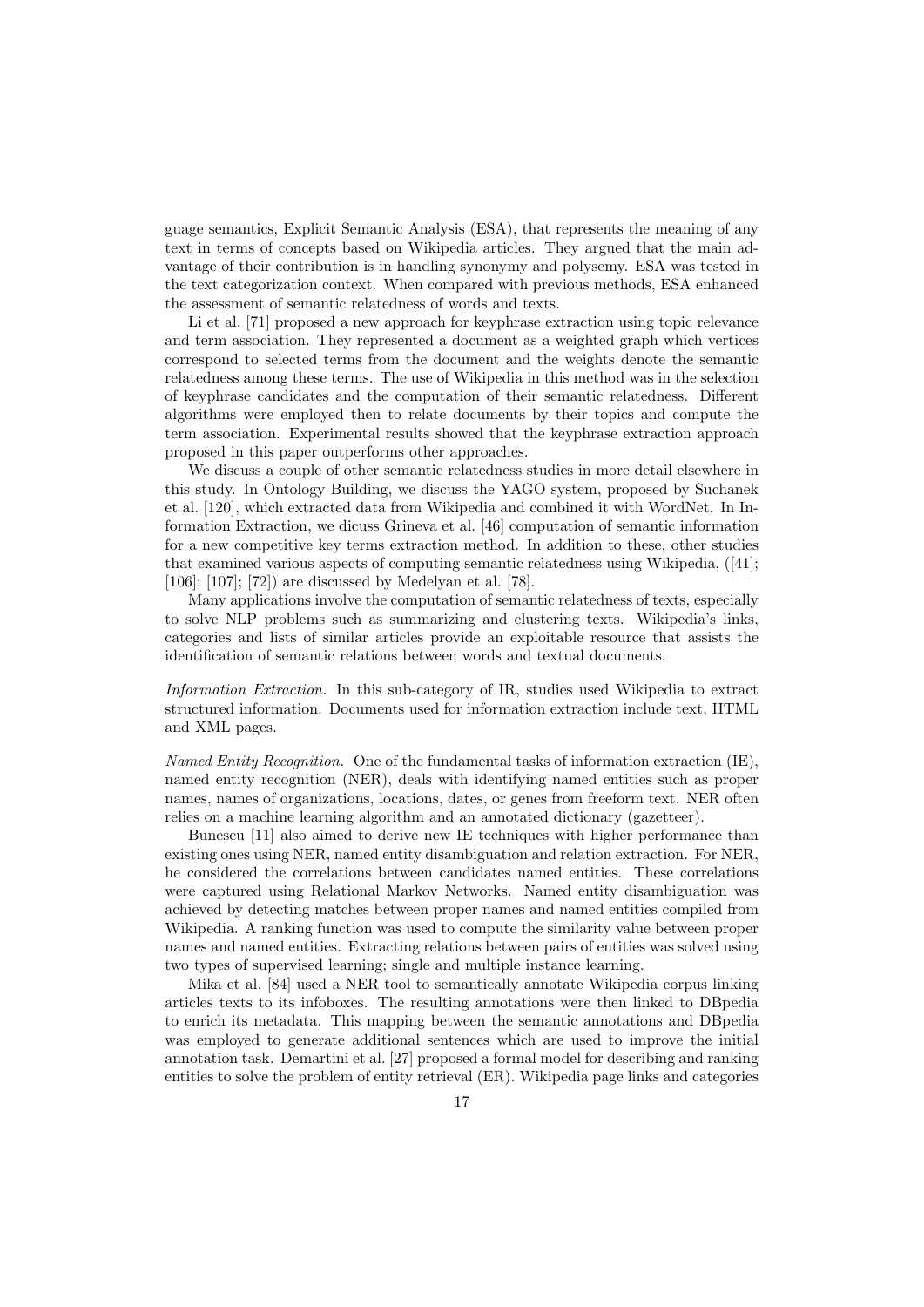were employed for query-category assignments. Combined with other natural language processing techniques, the performed tests showed an improvement of the ER task.

Named entity recognizers are essential processing resources in the majority of NLP solutions. Existing named entity recognizers, such as the one implemented by the Stanford NLP group, train a system with corpora such as REUTERS MUC-6, MUC-7, and ACE. Wikipedia, with its large collection of articles about various entities including persons, locations, and organizations, provides another valuable training set for these resources.

Keyword Extraction. Keyword extraction refers to the task of extracting keywords from a document or collection of documents. These keywords help users to filter documents based on their interests. They also assist IR tasks such text categorization and clustering.

Csomai [\[21\]](#page-35-12) proposed a new approach for automated keyword extraction and its application to the back-of-the-book indexing. The goal of this study is to solve the keyword extraction problem with fewer resources and higher performance. After examining various supervised and unsupervised keyphrase extraction techniques, Csomai found that keyphrase extraction can definitely be used to automate the back-of-the-book indexing task. The indexing process should be modularized where each module handles different stages of the process. Such modules include candidate extraction, phrase ranking and phrase filtering. In addition, a combination of different candidate extraction methods leads to better results than the state of the art tf-idf method. This dissertation also considered new features based on statistical measures and linguistic features based on semantic analysis. Mihalcea and Csomai [\[83\]](#page-37-16) and Csomai and Mihalcea [\[22\]](#page-35-13) proposed Wikify, a system for keyword extraction and word-sense disambiguation using Wikipedia. Wikify identifies prominent concepts in a document and links them to Wikipedia pages. The tests employed demonstrated Wikify's improvement in the time taken to answer questions.

Wikipedia was used by Grineva et al. [\[46\]](#page-36-16) as a knowledge base to derive semantic information for a new competitive key terms extraction method. A document is first represented by a graph of semantic relationships among its terms. The dense part of the graph depicts the document's main topics while the sparse part represents the less important terms. Afterwards, the graph is partitioned using graph community detection techniques. A criterion function is then used to select groups with important terms. Wikipedia is utilized to extract information necessary to compute the terms weights and their semantic relatedness. The main advantages of this approach include the elimination of a training phase and the effectiveness with noisy and multi-theme documents.

Devereux et al. [\[30\]](#page-35-14) investigated the challenges of the acquisition of feature-based conceptual modeling. They argued for the significance of three types of knowledge, namely, encyclopedic, syntactic and semantic in guiding the feature extraction process. They also proposed a new feature extraction method using class-based information. Two automatically parsed Wikipedia corpora were used to evaluate the proposed feature extraction method. Results were promising given the relatively small size of the employed corpora. The authors concluded that using the entire Wikipedia might improve the feature extraction performance.

Similar to named entity recognition, keyword extraction is an additional processing phase that serves in the majority of NLP tasks. The extracted keywords provide a labeling or classifying scheme for the corresponding texts. The general topic of a text or document is usually identified by its assigned keywords. The text corpora, links, and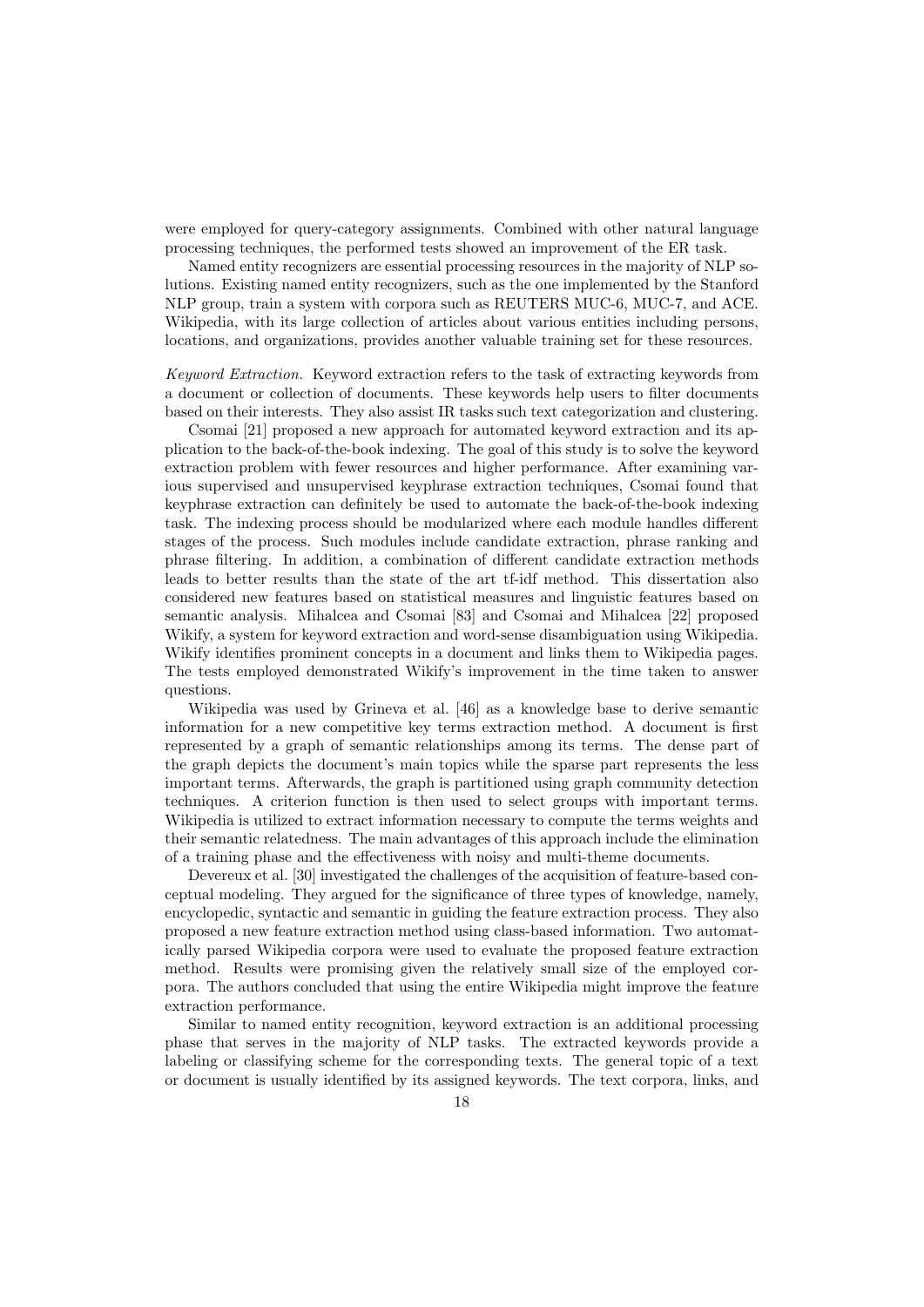infoboxes available from Wikipedia could be further exploited to enhance the performance of existing keyword extraction methods.

Open Information Extraction. Open IE differs from traditional IE in the scalability of their corresponding systems. For instance, the former requires homogeneous corpora and a fixed number of relations. However, the open IE scales to heterogeneous large corpora and a flexible number of relations. Weld et al. [\[132\]](#page-39-15) explored the challenges and benefits of open IE in the context of Kylin. Kylin is an IE system that uses Wikipedia infoboxes to train relationally-targeted extractors using self-supervised learning. Kylin's goal is to help scaling to the Web the conversion of unstructured text to relational form. This study highlighted the importance of combining the relational approach used in Kylin with the different structural forms available in Wikipedia including its infoboxes, edit histories, and multi-lingual links, to potentially improve the precision and recall of open IE systems. Even though only one study is summarized in this section, the open IE category is significant enough to be a category of its own. Its flexibility in types of corpora admitted make open IE more favorable when the corpora is as large as the web.

Other NLP Topics. Many other studies explored different NLP applications using Wikipedia. Coursey [\[20\]](#page-35-15) described a new machine learning algorithm, WikiRank, that is developed to assign values to each entry of an encyclopedic knowledge source. Based on links that associate the entries of an encyclopedia (in this case, Wikipedia), these assigned values can be used in various NLP applications: automatic topic identification, text-based paraphrases recognition, and ontology terms recognition.

Dorji et al. [\[31\]](#page-35-16) presented a new method for Field Association (FA) terms that are words or phrases used to identify document fields in document classification. This method extracts FA terms using part-of-speech (POS) pattern rules and rank them using a modified version of the tf-idf weights. The authors evaluated their method using a 306 MB Wikipedia dump. Mehler et al. [\[79\]](#page-37-17) utilized the complex network theory to develop an automatic language classification model. They tested their variant of the Sapir-Whorf Hypothesis using a corpus of 160 Wikipedia-based social ontologies. Stone et al. [\[118\]](#page-39-16) used Wikipedia to compare different models for paragraph similarity analysis, and to automatically generate similar smaller corpora. When comparing single paragraphs, the results favored the use of simple models such as word overlap over more complex ones such as Topic Model and LSA. Ferschke et al. [\[37\]](#page-35-17) presented the Wikipedia Revision Toolkit, an open source toolkit which is usually used with the Java Wikipedia Library (JWPL) we described earlier. The main features of this toolkit include the reconstruction of past states of Wikipedia and the access to all article revisions. Moreover, this toolkit provides a vital knowledge source based on Wikipedia's edit history to enhance the NLP processing algorithms. In addition to those discussed here, Medelyan et al. [\[78\]](#page-37-1) described other NLP studies whose details we extracted on the WikiLit website, but that we do not summarize here [\[119,](#page-39-17) [105,](#page-38-19) [112,](#page-39-18) [23\]](#page-35-10).

# 2.1.3. Ontology Building

Ontology, in the information science context, can be simply defined as the description of a set of concepts within a domain and of the relationships between those concepts. Ontology building (OB) has attracted the interest of a large number of researchers in the last decade especially with the exponential increase of available data online. Researchers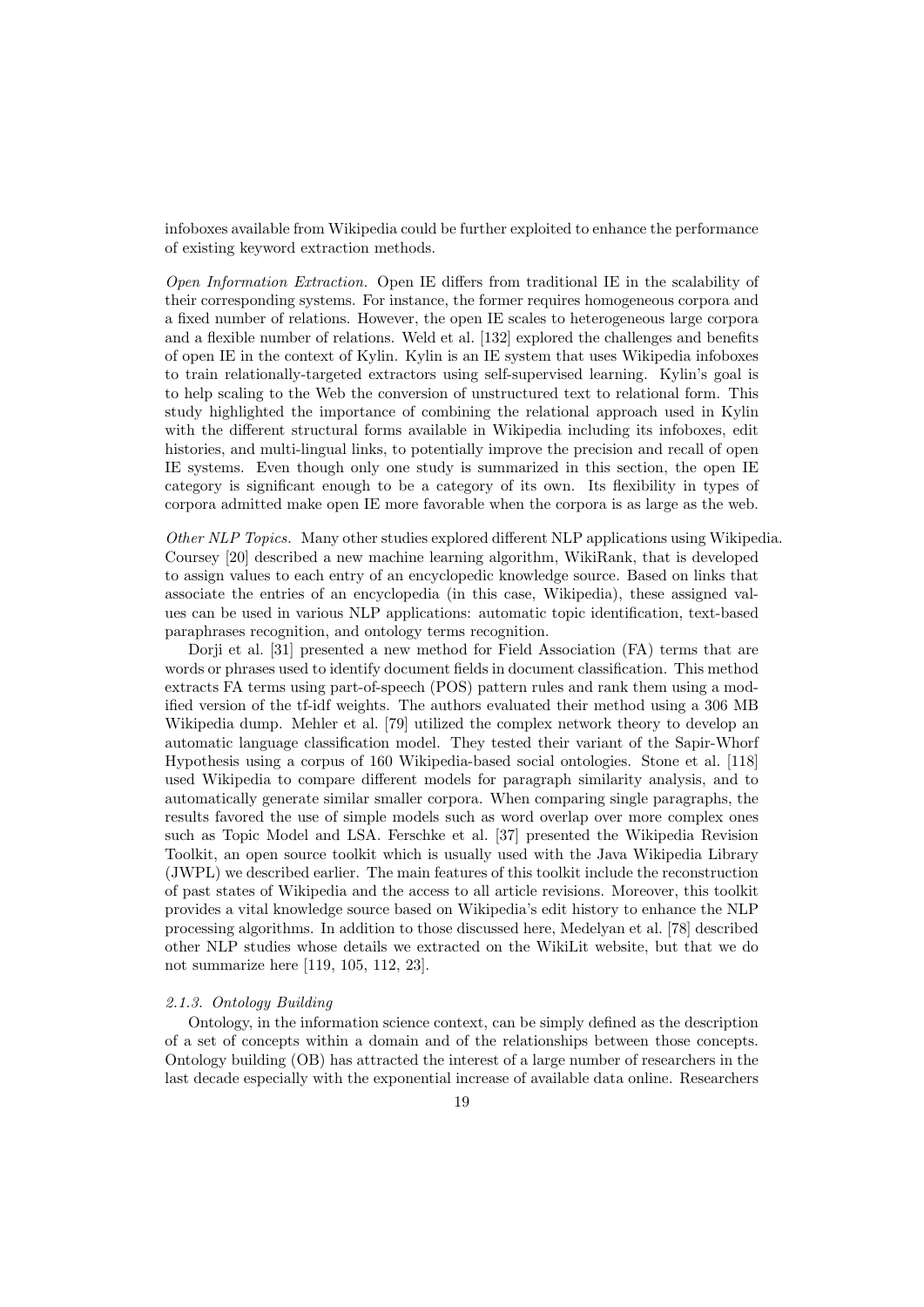have recognized Wikipedia as a major data source to support their work in developing new web ontologies. The foremost reason for building ontologies is analyzing and enabling the reuse of domain knowledge. The articles grouped in this subcategory presented different approaches to OB using Wikipedia.

Hepp et al. [\[49\]](#page-36-18) presented a framework that exploits wiki-based technology to build ontologies. As an example, they showed an application where Wikipedia entries were considered as ontology elements. Muchnik et al. [\[88\]](#page-38-20) argued that content is not the only factor that dictates the hierarchy of concepts; context is also important. Directed networks of terms were employed to handle context. They proposed five different statistical methods designed to construct a hierarchy in networks of related terms. They also implemented a complex network analysis package that has been employed in various network research studies.

Given a number of ontologies, Kim et al. [\[61\]](#page-37-18) proposed an approach to merging and matching ontologies based on two modules; a linguistic module to compute similarities between concepts and a topic map constraints-based module. In their experiments, the authors used the Wikipedia philosophy ontology, oriental philosophy ontologies, western philosophy ontologies, and the Yahoo western philosophy dictionary. The ontologies matching results agreed to a great extent with the manual matching performed by domain experts. To overcome the non-scalability limitation of existing ontology learning methods, Wong et al. [\[133\]](#page-40-10) proposed a new clustering algorithm, called Tree-Traversing-Ant (TTA). They used the TTA algorithm along with two measures for term similarity and dissimilarity: normalized Google distance and number of Wikipedia which is based on the cross-linking of Wikipedia articles. Their empirical tests showed 48% ontological improvement. After building, merging or matching ontologies, it is crucial to have means for evaluating these ontologies. Therefore, Yu et al. [\[137\]](#page-40-11) presented ROMEO, a requirement-oriented methodology for evaluating ontologies. ROMEO imposed five ontology requirements on Wikipedia. Since there is no strict hierarchy imposed on the Wikipedia category structure, the first requirement was to ensure a sufficient intersection level between categories. The second requirement provides a guideline on how to group categories adequately to guarantee that the category structure is useful and efficient in browsing articles. The third requirement stresses the fact that cycles should be avoided in the category structure as they can lead to users being lost in a cycle of navigation. The fourth ontology requirement is for ensuring the completeness of the available set of categories. The last requirement calls for the correctness of the set of associated categories associated, that is, no articles are incorrectly placed in multiple categories.

McCrae and Collier [\[77\]](#page-37-19) presented a method that automatically generates regular expression patterns and develops a thesaurus. A classifier was trained using the Bio-Caster ontology from the biomedical domain to classify terms as synonymous or nonsynonymous. The proposed method was compared with Wikipedia and WordNet and experiments showed promising performance. In the field of nucleic acid research, Gardner et al. [\[44\]](#page-36-19) presented the Rfam database that archives non-coding ribonucleic acids (RNAs) using sequence alignments and statistical profile models. They discussed the pros and cons of using Wikipedia for community-driven annotation. They recommended Wikipedia for other curation methods while stressing that, because Wikipedia is built by consensus, a loss of tight control of the data allowed by in-house curation is to be expected.

Capocci et al. [\[14\]](#page-34-10) compared imposed classifications to real clustering in a particular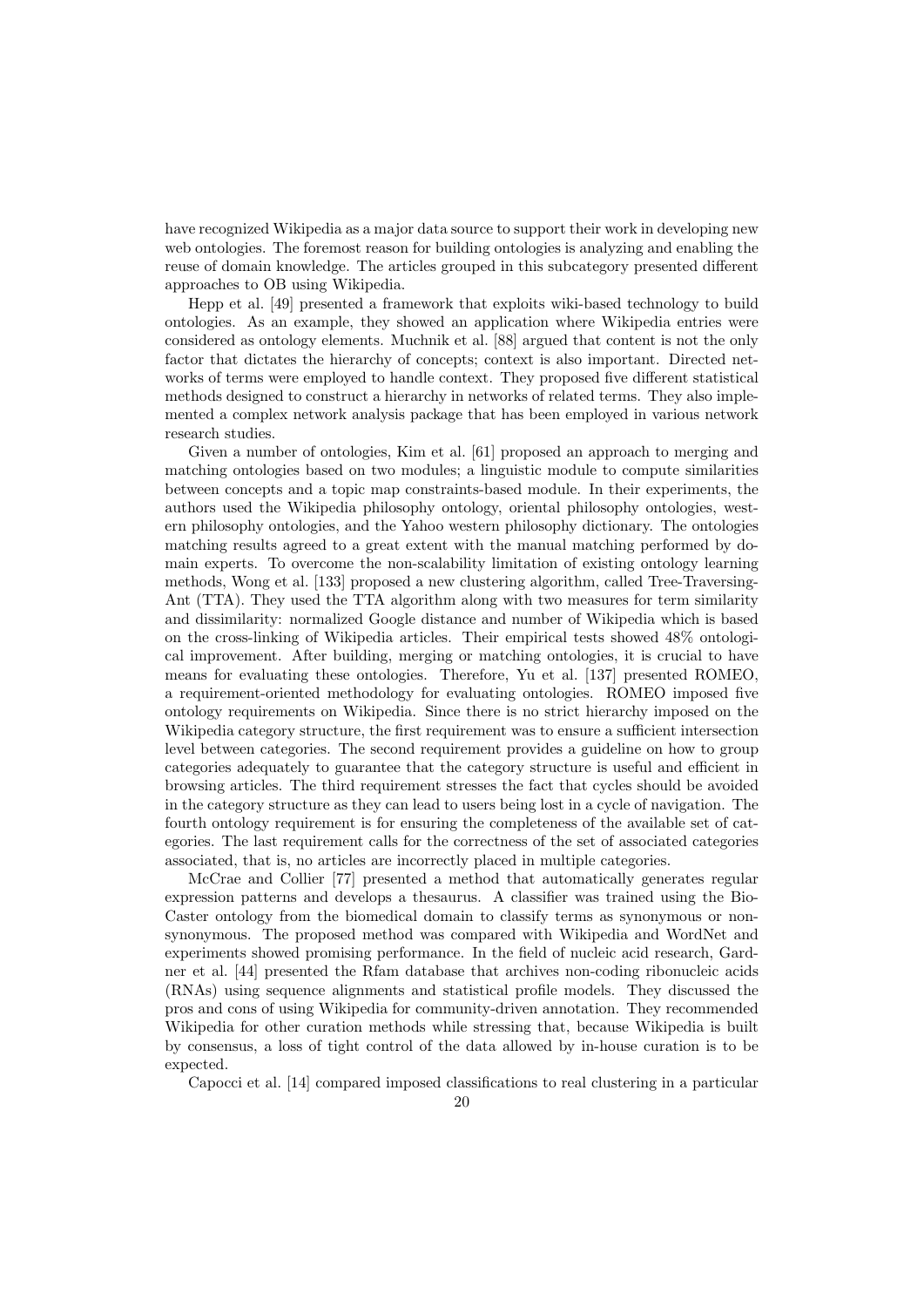case of a scale-free network [\[14,](#page-34-10) p.1], Wikipedia. The performed analysis showed that links in Wikipedia do not necessarily denote similarity, which encourages testing the clustering algorithm's performance with manual indenxig before employing it for automatic categorization. Guo et al. [\[47\]](#page-36-20) proposed an ontology learning technique which relies on socially emergent bodies of knowledge like Wikipedia to build ontologies rather than the traditional expert knowledge. The resulting ontologies were comparable to traditional ones.

Lehmann et al. [\[69\]](#page-37-20) developed an interactive visualization tool that exhibits the structure of visited articles in Wikipedia and highlights other relevant topics. The objective of their approach was to assist users in following possible paths in their searches while increasing the relevance of the obtained information. Tests of this approach demonstrated the viability of the proposed interface in browsing and searching Wikipedia. Hu [\[53\]](#page-36-21) used Wikipedia to enrich ontologies with Wikimantics, vectors extracted from Wikipedia articles. Hu referred to these vectors as "Wikipedia-enhanced concept descriptors" [\[53,](#page-36-21) p.470]. Wikimantics were shown to be useful to several applications including ontology matching, with the limitation of being strongly tied to one repository, Wikipedia.

Cantador et al. [\[13\]](#page-34-11) used Wikipedia categories as a semantic knowledge base for the purpose of transforming social tags into ontology concepts in the task of automatic tag categorization. Furthermore, Wikipedia entries and URIs were used to annotate web content. Each entry in the English version of Wikipedia is considered a unique identifier for the concept described in the corresponding entry, and so can be exploited as an ontology component. The approach they proposed was evaluated on a dataset collected from Flickr. The results showed the improvement achieved using content and context based tags instead of subjective and organizational ones.

Additionally, other studies considered Wikipedia to solve various real world problems. Banchuen [\[6\]](#page-34-12) developed a geographical analogue engine that computes the similarity within textual information and combine the results with those of numeric methods used for characterizing places. Wikipedia articles were used to create an ontology using the Web Ontology Language (OWL) that computer algorithms can manipulate. Banchuen explored techniques from various fields including artificial intelligence, linguistics, cognitive science, and knowledge engineering. The experimental results highlighted several observations related to different semantic measures, such as the statistical description, template description, complete stop-words list, and complete vocabulary. Sigurdsson and Halling [\[114\]](#page-39-19) used Wikipedia topics related to music for the MuZeeker search engine, grouping search results according to Wikipedia categories. Syed [\[121\]](#page-39-20) proposed a knowledge base derived automatically from Wikipedia and other similar information sources that organize world knowledge in a standard machine readable format. This would allow computer applications to better access and exploit knowledge in different forms.

Finally, two major projects, YAGO and DBpedia, are very significant and noteworthy that we conclude this section with their summaries. YAGO is described by Suchanek et al. [\[120\]](#page-39-6) as an ontology that is based on the concepts derived from Wikipedia infoboxes and the taxonomies available from WordNet. The evaluation of YAGO showed a 95% precision according to the type checking techniques they employed. YAGO has been exploited in various applications: semantic search, entity organization, information extraction and ontology construction. DBpedia is thoroughly described by Bizer et al. [\[10\]](#page-34-13) as the project that produced one of the largest knowledge bases extracted from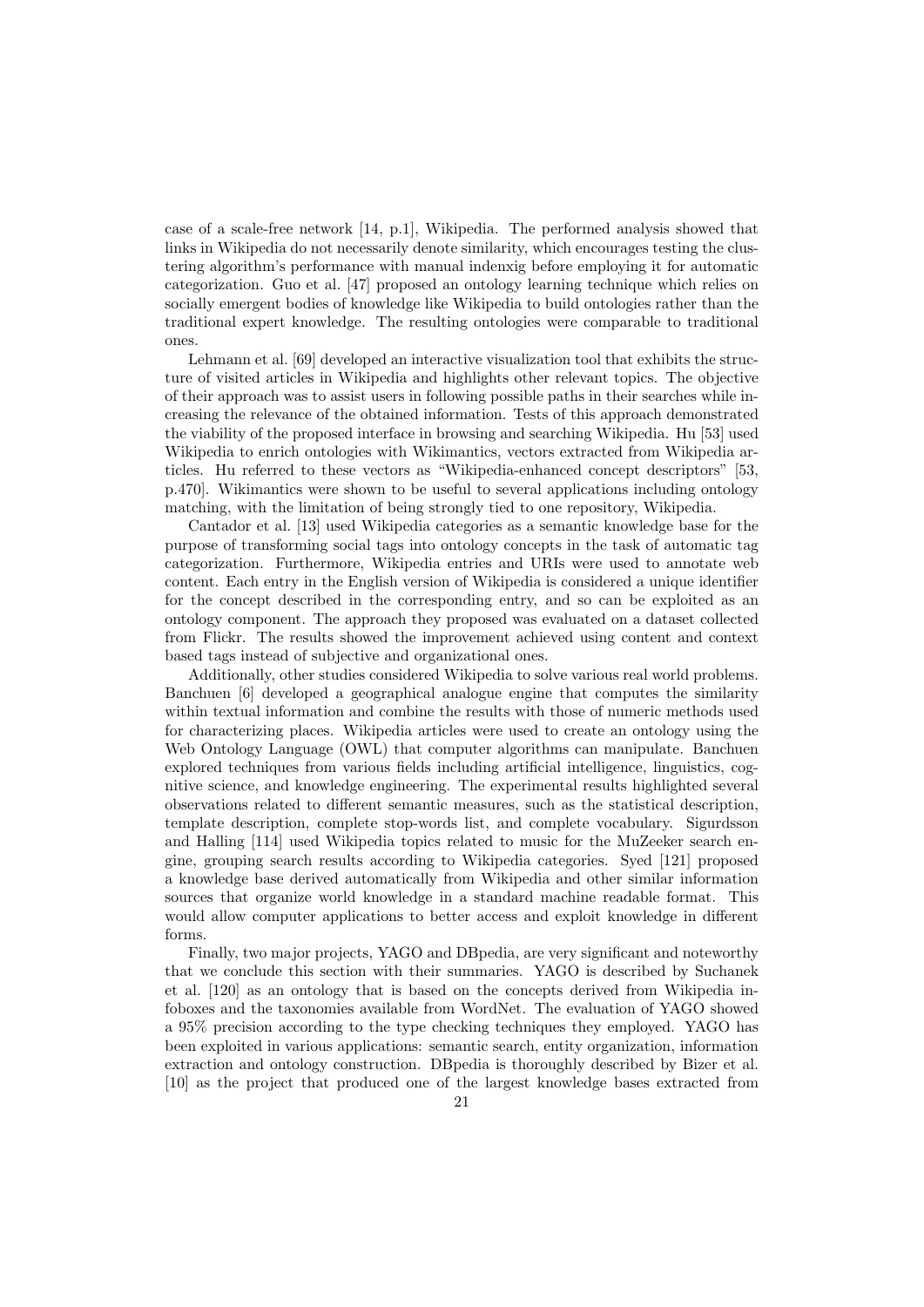Wikipedia. It contains the descriptions of "more than 3.64 million things out of which 1.83 million are classified in a consistent Ontology, including 764, 000 persons, 573, 000 places, 112, 000 music albums, 72, 000 films, 18, 000 video games, 192, 000 organisations, 202, 000 species and 5,500 diseases" [\[17\]](#page-35-18). DBpedia can handle complex queries against Wikipedia via SPARQL query builders and interfaces. It also links other available online datasets to Wikipedia information. Among others, the British Broadcasting Corporation uses DBpedia for linking documents across their web site [\[64\]](#page-37-21).

In addition to those discussed here, two other articles discuss other aspects of ontology building in Wikipedia. The first can be found elsewhere in this review [\[66\]](#page-37-22) and the second, [\[4\]](#page-34-8), is reviewed by [\[78\]](#page-37-1).

Wikipedia, as a collaborative work of an enormous number of volunteers, has helped the move away from traditional approaches to ontology construction in which the source of knowledge emerged only from experts. In the Web 2.0 and Wikipedia age, researchers shifted towards collaborative bodies of knowledge as a source for building ontologies. Moreover, Wikipedia was also used to evaluate the ontology available in its category structure to support browsing in Wikipedia. Consequently, Wikipedia can benefit from its own structure to improve its content.

#### 2.1.4. Other Corpus Topics

Letia et al. [\[70\]](#page-37-23) addressed the design of a new commutative replicated data type (CRDT) algorithm, treedoc, to solve the consistency problem in large-scale systems. The CRDT aims to make concurrent updates commute. Wikipedia revision pages were stored as treedocs with each revision being the result of one of two operations; insert or delete. CRDT showed better performance compared to traditional approaches. Another CRDT algorithm, Logoot-Undo, was presented in Weiss et al. [\[131\]](#page-39-21) with the undo anywhere, anytime feature which operates on highly dynamic content in P2P network. This algorithm was validated using the revisions of some Wikipedia pages. As such, the MediaWiki API was employed to dump these revisions to XML files. Then, using a diff algorithm the differences between two revisions were identified and only reverts modifications were finally considered. The experiments showed that Logoot-Undo "ensures the CCI (Causality, Convergence, and Intention) consistency model" and maintains a low overhead when applied with Wikipedia's corpus [\[131,](#page-39-21) p.1172]. Curino et al. [\[25\]](#page-35-19) suggested new methods as part of a new system, PRISM, to solve the time-consuming and error-prone problems of the schema evolution task. "Continuous validation against challenging real-life evolution histories, such as the one of Wikipedia, proved invaluable in molding PRISM into a system that builds on the theoretical foundations laid by recent research and provides a practical solution to the difficult problems of schema evolution" [\[25,](#page-35-19) p.772]. Curino et al. [\[24\]](#page-35-20) aimed to provide a deep analysis of the evolution of databases in Web Information Systems (WIS). For instance, the authors studied the evolution of Wikipedia database and schema. This study concluded by highlighting the need of tools of automation of documenting database and schema evolution especially in the case of WIS which are open and more dynamic.

Silva et al. [\[115\]](#page-39-22) used Wikipedia content, specifically its articles to construct a network of mathematical theorems. The authors employed the diversity entropy method to identify the centrality of each theorem. According to their results, the oldest theorems tend to be the most important ones, in the sense that they have higher values of diversity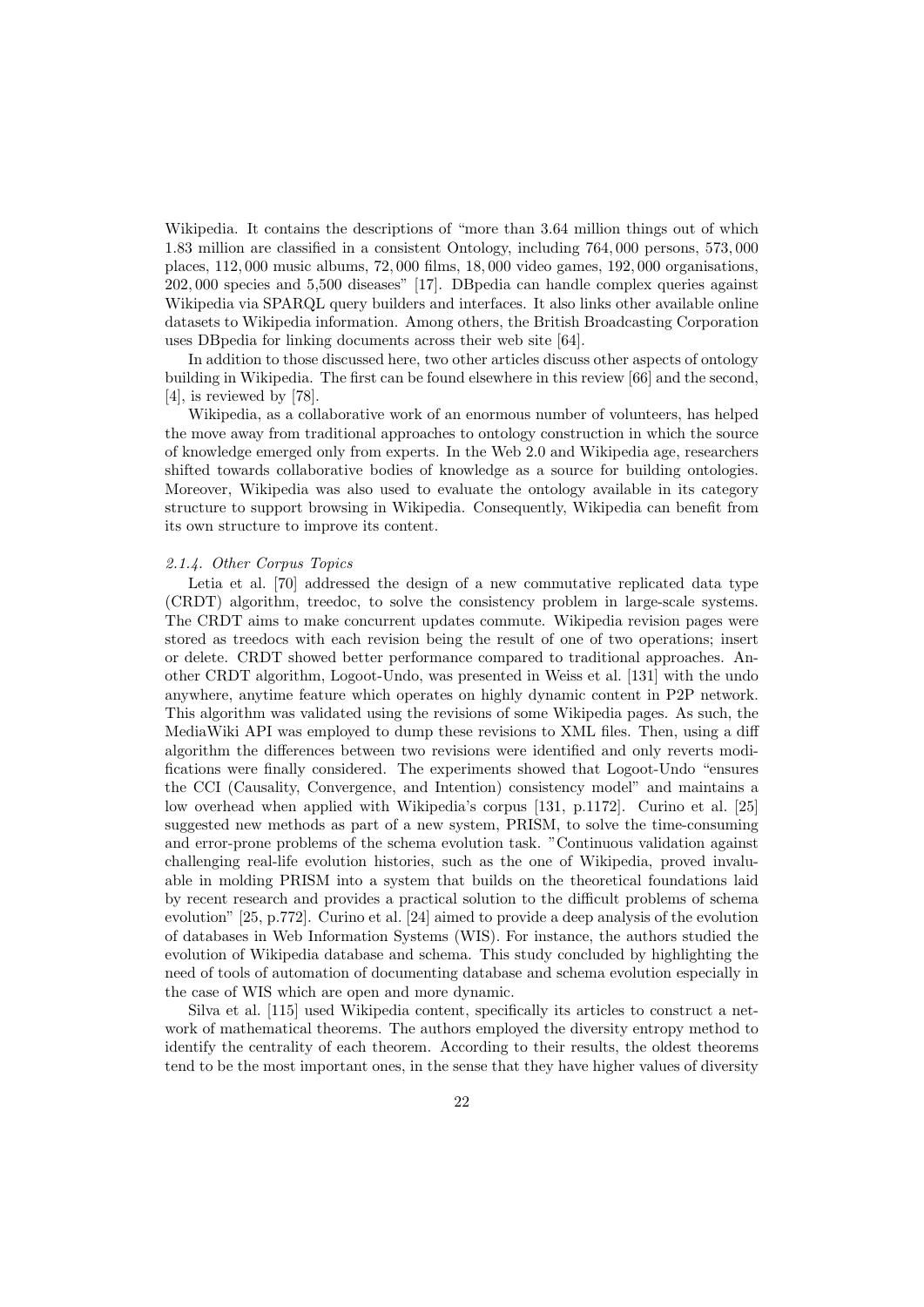entropy, in the average. On the other hand, the frontiers theorems are those recently added to the network [\[115,](#page-39-22) p.6].

Denoyer and Gallinari [\[28\]](#page-35-21) described a corpus compiled of articles from eight language Wikipedias converted to XML. The corpus consists of article pages and categorizations of these articles arranged in various useful configurations, and has proven extremely popular for information retrieval and ontological research. An additional article, David Ahn et al. [\[26\]](#page-35-22), discusses the use of Wikipedia at the TREC QA track and is summarized by Medelyan et al. [\[78\]](#page-37-1).

#### 2.2. Corpus Research Trends

To further analyze the use of Wikipedia in scholarly articles, we categorize the reviewed studies by various research details. These details were parsed from each article and stored in our WikiLit website which provides interactive tools to analyze these details. The analysis we present in this section allows researchers to learn about various trends of corpus research.

#### 2.2.1. Year

Even though Wikipedia was launched in January 2001, the first corpus related studies were identified in 2005. Two years later, the number of studies encountered its major lift reaching 24 articles in 2007. The drop of number of studies in 2011 is due to the fact that our search extended to only part of that year, as explained in the introduction. Table 2 shows that the majority of the studies are related to the IR topics followed by NLP and OB.

|                                          | 2005             | 2006           | 2007           | 2008           | 2009           | 2010           | 2011           |
|------------------------------------------|------------------|----------------|----------------|----------------|----------------|----------------|----------------|
| <b>Information Retrieval</b>             |                  |                |                |                |                |                |                |
| Cross-language IR                        |                  |                |                |                | $\overline{4}$ | $\overline{2}$ |                |
| Data mining                              |                  | 1              | 1              |                | 3              | 1              |                |
| Geographic IR                            |                  |                |                | 3              |                |                |                |
| Multimedia IR                            |                  |                |                |                | 1              | 3              |                |
| Other IR topics                          |                  |                |                | 3              | 1              | $\overline{4}$ |                |
| Query processing                         |                  |                | 1              | 3              | 1              | 1              |                |
| Ranking and clustering systems           | 1                |                | $\overline{2}$ | $\overline{2}$ | 4              | 6              |                |
| Text classification                      |                  | 1              |                | $\mathfrak{D}$ | $\overline{4}$ | 3              |                |
| Textual IR                               |                  | $\mathfrak{D}$ | 1              |                | 1              | 1              |                |
| <b>Natural Language Processing</b>       |                  |                |                |                |                |                |                |
| Computational linguistics                |                  |                | 1              | $\mathbf{1}$   | 3              |                |                |
| Information extraction                   |                  |                | 6              | 7              | $\overline{4}$ |                |                |
| Other natural language processing topics |                  | 1              | $\overline{2}$ |                | 1              | 1              | $\overline{2}$ |
| Semantic relatedness                     |                  | 1              | 6              | $\overline{4}$ | 5              | 1              |                |
| <b>Ontology Building</b>                 |                  |                | 7              | 5              | $\overline{4}$ | $\overline{4}$ | 1              |
| Other corpus topics                      | 1                | $\overline{2}$ |                | $\overline{2}$ | 1              | 3              |                |
| Total number of distinct studies         | $\boldsymbol{2}$ | 8              | 24             | 31             | 31             | 33             | 3              |

Table 2: Wikipedia Corpus studies by year

# 2.2.2. Wikipedia Coverage

Table 3 classifies the corpus studies according to the degree of their treatment of Wikipedia. As expected, given the focus of this literature review, 73 of the studies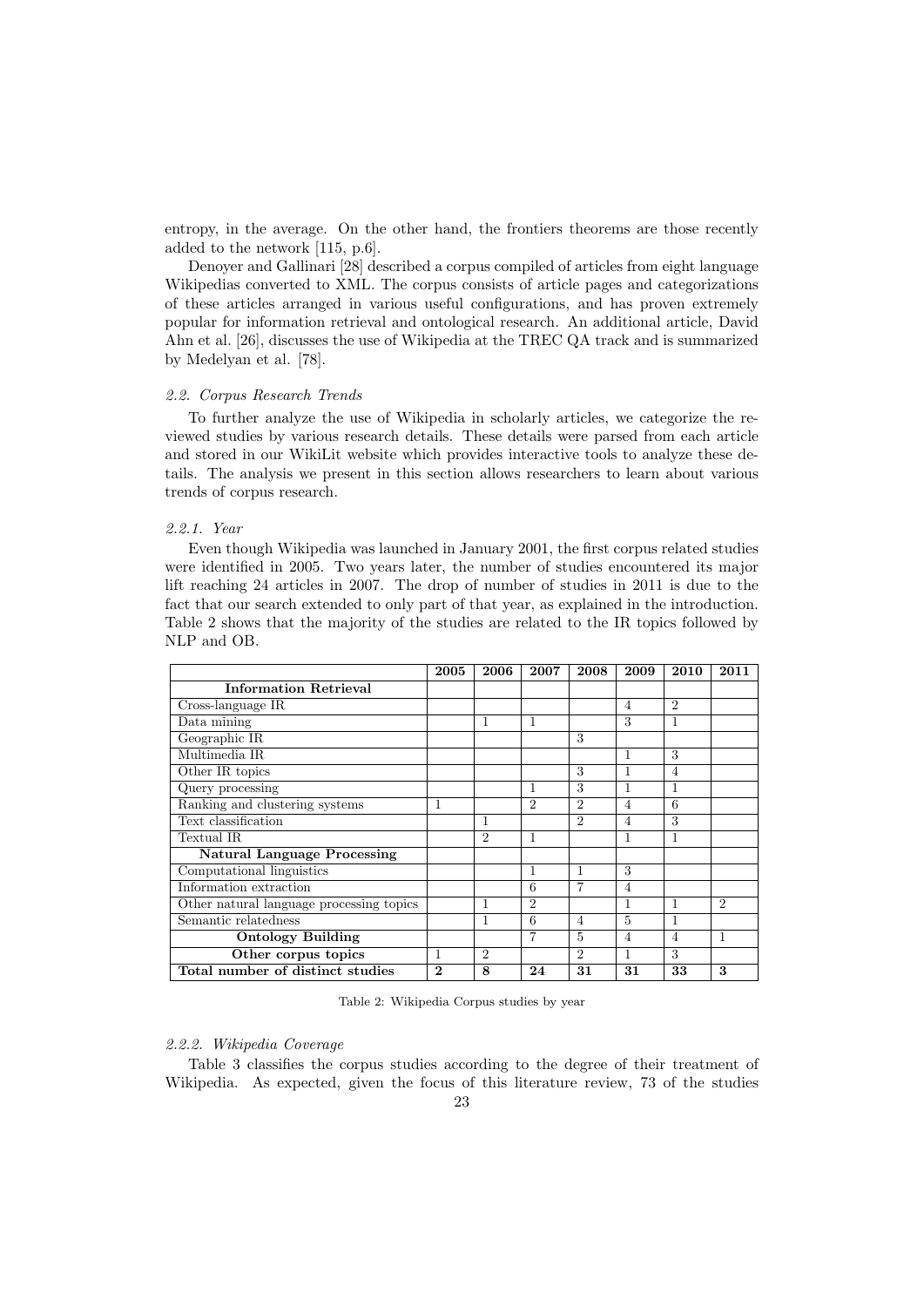treated Wikipedia as sample data in the course of studying some other primary focus, benefiting from the variously formatted corpora extracted from Wikipedia. 43 studies regarded Wikipedia as the main topic of investigation, whereas 8 studies only considered Wikipedia as a case among others.

|                                          | Case           | Main topic     | Other          | Sample data |
|------------------------------------------|----------------|----------------|----------------|-------------|
| <b>Information Retrieval</b>             |                |                |                |             |
| Cross-language IR                        |                | 1              | 5              |             |
| Data mining                              |                | 3              |                | 3           |
| Geographic IR                            |                |                |                |             |
| Multimedia IR                            |                | $\overline{2}$ | 2              |             |
| Other IR topics                          |                |                |                |             |
| Query processing                         |                | $\overline{2}$ |                | 3           |
| Ranking and clustering systems           |                | 5              |                | 10          |
| Text classification                      |                | 3              | $\mathfrak{D}$ | 5           |
| Textual IR                               | $\mathbf{1}$   |                |                | 4           |
| <b>Natural Language Processing</b>       |                |                |                |             |
| Computational linguistics                | $\mathfrak{D}$ | 3              |                | 1           |
| Information extraction                   | 1              | 7              | 3              | 6           |
| Other natural language processing topics |                |                |                | 6           |
| Semantic relatedness                     | 1              |                |                | 8           |
| <b>Ontology Building</b>                 | 3              |                | 4              | 7           |
| Other corpus topics                      |                | 4              |                | 5           |
| Total number of distinct studies         | 8              | 43             | 17             | 73          |

Table 3: Wikipedia Corpus studies by their degree of focus on Wikipedia

# 2.2.3. Wikipedia Language

The corpus studies utilized different language versions of Wikipedia as displayed in Table 4. To save some space in the table, we used the first two letters of the languages' names. "All" refers to all languages, "MU" to multiple languages, and "NS" to no language specified. The majority of the studies (76 of 132) explicitly mentioned that they used the English version of Wikipedia. However, we can surmise that the 48 studies that did not explicitly specify the language also used the English version, as we only included studies published in English; this would give a total of 124 studies using the English (En) Wikipedia. 8 studies handled multiple language versions, 6 German (Ge), 4 Chinese (Ch), 3 French (Fr), and 2 Spanish (Sp). Additionally, one study was found to treat each of the following language versions: Dutch (Du), Korean (Ko), Persian (Pe), and Russian (Ru).

## 2.2.4. Unit of Analysis

As illustrated in Table 6, the great majority of the corpus studies exploited Wikipedia articles (Art) as their unit of analysis. This finding is not surprising given the nature of the IR, NLP and OB studies. The remaining studies, in decreasing order, examined the individual edit, website (Web), category (Cat), user, scholarly article (Sc.A) and subject (Sub) as their units of analysis.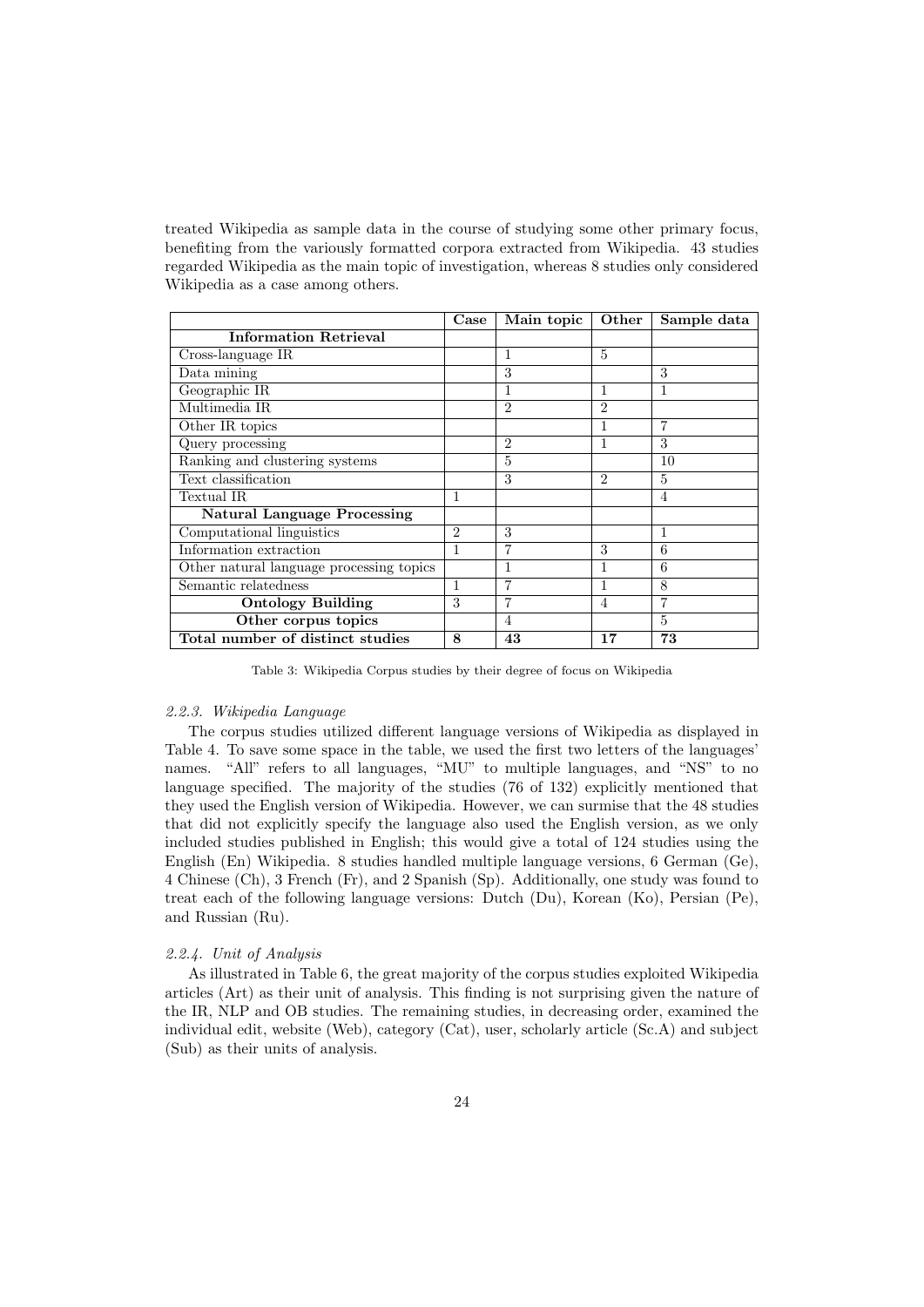|                                          | All      | $\rm Ch$ | Du | En             | Fr           | Ge             | Ja             | ko | NS             | MU             | Pe | Ru           | $\mathbf{Sp}$ |
|------------------------------------------|----------|----------|----|----------------|--------------|----------------|----------------|----|----------------|----------------|----|--------------|---------------|
| <b>Information Retrieval</b>             |          |          |    |                |              |                |                |    |                |                |    |              |               |
| Cross-language IR                        |          | 3        |    | 3              |              | $\mathbf{1}$   | $\overline{2}$ |    | 1              |                |    |              | 1             |
| Data mining                              |          |          |    | 3              |              |                |                |    |                | $\overline{2}$ |    |              |               |
| Geographic IR                            |          |          |    | $\mathbf{1}$   |              |                |                |    |                | 1              |    |              |               |
| Multimedia IR                            |          |          |    | 1              |              |                |                |    |                | $\overline{2}$ |    |              |               |
| Other IR topics                          |          |          |    | $\overline{4}$ |              | 1              |                |    |                | $\overline{4}$ |    | $\mathbf{1}$ |               |
| Query processing                         |          |          |    | $\overline{4}$ |              |                |                |    |                | $\overline{2}$ |    |              |               |
| Ranking and clustering systems           |          |          |    | 11             |              |                | 1              |    |                | $\overline{4}$ |    |              |               |
| Text classification                      |          |          |    | $\overline{4}$ | $\mathbf{I}$ | 1              |                |    |                | $\overline{4}$ | 1  |              |               |
| Textual IR                               |          |          |    | $\overline{2}$ |              |                |                |    |                | 3              |    |              |               |
| <b>Natural Language Processing</b>       |          |          |    |                |              |                |                |    |                |                |    |              |               |
| Computational linguistics                |          |          |    | $\overline{2}$ |              | $\overline{2}$ |                |    |                | 3              |    |              |               |
| Information extraction                   |          |          |    | 9              |              |                |                |    |                | $\overline{7}$ |    |              | 1             |
| Other natural language processing topics |          |          |    | 6              |              |                |                |    | 1              | $\mathbf{1}$   |    |              |               |
| Semantic relatedness                     |          | 1        |    | 11             |              | $\mathbf{1}$   |                |    |                | 5              |    |              |               |
| <b>Ontology Building</b>                 | 1        |          |    | 12             |              |                |                |    | $\overline{2}$ | 6              |    |              |               |
| Other corpus topics                      |          |          |    | 3              |              |                |                |    | $\mathfrak{D}$ | $\overline{4}$ |    |              |               |
| Total number of distinct studies         | $\bf{2}$ | 4        |    | 76             | 3            | 6              | 3              |    | 8              | 48             | 1  | $\mathbf{1}$ | $\mathbf 2$   |

Table 4: Wikipedia Corpus studies by Wikipedia Language version

|                                          | Art            | Cat                     | Edit           | Sc.A | Sub | User         | Web            | N/A            |
|------------------------------------------|----------------|-------------------------|----------------|------|-----|--------------|----------------|----------------|
| <b>Information Retrieval</b>             |                |                         |                |      |     |              |                |                |
| Cross-language IR                        | 6              |                         |                |      |     |              |                |                |
| Data mining                              | 3              |                         | 1              |      |     |              | 1              | 1              |
| Geographic IR                            | 3              |                         |                | 3    |     |              |                |                |
| Multimedia IR                            | $\overline{4}$ |                         |                |      |     |              |                |                |
| Other IR topics                          | $\overline{4}$ |                         | 1              |      | 1   |              |                | $\overline{2}$ |
| Query processing                         | $\overline{2}$ |                         |                |      |     | 1            |                | 3              |
| Ranking and clustering systems           | 14             |                         |                |      |     |              |                | 1              |
| Text classification                      | 10             |                         |                |      |     |              |                |                |
| Textual IR                               | $\overline{4}$ | 1                       |                |      |     |              |                |                |
| <b>Natural Language Processing</b>       |                |                         |                |      |     |              |                |                |
| Computational linguistics                | 3              |                         |                |      |     |              | 1              | $\overline{2}$ |
| Information extraction                   | 15             |                         |                |      |     |              |                | $\overline{2}$ |
| Other natural language processing topics | 6              |                         | 1              |      |     |              |                | $\mathbf{1}$   |
| Semantic relatedness                     | 17             |                         | 1              |      |     | $\mathbf{1}$ |                |                |
| <b>Ontology Building</b>                 | 14             | 3                       |                |      |     | 1            | $\mathfrak{D}$ | $\overline{2}$ |
| Other corpus topics                      | 5              |                         | $\overline{2}$ | 1    |     |              | 1              | 1              |
| Total number of distinct studies         | 110            | $\overline{\mathbf{4}}$ | 6              | 1    | 1   | 3            | 5              | 15             |

Table 5: Wikipedia Corpus studies by unit of analysis of Wikipedia data

# 2.2.5. Wikipedia Data Extraction

Another important trend of scholarly research on Wikipedia is the means by which data was extracted from Wikipedia. The findings related to this trend are displayed in Table 7. Whereas 78 studies extracted data from a cloned Wikipedia database, 51 studies used the live version of Wikipedia.

# 2.2.6. Wikipedia Page Type

Various Wikipedia page types were used in the corpus studies as shown in Table 8. The article page type was examined in 125 studies, 59 of which are IR related. The NLP based studies dealt mostly with the information categorization and navigation (ICN) page type. This is due to the inner links between the different language versions of Wikipedia articles.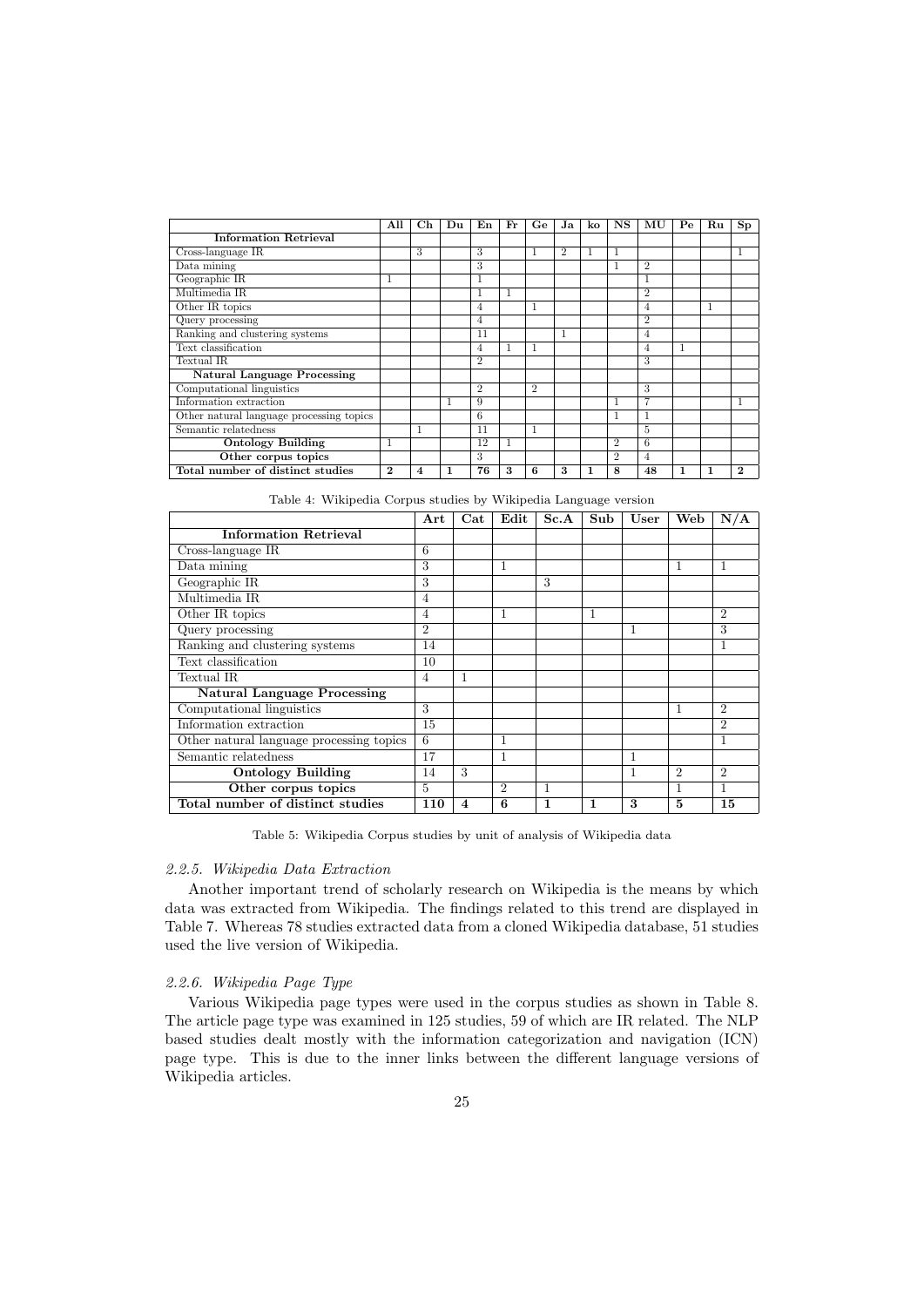|                                          | Clone          | Live           | Secondary | N/A |
|------------------------------------------|----------------|----------------|-----------|-----|
| <b>Information Retrieval</b>             |                |                |           |     |
| Cross-language IR                        | 2              | $\overline{4}$ |           |     |
| Data mining                              | $\overline{2}$ | 3              | 1         |     |
| Geographic IR                            |                | $\overline{2}$ |           |     |
| Multimedia IR                            | $\overline{2}$ | 1              | 1         |     |
| Other IR topics                          | $\overline{2}$ | 5              |           | 1   |
| Query processing                         | 6              |                |           |     |
| Ranking and clustering systems           | 10             | $\overline{4}$ | 1         |     |
| Text classification                      | 8              | $\overline{2}$ |           |     |
| Textual IR                               |                | 4              |           |     |
| <b>Natural Language Processing</b>       |                |                |           |     |
| Computational linguistics                | 4              | 1              |           | 1   |
| Information extraction                   | 9              | 6              | 1         |     |
| Other natural language processing topics | 4              | 3              |           |     |
| Semantic relatedness                     | 14             | 3              |           |     |
| <b>Ontology Building</b>                 | 10             | 9              | 1         | 1   |
| Other corpus topics                      | 3              | 4              | 1         | 1   |
| Total number of distinct studies         | 78             | 51             | 6         | 6   |

Table 6: Wikipedia Corpus studies by their data extraction from Wikipedia

|                                          | $\operatorname{Article}{}$ | History | <b>ICN</b>     | Log            | N/A            | Other    | Policy |
|------------------------------------------|----------------------------|---------|----------------|----------------|----------------|----------|--------|
| <b>Information Retrieval</b>             |                            |         |                |                |                |          |        |
| Cross-language IR                        | 6                          |         |                |                |                |          |        |
| Data mining                              | 5                          |         |                |                | 1              |          |        |
| Geographic IR                            | 3                          |         |                |                |                |          |        |
| Multimedia IR                            | 4                          |         |                |                |                |          |        |
| Other IR topics                          | 6                          |         |                |                | $\overline{2}$ |          |        |
| Query processing                         | 5                          |         |                | $\overline{2}$ | 1              |          |        |
| Ranking and clustering systems           | 15                         |         |                |                |                |          |        |
| Text classification                      | 10                         |         |                |                |                |          |        |
| Textual IR                               | 5                          |         |                |                |                |          |        |
| <b>Natural Language Processing</b>       |                            |         |                |                |                |          |        |
| Computational linguistics                | 5                          |         |                |                | 1              |          |        |
| Information extraction                   | 15                         |         |                |                | 1              | 1        |        |
| Other natural language processing topics | $\overline{7}$             | 1       | 1              |                |                |          |        |
| Semantic relatedness                     | 17                         |         | 3              |                |                |          |        |
| <b>Ontology Building</b>                 | 16                         |         | $\overline{2}$ |                | 3              | 1        | 1      |
| Other corpus topics                      | 6                          |         |                |                | 3              |          |        |
| Total number of distinct studies         | 125                        | 1       | 7              | $\bf{2}$       | 12             | $\bf{2}$ | 1      |

Table 7: Wikipedia Corpus studies by the type of Wikipedia pages treated

# 2.2.7. Research Design

For each of the studies examined in this review, we identified the research design utilized to analyze Wikipedia's corpora. The findings depicted in Table 9 reveal that the most commonly used approach is the experiment (EX) with 95 studies. This is conforming to the nature of IR, NLP and OB studies, which usually require an experiment to test the performance of their proposed approaches. Subsequently, the case study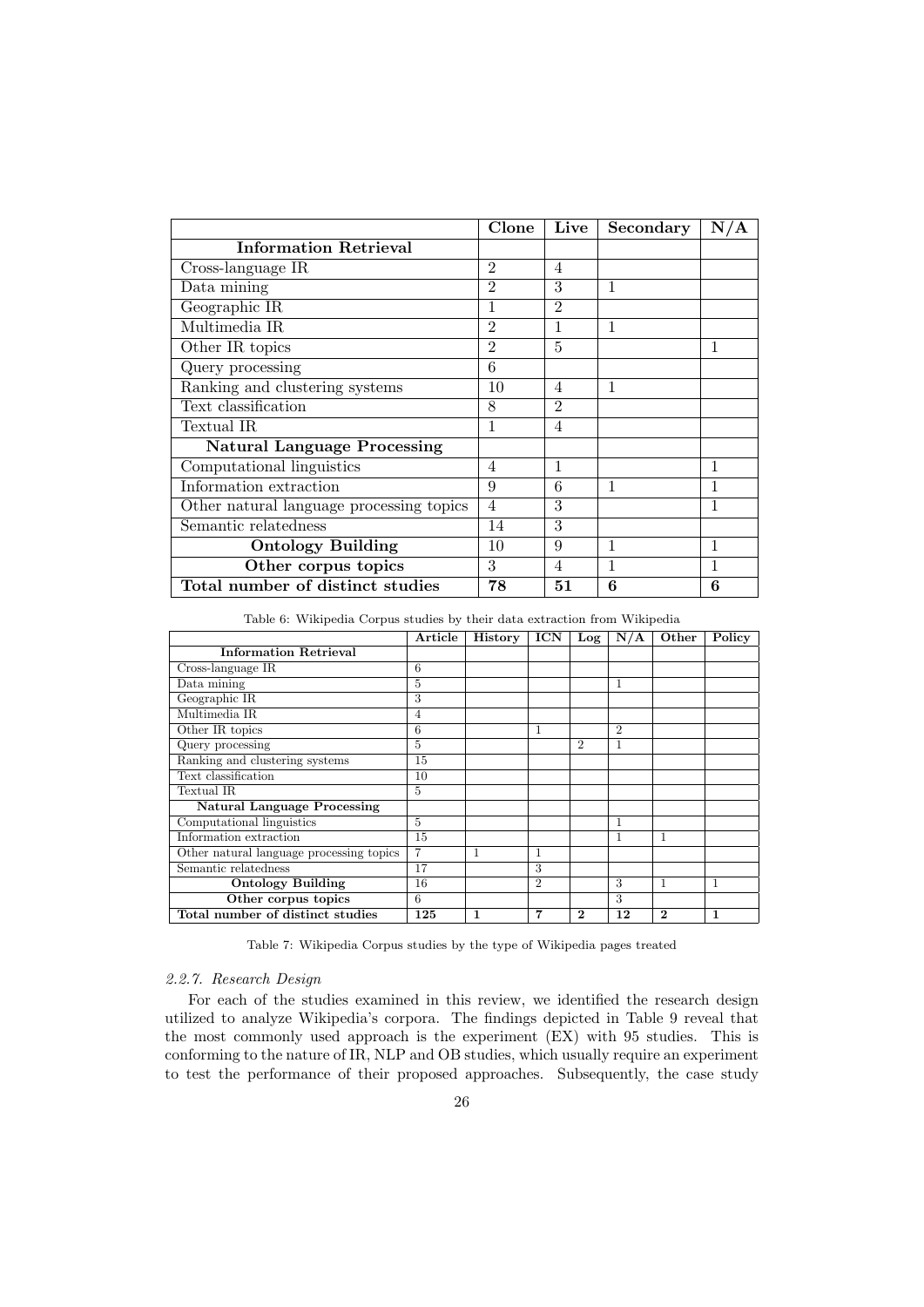(CS) and statistical analysis (SA) research designs were employed in 11 and 19 studies, respectively. The rest of the studies are distributed as follows; 13 applied mathematical modeling (MM), 3 conceptual (CP), 2 design science (DS), 2 content analysis (CA), and 1 in each of ethnography (ET), literature review (LR), action research (AR), and grounded theory (GT).

|                                          | AR | $_{\rm CS}$    | CP            | СA             | DS             | EТ           | EX             | <b>GT</b> | $_{\rm LR}$        | MМ             | <b>SA</b>      | Other       |
|------------------------------------------|----|----------------|---------------|----------------|----------------|--------------|----------------|-----------|--------------------|----------------|----------------|-------------|
| <b>Information Retrieval</b>             |    |                |               |                |                |              |                |           |                    |                |                |             |
| Cross-language IR                        |    |                |               |                |                |              | $\overline{4}$ |           |                    | $\overline{2}$ |                |             |
| Data mining                              |    | 1              |               |                |                |              | 3              |           |                    |                | $\mathbf{1}$   | $\mathbf 1$ |
| Geographic IR                            |    |                |               |                |                |              | $\overline{2}$ |           |                    |                |                |             |
| Multimedia IR                            |    |                |               |                |                |              | 3              |           |                    |                | $\mathbf{1}$   |             |
| Other IR topics                          |    |                |               |                |                |              | 8              |           |                    | 1              |                |             |
| Query processing                         |    | 1              |               |                |                | $\mathbf{1}$ | 5              |           |                    |                | $\mathbf{1}$   |             |
| Ranking and clustering systems           |    |                |               |                |                |              | 11             |           |                    | 5              | $\mathbf{1}$   |             |
| Text classification                      |    |                |               |                |                |              | 10             |           |                    |                |                |             |
| Textual IR                               |    |                |               | 1              |                |              | $\overline{4}$ |           |                    | 1              |                |             |
| <b>Natural Language Processing</b>       |    |                |               |                |                |              |                |           |                    |                |                |             |
| Computational linguistics                |    | $\overline{2}$ |               |                |                |              | 3              |           |                    |                |                | 1           |
| Information extraction                   |    | $\overline{2}$ |               |                |                |              | 10             | л         |                    |                | 3              |             |
| Other natural language processing topics |    |                |               |                |                |              | 5              |           |                    |                | $\overline{2}$ |             |
| Semantic relatedness                     |    |                |               | 1              | 1              |              | 14             |           |                    |                | $\overline{2}$ |             |
| <b>Ontology Building</b>                 |    | 4              | $\mathcal{D}$ |                | 1              |              | 10             |           |                    | 1              | 6              | 1           |
| Other corpus topics                      |    | 1              |               |                |                |              | 4              |           | $\mathbf{a}$<br>л. |                | $\overline{2}$ | 1<br>л.     |
| Total number of distinct studies         | 1  | 11             | 3             | $\overline{2}$ | $\overline{2}$ | 1            | 96             | 1         | 1                  | 13             | 19             | 4           |

Table 8: Wikipedia Corpus studies by research design

# 2.2.8. Collected Datatype

Table 9 displays the type of data collected in the reviewed studies. Only 5 studies were not empirical and are labeled as " $N/A$ ". Among the remaining studies, the great majority (118 studies) extracted data from various Wikipedia pages (WP). The main topics that used Wikipedia pages to collect data were the following; OB (15 studies), information extraction (14 studies), ranking and clustering systems (14 studies), and semantic relatedness (13 studies). The next common data types collected were archival records (AR) with 19 studies and websites (Web) other than Wikipedia with 16 studies. Few studies collected data from experiment responses (ER, 5 studies), documents (DC, 3 studies), direct observation (DO, 5 studies), literature review (LR, 2 studies), survey responses (SR, 1 study), Computer usage logs (CUL, 1 study), and Interviews (IN, 1 study).

#### 2.2.9. Corpus Topics by Domain of Knowledge

Table 10 presents the reviewed studies by their domain of knowledge. As could be expected, computer science (CS) is the dominating field with 122 studies. The other interdisciplinary (ID) domains identified include, in decreasing number of studies, information science (IS, 11 studies), geography ( GE, 4 studies), and health (HE, 3 studies). Fewer studies were identified in social sciences (SS, 7 studies), humanities (HU, 3 studies), logic and mathematics (MA, 1 study), and natural sciences (NS, 1 study). This shows that there is still room for more contributions and studies in these domains in which Wikipedia serves as a large collection of corpora.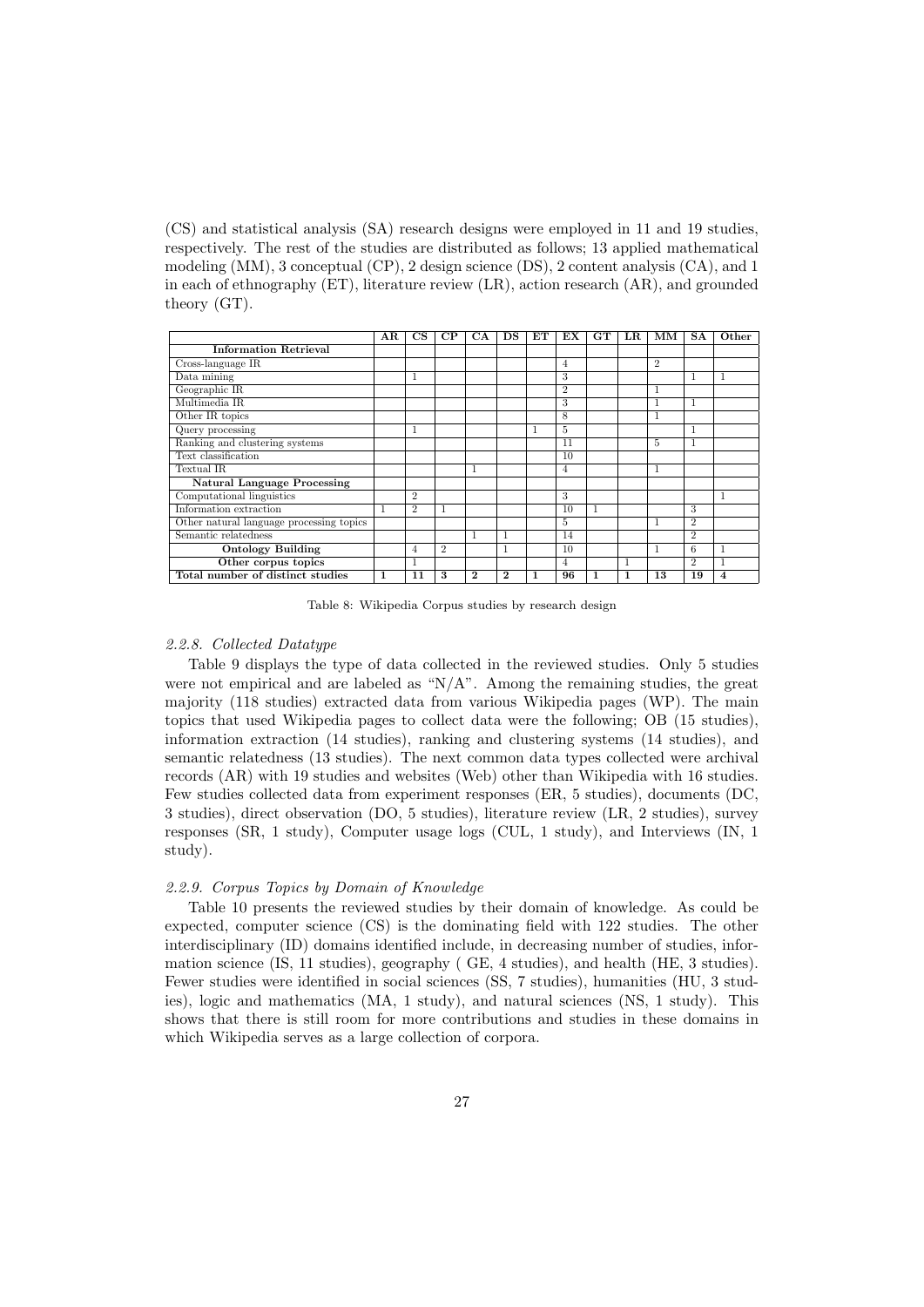|                                          | $\bf{AR}$      | $_{\rm CS}$ | DO             | $_{\rm DC}$    | $_{\rm ER}$    | IN | $_{\rm LR}$ | $_{\rm SR}$ | Web            | WР             | N/A |
|------------------------------------------|----------------|-------------|----------------|----------------|----------------|----|-------------|-------------|----------------|----------------|-----|
| <b>Information Retrieval</b>             |                |             |                |                |                |    |             |             |                |                |     |
| Cross-language IR                        | $\overline{2}$ |             |                | $\overline{2}$ |                |    |             |             |                | 5              | 1   |
| Data mining                              | $\overline{2}$ |             |                |                |                |    | T           |             |                | 3              |     |
| Geographic IR                            |                |             |                |                |                |    |             |             | 2              | 3              |     |
| Multimedia IR                            |                |             |                | 1              |                |    |             |             |                | $\overline{4}$ |     |
| Other IR topics                          | $\overline{2}$ |             |                |                |                |    |             |             |                | 8              |     |
| Query processing                         |                |             | $\overline{2}$ |                | $\mathbf{1}$   |    |             |             |                | $\overline{4}$ |     |
| Ranking and clustering systems           | $\overline{2}$ |             |                |                |                |    |             |             | $\overline{2}$ | 14             |     |
| Text classification                      | $\overline{2}$ |             |                |                |                |    |             |             |                | 10             |     |
| Textual IR                               |                |             |                |                |                |    |             |             | 1              | 4              | 1   |
| <b>Natural Language Processing</b>       |                |             |                |                |                |    |             |             |                |                |     |
| Computational linguistics                |                |             |                |                | $\overline{2}$ |    |             |             |                | 5              |     |
| Information extraction                   | $\overline{4}$ |             |                |                |                | 1  |             |             |                | 14             |     |
| Other natural language processing topics |                |             |                |                |                |    |             |             | $\overline{2}$ | 8              |     |
| Semantic relatedness                     | 4              |             | $\mathbf{1}$   |                |                |    |             |             |                | 13             |     |
| <b>Ontology Building</b>                 | 1              |             |                |                | $\overline{2}$ |    |             |             | 5              | 15             |     |
| Other corpus topics                      |                |             |                |                |                |    |             |             |                | 8              |     |
| Total number of distinct studies         | 19             | 1           | 3              | 3              | 5              |    | $\bf{2}$    | 1           | 16             | 118            | 5   |

Table 9: Wikipedia Corpus studies by collected datatype

|                                          | HU             | IN             | МA          | $_{\rm NS}$ | <b>SS</b>    | $\mathbf{CS}$  | GE             | HE                          | <b>IS</b> |
|------------------------------------------|----------------|----------------|-------------|-------------|--------------|----------------|----------------|-----------------------------|-----------|
| <b>Information Retrieval</b>             |                |                |             |             |              |                |                |                             |           |
| Cross-language IR                        |                | 6              |             |             |              | 6              |                |                             |           |
| Data mining                              |                | 5              |             |             | 1            | 5              |                |                             |           |
| Geographic IR                            |                | 3              |             |             |              | $\mathfrak{D}$ | $\overline{2}$ |                             | 1         |
| Multimedia IR                            |                | $\overline{4}$ |             |             |              | 3              | $\mathbf{1}$   |                             | 1         |
| Other IR topics                          |                | 8              |             |             |              | 8              |                | 1                           |           |
| Query processing                         |                | 6              |             |             |              | 6              |                |                             |           |
| Ranking and clustering systems           | 1              | 14             |             |             |              | 13             |                |                             | 1         |
| Text classification                      |                | 10             |             |             |              | 9              |                |                             | 1         |
| Textual IR                               |                | 5              |             |             |              | $\overline{4}$ |                |                             | 1         |
| <b>Natural Language Processing</b>       |                |                |             |             |              |                |                |                             |           |
| Computational linguistics                |                | 6              |             |             |              | 6              |                |                             |           |
| Information extraction                   |                | 17             |             |             |              | 17             |                |                             |           |
| Other natural language processing topics |                | $\overline{7}$ |             |             | $\mathbf{1}$ | 16             |                |                             |           |
| Semantic relatedness                     |                | 16             |             |             | 1            | 16             |                |                             |           |
| <b>Ontology Building</b>                 | $\overline{2}$ | 19             |             |             | 4            | 13             | $\mathbf{1}$   | $\mathcal{D}_{\mathcal{L}}$ | 5         |
| Other corpus topics                      |                | 8              | 1           | 1           |              | 8              |                |                             |           |
| Total number of distinct studies         | 3              | 134            | $\mathbf 1$ | 1           | 7            | 122            | 4              | 3                           | 11        |

Table 10: Wikipedia Corpus studies by their domain of knowledge

# 3. Tools to exploit Wikipedia corpora

The large amount of data available from Wikipedia has spurred researchers as well as practitioners to create tools to extract various types of data from Wikipedia. While examining the studies included in this review, we compiled a list of tools that were employed to extract data from Wikipedia. We also added other tools and datasets that we collected from various sources. We further classify these tools by the functions they provide. In another paper, we provide an extensive list of tools and datasets for Wikipedia research [Okoli et al. 2012]. However, here we only list the tools that are particularly valuable for corpus-focused research. Such tools are used to extract text and images from Wikipedia or to handle various semantic and linguistic functions. The list of identified tools is displayed in Table 11.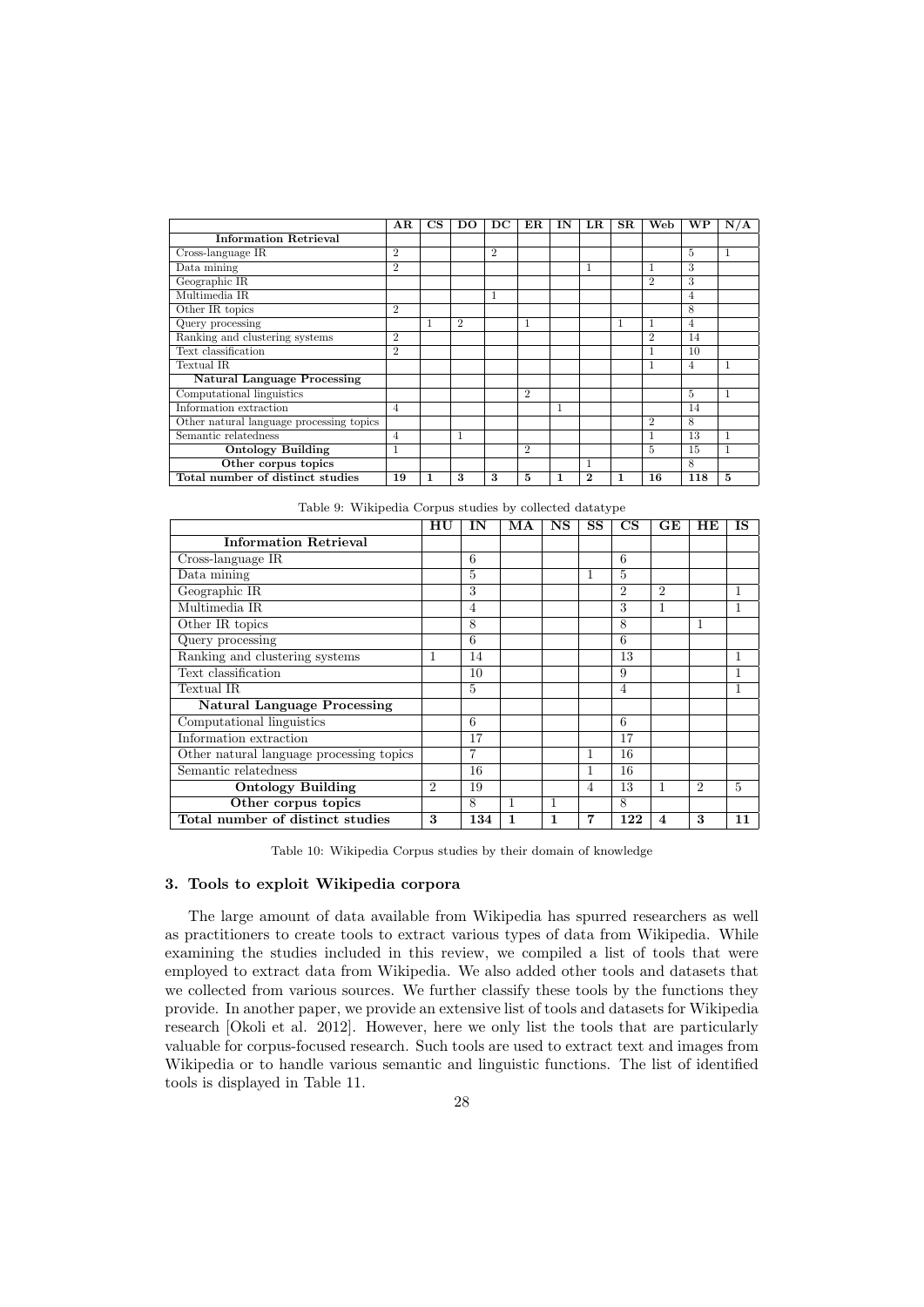| <b>Tool Function</b>    | <b>Tool Name</b>      | URL                                                            |  |  |  |  |  |  |
|-------------------------|-----------------------|----------------------------------------------------------------|--|--|--|--|--|--|
|                         | wikipedia2text        | http://www.evanjones.ca/software/wikipedia2text.html           |  |  |  |  |  |  |
|                         | WikipediaFS           | http://en.wikipedia.org/wiki/WikipediaFS                       |  |  |  |  |  |  |
|                         | <b>SONIVIS</b>        | http://sonivis.org/wiki/index.php/Prepared Database#           |  |  |  |  |  |  |
| Information Extraction  |                       | Wikipedia based data sets                                      |  |  |  |  |  |  |
|                         | infobox2rdf           | http://code.google.com/p/infobox2rdf/                          |  |  |  |  |  |  |
|                         | <b>JWPL</b>           | http://code.google.com/p/jwpl/                                 |  |  |  |  |  |  |
|                         | WikiXRay              | http://meta.wikimedia.org/wiki/WikiXRay                        |  |  |  |  |  |  |
|                         | WikiExtractor         | http://medialab.di.unipi.it/wiki/index.php/Wikipedia Extractor |  |  |  |  |  |  |
| Image Extraction        | Catdown               | http://toolserver.org/platonides/catdown/catdown.php           |  |  |  |  |  |  |
|                         | Image for Biographies | http://wikipapers.referata.com/wiki/                           |  |  |  |  |  |  |
|                         |                       | Images for biographies                                         |  |  |  |  |  |  |
|                         | Wikipedia-Similarity  | http://www.hits.org/english/research/nlp/download/             |  |  |  |  |  |  |
| Semantic and Linguistic |                       | wikipediasimilarity.php                                        |  |  |  |  |  |  |
|                         | Manypedia             | http://www.manypedia.com/                                      |  |  |  |  |  |  |
|                         | WikipediaMiner        | http://wikipedia-miner.cms.waikato.ac.nz/                      |  |  |  |  |  |  |

Table 11: Tools to extract data from Wikipedia

- 3.1. Tools for text extraction
	- As part of a NLP course, Evan Jones developed the *wikipedia2text*  $3$  tool to extract text from Wikipedia. This command-line program downloads and formats a specified Wikipedia article then displays it on the command-line. A modification of this tool called "AtD" generates plain text from a complete Wikipedia dump [4](#page-28-1) .
	- WikipediaFS makes raw text Wikipedia articles available under the Linux file system so that a Wikipedia article can be viewed and edited as real files that exist on the local hard drive.
	- SONIVIS is a piece of software that extracts information from various wikis including Wikipedia based on social networks analysis.
	- *infobox2rdf* is a tool that generates RDF datasets from the infobox data available in Wikipedia dump files.
	- Java Wikipedia Library, JWPL, is a Java-based application programming interface (API) that provides access to all information in Wikipedia.
	- WikiXRay is a tool developed by Jos Felipe Ortega. It is written in both Python and R and used to download and process data from the Wikimedia sites for generating graphics and data files with quantitative results.
	- WikiExtractor is a tool developed in the Medialab at the University of Pisa, Italy. It is implemented in Python and used to extract cleaned text from Wikipedia dumps.

<span id="page-28-0"></span><sup>3</sup>http://www.evanjones.ca/software/wikipedia2text.htm

<span id="page-28-1"></span> $^4$ http://blog.afterthedeadline.com/2009/12/04/generating-a-plain-text-corpus-from-wikipedia/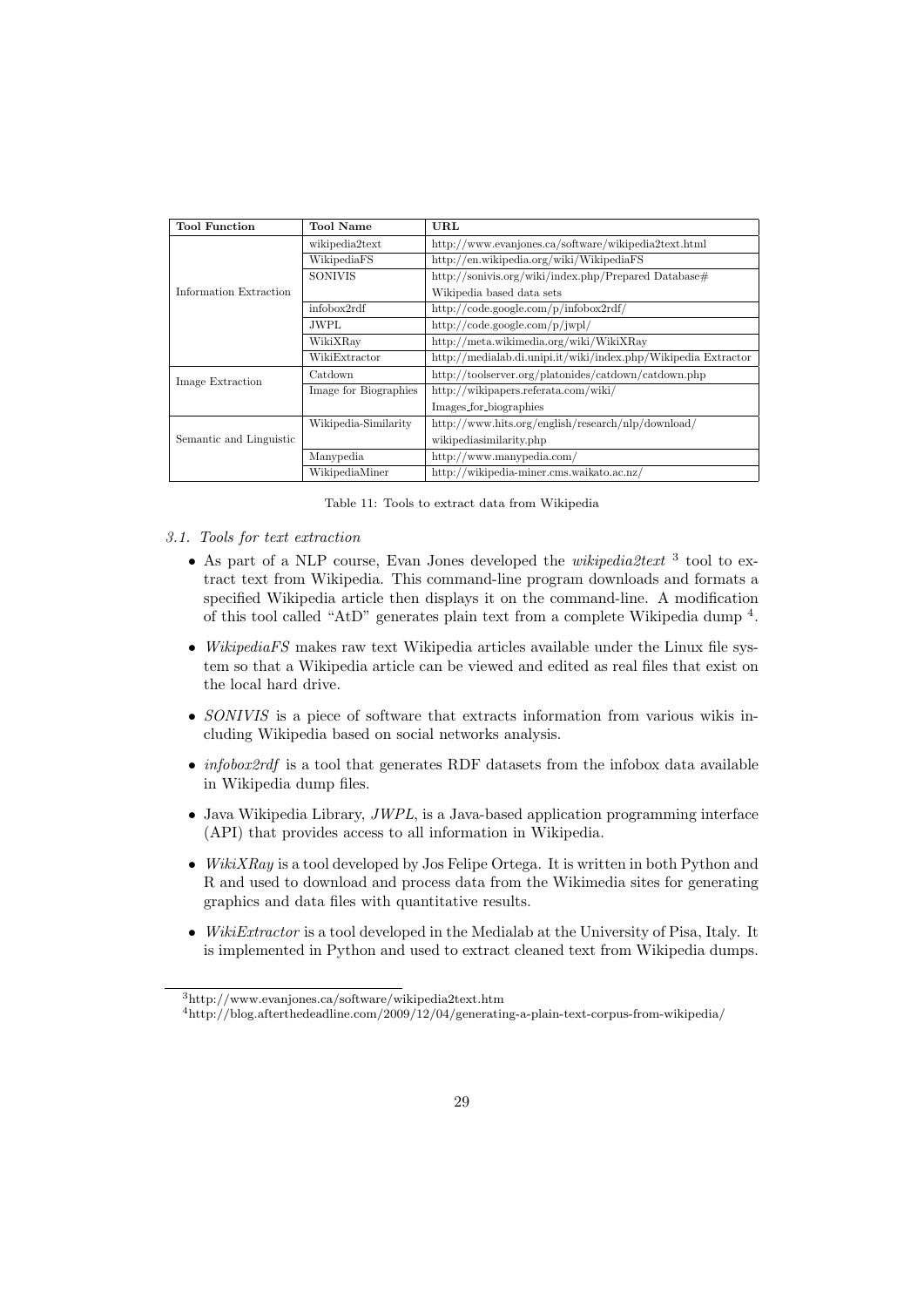- 3.2. Tools for image extraction
	- $\bullet$  *Catdown* is a tool to download images from Wikipedia by their corresponding categories. Direct access and use of Catdown is available at http://toolserver.org/ platonides/catdown/catdown.php.
	- Emilio J. Rodríguez-Posada developed a tool that suggests images for biographies in several Wikipedias.
- 3.3. Semantic and Linguistic tools
	- Wikipedia-Similarity is a tool used to compute semantic similarity using Wikipedia [\[119,](#page-39-17) [105\]](#page-38-19).
	- Manypedia provides a comparison of Linguistic Points Of View (LPOV) of different language versions of Wikipedia.
	- WikipediaMiner is a toolkit for tapping into the rich semantics encoded within Wikipedia.

# 4. Wikipedia-based datasets

We also identified all published datasets generated from Wikipedia and used in some of the reviewed studies. In addition, we identified other valuable datasets from other sources. Due to the large number of datasets, we only list the most common ones in Table 13.

| Dataset usage | Dataset Name               | Dataset URL                                               |
|---------------|----------------------------|-----------------------------------------------------------|
|               | Wikimedia Downloads        | http://download.wikimedia.org/                            |
|               | Wikimedia Foundation       | http://archive.org/details/wikimedia-image-dump-2005-11   |
|               | Image Dump                 |                                                           |
| $_{\rm IR}$   | Koblenz Network Collection | http://konect.uni-koblenz.de/                             |
|               | page-to-page link          | http://haselgrove.id.au/wikipedia.htm                     |
|               | Wikipedia3                 | http://labs.systemone.at/wikipedia3                       |
|               | Wikipedia edit history     | http://snap.stanford.edu/data/wiki-meta.html              |
|               | Tamil                      | https://github.com/tshrinivasan/tamil-wikipedia-word-list |
|               | Wikipediadoc               | http://www.searchdaimon.com/community/dataset             |
|               | Wikicorpus                 | http://www.lsi.upc.edu/nlp/wikicorpus/                    |
| <b>NLP</b>    | WikiTaxonomy               | http://www.h-its.org/english/research/nlp/download/       |
|               | WikiNet                    | http://www.h-its.org/english/research/nlp/download/       |
|               | WikiRelations              | http://www.h-its.org/english/research/nlp/download/       |
| OВ            | DBpedia                    | http://wiki.dbpedia.org/Datasets                          |
|               | WEX                        | http://wiki.freebase.com/wiki/WEX                         |

Table 12: Wikipedia Datasets per category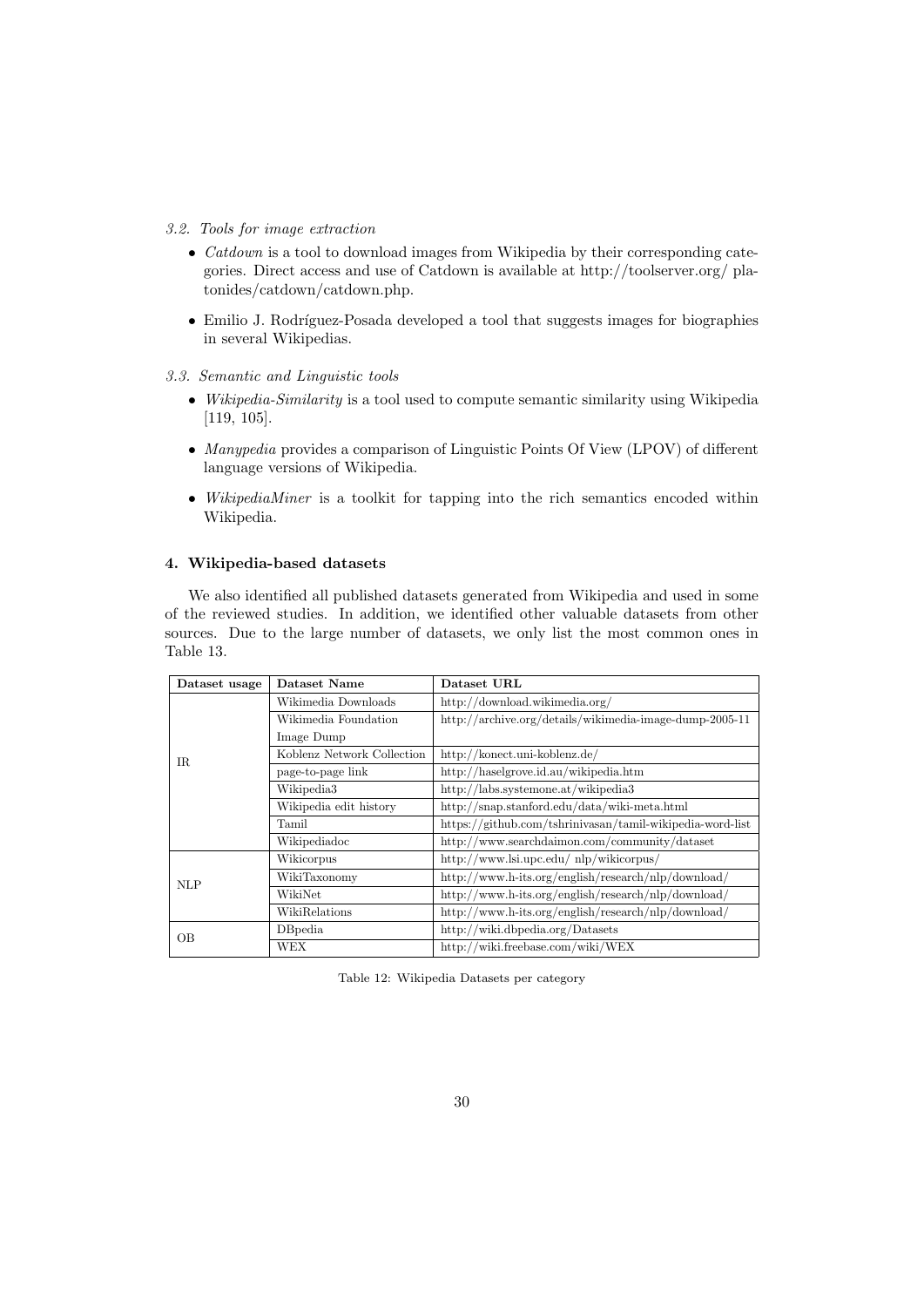#### 4.1. Datasets for Information Retrieval

- Wikimedia Downloads: a corpus of compressed XML files of Wikipedia from its official database dumps.
- Wikimedia Foundation Image Dump: 296, 000 archived images from Wikipedia and its related projects.
- Koblenz Network Collection: a large network of datasets of all types.
- page-to-page link: downloadable files that contain all links between 5, 716, 808 Wikipedia pages.
- Wikipedia3: a monthly updated conversion of the English Wikipedia into RDF.
- Wikipedia edit history: complete Wikipedia edit history until January 2008.
- *Tamil:* a word list extracted from the Tamil Wikipedia dump.
- Wikipediadoc: a collection of 67, 537 Wikipedia articles converted to Microsoft Word 2002 .doc format.
- 4.2. Datasets for Natural Language Processing
	- Wikicorpus: a corpus that contains large portions of Catalan, Spanish and English Wikipedia (based on a 2006 dump) enriched with linguistic information.
	- WikiTaxonomy: a taxonomy extracted from Wikipedia categories.
	- WikiNet: a multi-language ontology developed by exploiting various aspects of Wikipedia.
	- WikiRelations: a dataset that contains binary relations obtained from processing Wikipedia category names and the category and page network.

# 4.3. Datasets for Ontology Building

- DBpedia: a large domain ontology derived from Wikipedia.
- WEX: or Freebase Wikipedia Extraction is a processed dump of the English Wikipedia in XML and tabular formats.

#### 5. Discussion

The research trends showed an overall increase in the number of studies that used Wikipedia since its birth. Although it is very difficult to draw broad conclusions from such a vast body of research, in this section we highlight some of the outstanding strengths of Wikipedia that is evident from studies that utilized its corpus. Table 14 summarizes the Wikipedia pages used in each of the identified tasks and applications in the examined studies.

Textual Information Retrieval: The natural language expressed in texts is often vague, which challenges the effectiveness of textual IR systems. Wikipedia provides a large number of articles that can be exploited to generate new features to enrich the representation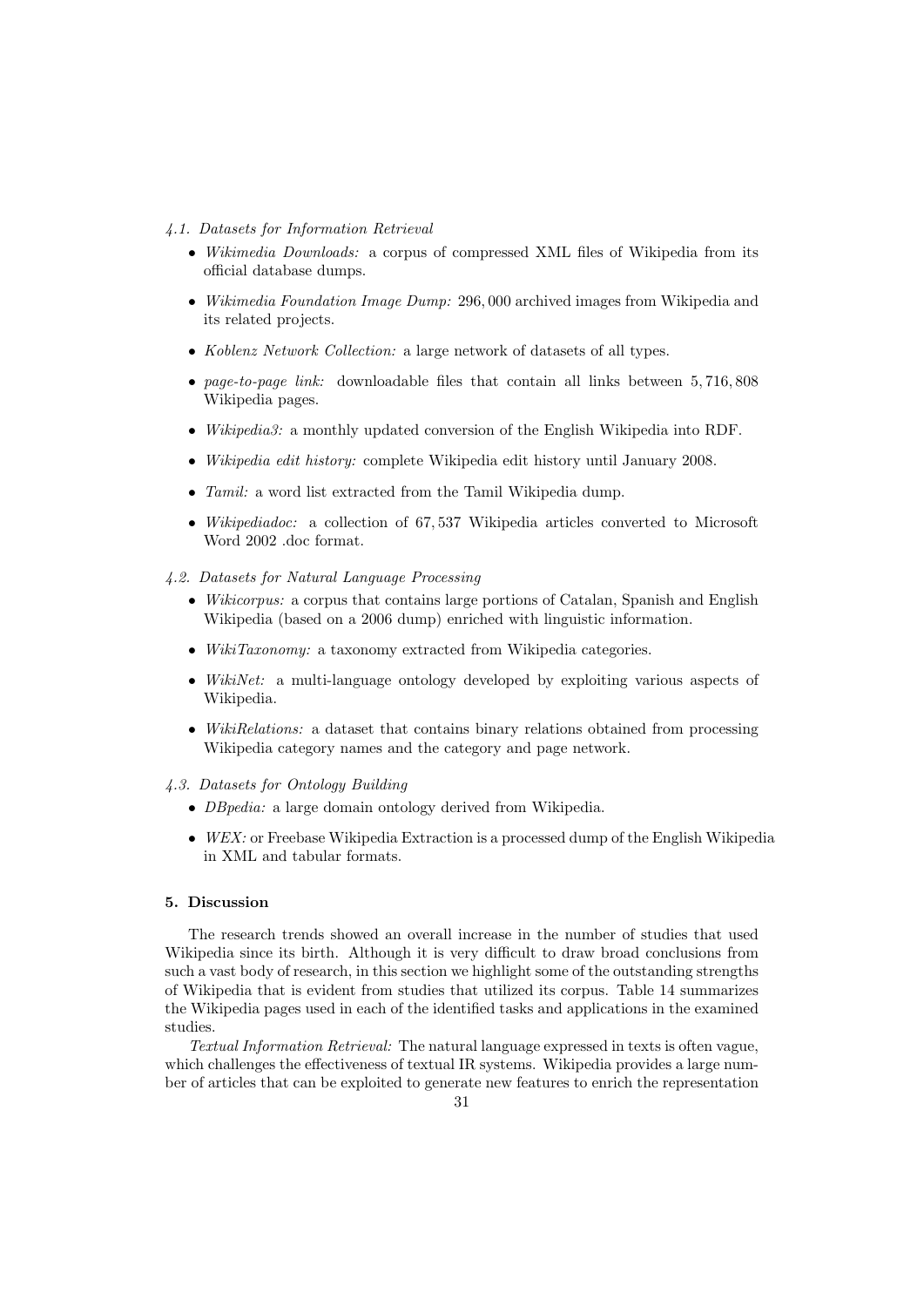| Task/Application                               | Wikipedia Resources                                             |
|------------------------------------------------|-----------------------------------------------------------------|
| Feature generation                             | Wikipedia articles and link structures                          |
| Query Expansion                                | Wikipedia articles                                              |
| Relevance feedback                             | Wikipedia articles                                              |
| Image retrieval                                | Wikipedia images                                                |
| keyword disambiguation for image sorting       | Titles of Wikipedia articles                                    |
| Image geo-tagging                              | Wikipedia geo-referenced articles                               |
| Video classification                           | Wikipedia articles                                              |
| Image mining Wikipedia                         | Geo-referenced articles                                         |
| Place names disambiguation                     | Wikipedia articles                                              |
| Bilingual terminology extraction               | Wikipedia inter-language links                                  |
| Translation                                    | Wikipedia inter-language links                                  |
| Text clustering                                | Wikipedia categories                                            |
| Categorization of XML documents                | Wikipedia XML documents                                         |
| Anomaly detection                              | Wikipedia articles                                              |
| Named entity disambiguation                    | Named entities compiled from Wikipedia                          |
| Semantic annotation                            | Wikipedia texts and infoboxes                                   |
| Query-category assignments/ Entity retrieval   | Wikipedia page links and categories                             |
| Semantic relatedness/Key terms extraction      | Wikipedia articles                                              |
| Keyword extraction                             | Wikipedia articles (linked to concepts in a text)               |
| Open Information Extraction                    | Wikipedia infoboxes, edit histories, and multi-lingual links    |
| Question Answering                             | Wikipedia articles                                              |
| Thesaurus construction/Question processing     | Wikipedia articles and links                                    |
| Query segmentation                             | Wikipedia articles                                              |
| Dynamic ranking                                | Wikipedia articles and links (definition links,                 |
|                                                | 'see also' links, and category links)                           |
| Similarity ranking                             | Wikipedia articles and category links                           |
| Query segmentation                             | Wikipedia articles                                              |
| Search results ranking                         | Wikipedia articles and links                                    |
| Document clustering                            | Wikipedia categories and titles of Wikipedia articles           |
|                                                | (for labeling clusters)                                         |
| Document classification                        | Wikipedia articles (to augment the representation of documents) |
| Tag classification                             | Wikipedia categories and templates (as ontology extensions)     |
| Sense annotations                              | Wikipedia articles                                              |
| Linguistic hedges detection                    | Wikipedia weasel tags                                           |
| Semantic relatedness of word pairs             | Wikipedia articles                                              |
| Semantic relations extraction                  | Wikipedia articles                                              |
| Explicit Semantic Analysis/Text categorization | Wikipedia articles                                              |
| Keyphrase extraction                           | Wikipedia articles                                              |

Table 13: Wikipedia and Textual IR

of texts and help improving these systems. [\[40\]](#page-36-8) proposed mapping fragments of texts to corresponding concepts (Wikipedia articles) based on similarity algorithms. The links between articles were also considered to augment the concepts related to a given text.

Information extraction: Wikipedia knowledge-base can be used to derive semantic information to enhance the performance of keyword extraction [\[46\]](#page-36-16). Specifically, Infoboxes, pages URIs, lists and categories can be used to improve the recall of information extraction methods [\[134\]](#page-40-6). Moreover, Wikipedia articles can be used to enrich terms and concepts from unstructured texts [\[86\]](#page-38-15).

Ranking and clustering systems: Features extracted from texts and documents are vital in improving the accuracy of the clustering task. Therefore, Wikipedia serves as an additional database of extra features to be considered in the texts and documents clustering. For instance, Banerjee et al. [\[7\]](#page-34-6) linked each of a blog's feeds to the title of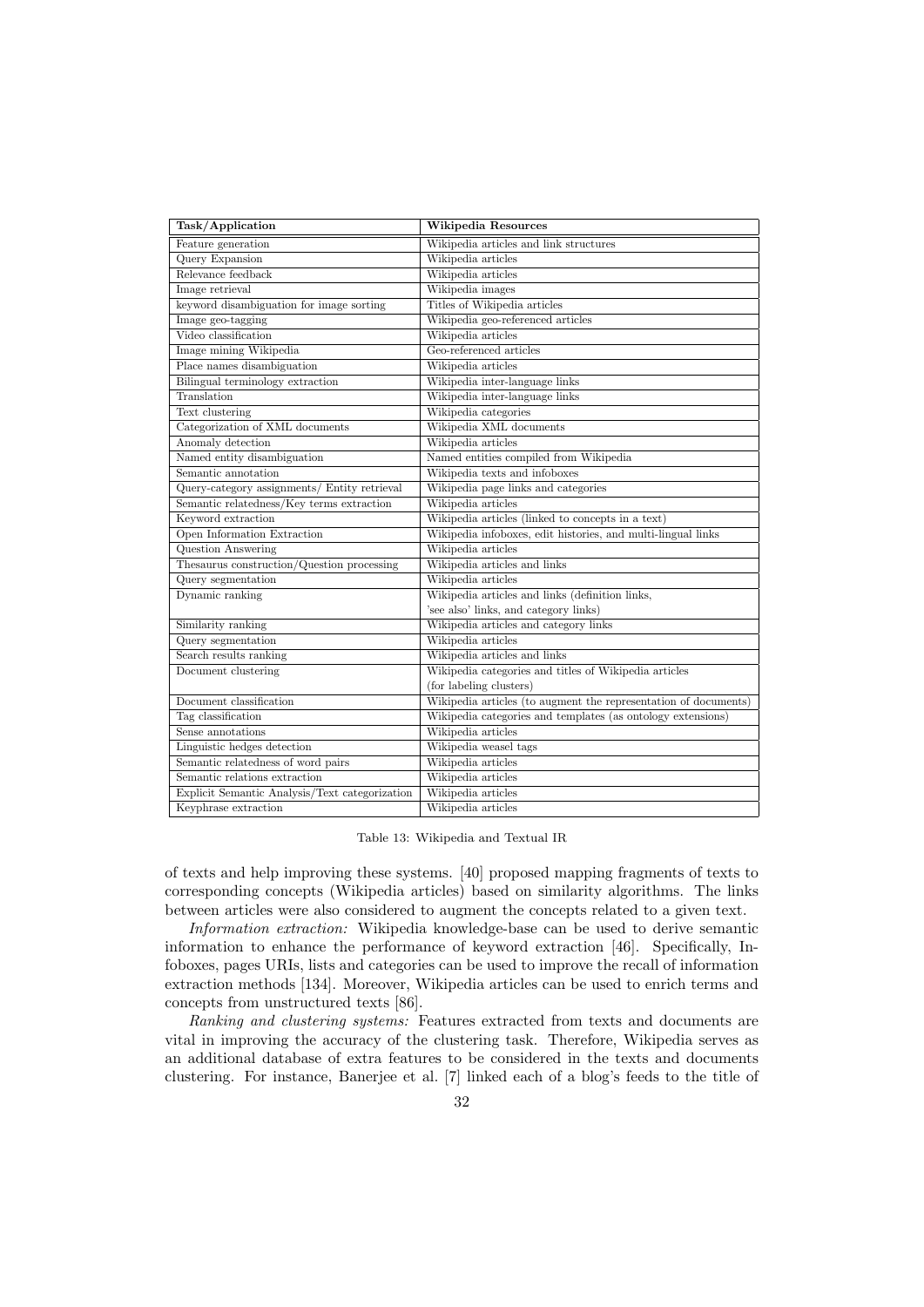a corresponding Wikipedia article. This additional feature proved to improve the feeds clustering accuracy.

Text classification: Similar to the clustering task, the accuracy of the classification of texts and documents depends on the features extracted from these documents. Augmenting the modeling of documents by using Wikipedia related articles enriches the features used in the classification process. This approach was tested with popular datasets such as Reuters-21578 and OHSUMED and lead to higher accuracy than the traditional bag of words technique. Wikipedia categories provide a supplementary resource that assists the text classification task. These categories present a dynamic classification scheme that consists of a priori classified articles.

Semantic relatedness: 17 of the total 31 NLP studies focused on using Wikipedia to elevate the accuracy of the computation of the semantic relatedness between different terms, documents, and various concepts. The links between terms and articles in Wikipedia provide a rich data to compute the semantic similarity between different concepts. This network of interconnected semantics has proven to boost the performance of the semantic relatedness task[\[106\]](#page-38-17).

Ontology building: Wikipedia categories are found to play multiple roles in the reviewed studies. Besides assisting the text classification task, they also supply a semantically structured knowledge base that can be leveraged to build, evaluate and match ontologies. DBpedia is the largest and most popular ontology built on concepts derived from Wikipedia infoboxes [\[4\]](#page-34-8). It incorporates about 2350000 instances distributed among 359 classes the most common of which are place, person, work, species, and organization. YAGO is another extensive ontology built from Wikipedia, WordNet, and GeoNames. These knowledge bases encourage further exploitation of Wikipedia structured data to solve other ontology related research questions such as matching, and merging ontologies.

Limitations. One of the most common criticisms of Wikipedia is its susceptibility to vandalism, since the vast majority of articles can be edited by literally any Internet user, with no need even for registration. In theory, vandalism could indeed pose a problem for the purity of corpora, since at the moment any article is captured for research analysis, there is no way to guarantee that no vandalism exists in that article. Fortunately, in practice, the risk of any particular article containing vandalism is extremely low because of the effectiveness of numerous software agents specifically created to detect vandalism, as well as the vigilance of several human editors who spend their time patrolling for vandalism. Thus, most incidences of vandalism last only for a few minutes [\[50\]](#page-36-22). For any research analysis that uses a large number of articles, the possible noise created by the rare incidences of vandalized text is probably so negligible as to have no statistically significant effect on results.

Another controversy is Wikipedia's credibility as a citable resource for academic research [\[80\]](#page-37-0). A quick search on this topic leads to a number of university and library pages that warn their students not to cite Wikipedia. Nevertheless, these same pages agree that Wikipedia could be used to collect background information about any topic, although careful scrutiny is required. The main argument against citing Wikipedia is the absence of a mandatory review process for any published material. Wikipedias contributors are not required to be experts in the fields they are writing about. Therefore, there is no guarantee that Wikipedia provides accurate information at all times especially when a page is newly created or edited. In fact, Wikipedia itself highlights that an "encyclopedia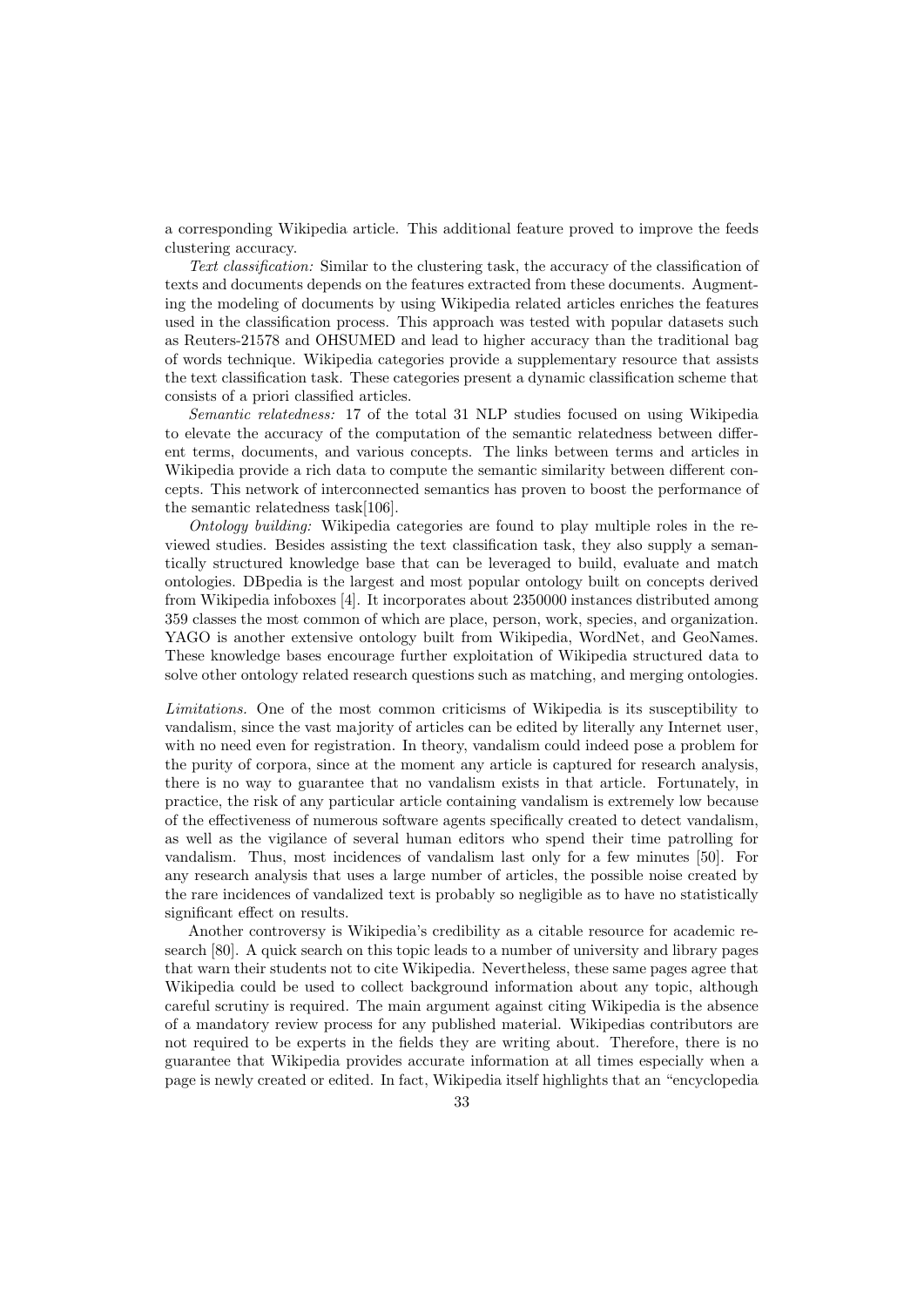is a starting point for research, not an ending point"[5](#page-33-0) . It also emphasizes the importance of not treating information in Wikipedia as definite truth.

This review has shown that Wikipedias corpora were proven to be useful in an assortment of applications. These are mostly text-based except for a few applications such as image interpretation and geo-tagging. Given its strict guidelines when it comes to non-free and copyrighted content, Wikipedia is still poor in audio and video content.

Another limitation of Wikipedia is a result of its "neutral point of view" policy which is also the reason for its success. This policy opposes the inclusion of opinionated article content that could be used in a wide spectrum of NLP applications, including opinion mining and sentiment analysis. These applications aim at computing the polarity of textual records, but Wikipedia articles are supposed to be always neutral. For example, the majority of known brands have dedicated Wikipedia pages that state their history, corporate structure, and financial figures. Whereas companies might want to examine these pages for actionable insights that could enhance theirs products, services, and marketing strategies, the required objectivity of the Wikipedia content means that these pages cannot be used to gain subjective insights. This being said, although this might be a limitation from the perspective of market research, it is consistent with Wikipedia's role as an encyclopedia, which is supposed to maintain objectivity in the topics it covers.

#### 6. Conclusion

Wikipedia, with its rich and large content, has motivated many studies from different areas. In this review, we examined 132 studies from three research areas; IR, NLP, and OB. 91 of these studies were published as peer-reviewed journals and doctoral theses, and the remaining 41 are highly cited conference papers. These studies were summarized and analyzed to extract insightful trends of research related to the use of Wikipedia as a corpus. Moreover, this review identified and described a variety of tools used to extract data from Wikipedia as well as datasets of Wikipedia content. Regardless of the debatable aspects of Wikipedia content, this review highlights the value of Wikipedia in solving challenging applications that require large datasets. Its large corpora have been practically employed to ameliorate the performance of popular and impactful solutions for challenging problems such as information extraction, textual classification, and semantic relatedness. Nevertheless, we believe that Wikipedia's geospatial information and interlanguage links could be further exploited to solve more geographic and cross-language IR problems. The continuous growth of Wikipedia will continue to be attractive for researchers to mine and exploit its enormous corpora with its unstructured as well as semantically-structured components.

#### 7. Acknowledgments

We want to note that all five co-authors were intensely involved in this project, and each one of us spent hundreds of hours on its execution. We thank Weiwei Zhang for her assistance in verifying the accuracy of research details of the WikiLit studies. We

<span id="page-33-0"></span> $5$ [https://en.wikipedia.org/wiki/Wikipedia:Academic](https://en.wikipedia.org/wiki/Wikipedia:Academic_use)\_use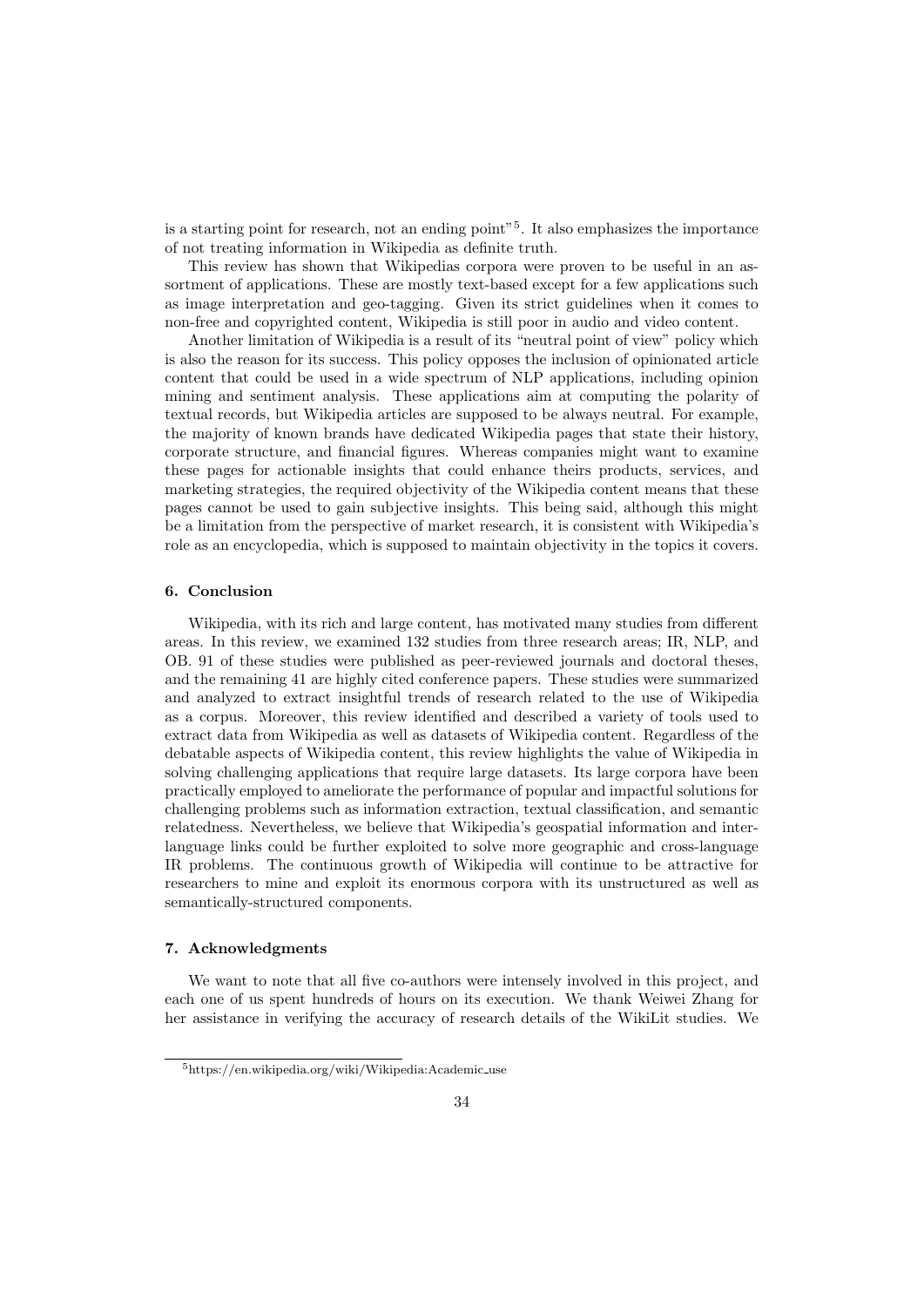thank Kira Schabram for her invaluable assistance in developing the systematic literature review methodology used [\[97\]](#page-38-2), and in conducting the pilot study [\[96\]](#page-38-21). We thank Bilal Abdul Kader for his assistance in the pilot study [\[92\]](#page-38-22). We thank Richard Wong for his assistance in collecting author data. We thank Emilio J. Rodrguez-Posada (emijrp) for his model WikiPapers site, upon which much of WikiLit was based. We thank the innumerable researchers on the wiki-research-l and authors of included studies for their many comments and revisions. Earlier versions of this study have been previously published in a conference [\[92\]](#page-38-22) and as a working paper [\[91\]](#page-38-23). The protocol for this study was presented in a conference [\[96\]](#page-38-21), published as a working paper [\[95\]](#page-38-3), and discussed in a workshop [\[67\]](#page-37-24). This study was funded by the Social Sciences and Humanities Research Council of Canada; the Lundbeck Foundation Center for Integrated Molecular Brain Imaging (CIMBI); the Concordia University Aid to Scholarly Activity fund; and the Danish Council for Strategic Research through the Responsible Business in the Blogosphere project.

#### 8. References

- <span id="page-34-4"></span>[1] Adafre, S. F., Rijke, M. d., 2005. Discovering missing links in wikipedia. In: Proceedings of the 3rd international workshop on Link discovery. New York, NY, USA, pp. 90 – 97.
- <span id="page-34-7"></span>[2] Adar, E., Skinner, M., Weld, D. S., 2009. Information arbitrage across multi-lingual wikipedia. In: 2nd ACM International Conference on Web Search and Data Mining, WSDM'09, February 9, 2009 - February 12, 2009. Barcelona, Spain, pp. 94–103.
- <span id="page-34-1"></span>[3] Ah-Pine, J., Bressan, M., Clinchant, S., Csurka, G., Hoppenot, Y., Renders, J.-M., 2009. Crossing textual and visual content in different application scenarios. Multimedia Tools and Applications 42 (1), 31–56.
- <span id="page-34-8"></span>[4] Auer, S., Bizer, C., Kobilarov, G., Lehmann, J., Cyganiak, R., Ives, Z., 2007. DBpedia: a nucleus for a web of open data. In: 6th International Semantic Web Conference, ISWC 2007 and 2nd Asian Semantic Web Conference, ASWC 2007, November 11, 2007 - November 15, 2007. Vol. 4825 LNCS. Busan, Korea, Republic of, pp. 722–735.
- <span id="page-34-5"></span>[5] Bai, B., Weston, J., Grangier, D., Collobert, R., Sadamasa, K., Qi, Y., Chapelle, O., Weinberger, K., 2010. Learning to rank with (a lot of) word features. Information Retrieval 13 (3), 291–314.
- <span id="page-34-12"></span>[6] Banchuen, T., 2008. The geographical analog engine: Hybrid numeric and semantic similarity measures for U.S. cities. Ph.D. thesis, The Pennsylvania State University, United States – Pennsylvania.
- <span id="page-34-6"></span>[7] Banerjee, S., Ramanathan, K., Gupta, A., 2007. Clustering short texts using wikipedia. In: 30th Annual International ACM SIGIR Conference on Research and Development in Information Retrieval, SIGIR'07, July 23, 2007 - July 27, 2007. Amsterdam, Netherlands, pp. 787–788.
- <span id="page-34-0"></span>[8] Bast, H., Chitea, A., Suchanek, F. M., Weber, I., 2007. ESTER: efficient search on text, entities, and relations. In: 30th Annual International ACM SIGIR Conference on Research and Development in Information Retrieval, SIGIR'07, July 23, 2007 - July 27, 2007. Amsterdam, Netherlands, pp. 671–678.
- <span id="page-34-2"></span>[9] Bhole, A., Fortuna, B., Grobelnik, M., Mladenic, D., 2007. Extracting named entities and relating them over time based on wikipedia. Informatica (Ljubljana) 31 (4), 463–468.
- <span id="page-34-13"></span>[10] Bizer, C., Lehmann, J., Kobilarov, G., Auer, S., Becker, C., Cyganiak, R., Hellmann, S., 2009. DBpedia - a crystallization point for the web of data. Journal of Web Semantics 7 (3), 154–165.
- <span id="page-34-9"></span>[11] Bunescu, R., 2007. Learning for information extraction: From named entity recognition and disambiguation to relation extraction. Ph.D. thesis, The University of Texas at Austin, United States – Texas.
- <span id="page-34-3"></span>[12] Buntine, W., Valtonen, K., 2005. Topic-specific scoring of documents with discrete PCA. In: ICML 2005 Workshop 4: Learning in Web Search. pp. 34–41.
- <span id="page-34-11"></span>[13] Cantador, I., Konstas, I., Jose, J. M., Mar. 2011. Categorising social tags to improve folksonomybased recommendations. Web Semantics: Science, Services and Agents on the World Wide Web 9 (1), 1–15.
- <span id="page-34-10"></span>[14] Capocci, A., Rao, F., Caldarelli, G., Jan. 2008. Taxonomy and clustering in collaborative systems: the case of the on-line encyclopedia wikipedia. Europhysics Letters 81 (2), 28006–1.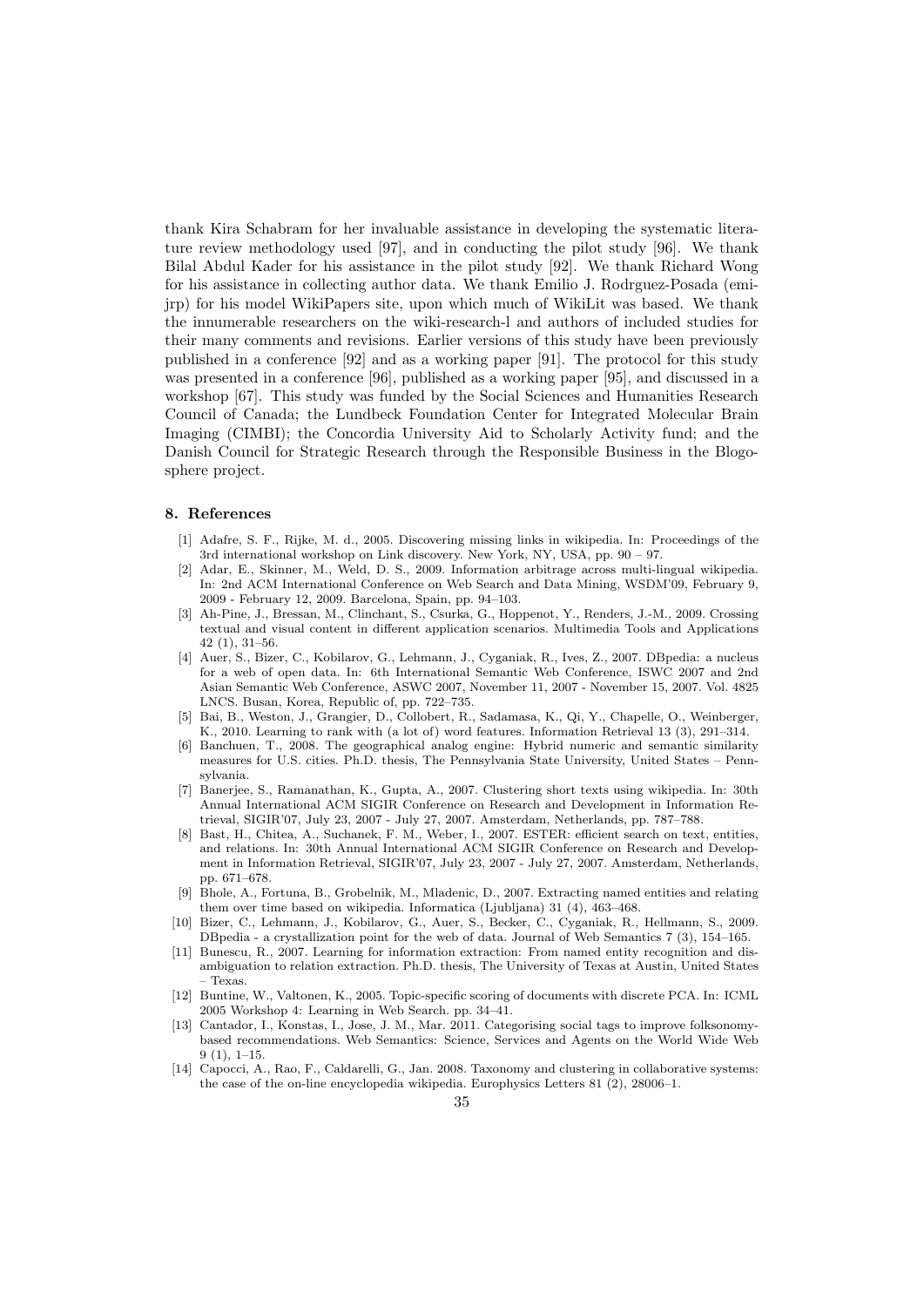- <span id="page-35-7"></span>[15] Carmel, D., Roitman, H., Zwerdling, N., 2009. Enhancing cluster labeling using wikipedia. In: 32nd Annual International ACM SIGIR Conference on Research and Development in Information Retrieval, SIGIR 2009, July 19, 2009 - July 23, 2009. Boston, MA, United states, pp. 139–146.
- <span id="page-35-8"></span>[16] Carpineto, C., Mizzaro, S., Romano, G., Snidero, M., 2009. Mobile information retrieval with search results clustering: Prototypes and evaluations. Journal of the American Society for Information Science and Technology 60 (5), 877–895.
- <span id="page-35-18"></span>[17] ChrisBizer, August 2012. Dbpedia 3.8 released, including enlarged ontology and additional localized versions.

URL<http://blog.dbpedia.org/>

- <span id="page-35-6"></span>[18] Chu, E., 2008. Sparse relational data sets: Issues and an application. Ph.D. thesis, The University of Wisconsin - Madison, United States – Wisconsin.
- <span id="page-35-1"></span>[19] Clark, M., Ruthven, I., Holt, P. O., 2009. The evolution of genre in wikipedia. Journal for Language Technology and Computational Linguistics 24 (1), 1"22.
- <span id="page-35-15"></span>[20] Coursey, K., 2009. The value of everything: Ranking and association with encyclopedic knowledge. Ph.D. thesis, University of North Texas, United States – Texas.
- <span id="page-35-12"></span>[21] Csomai, A., 2008. Keywords in the mist: Automated keyword extraction for very large documents and back of the book indexing. Ph.D. thesis, University of North Texas, United States – Texas.
- <span id="page-35-13"></span>[22] Csomai, A., Mihalcea, R., Oct. 2008. Linking documents to encyclopedic knowledge. IEEE Intelligent Systems 23 (5), 34–41.
- <span id="page-35-10"></span>[23] Cucerzan, S., 2007. Large-scale named entity disambiguation based on wikipedia data. In: Proc. 2007 Joint Conference on EMNLP and CNLL. Vol. 6. Prague, Czech Republic, p. 708"716.
- <span id="page-35-20"></span>[24] Curino, C. A., Moon, H. J., Tanca, L., Zaniolo, C., Jun. 2008. Schema evolution in wikipedia toward a web information system benchmark. In: ICEIS 2008 - 10th International Conference on Enterprise Information Systems, June 12, 2008 - June 16, 2008. Vol. DISI. Barcelona, Spain, pp. 323–332.
- <span id="page-35-19"></span>[25] Curino, C. A., Moon, H. J., Zaniolo, C., 2008. Graceful database schema evolution: the PRISM workbench. In: Proceedings of the VLDB Endowment VLDB Endowment Hompage. Vol. 1. pp. Volume 1 Issue 1, August 2008.
- <span id="page-35-22"></span>[26] David Ahn, Valentin Jijkoun, Gilad Mishne, Karin Muller, de Rijke, M., Stefan Schlobach, 2005. Using wikipedia at the TREC QA track. In: The Thirteenth Text Retrieval Conference (TREC 2004).
- <span id="page-35-11"></span>[27] Demartini, G., Firan, C., Iofciu, T., Krestel, R., Nejdl, W., Oct. 2010. Why finding entities in wikipedia is difficult, sometimes. Information Retrieval 13 (5), 534.
- <span id="page-35-21"></span>[28] Denoyer, L., Gallinari, P., 2006. The wikipedia XML corpus. SIGIR Forum 40 (1), 64 – 9.
- <span id="page-35-4"></span>[29] Denoyer, L., Gallinari, P., 2009. Overview of the INEX 2008 XML mining track. Advances in Focused Retrieval, Jaap Kamps Archives and Information Studies/Humanities, University of Amsterdam, Amsterdam, The Netherlands 1012 XT.
- <span id="page-35-14"></span>[30] Devereux, B., Pilkington, N., Poibeau, T., Korhonen, A., 2009. Towards unrestricted, large-scale acquisition of feature-based conceptual representations from corpus data. Research on Language and Computation 7 (2-4), 137 – 170.
- <span id="page-35-16"></span>[31] Dorji, T., Atlam, E.-s., Yata, S., Fuketa, M., Morita, K., Aoe, J.-i., Apr. 2010. Extraction, selection and ranking of field association (FA) terms from domain-specific corpora for building a comprehensive FA terms dictionary. Knowledge and Information Systems, 1–21.
- <span id="page-35-5"></span>[32] Elsas, J. L., Arguello, J., Callan, J., Carbonell, J. G., 2008. Retrieval and feedback models for blog feed search. In: 31st Annual International ACM SIGIR Conference on Research and Development in Information Retrieval, ACM SIGIR 2008, July 20, 2008 - July 24, 2008. Singapore, Singapore, pp. 347–354.
- <span id="page-35-2"></span>[33] Erdmann, M., Nakayama, K., Hara, T., Nishio, S., 2009. Improving the extraction of bilingual terminology from wikipedia. ACM Transactions on Multimedia Computing, Communications and Applications 5 (4).
- <span id="page-35-0"></span>[34] Evgeniy Gabrilovich, Dec. 2006. Feature generation for textual information retrieval using world knowledge. Doctoral dissertation, Technion " Israel Institute of Technology, Haifa, Israel.
- <span id="page-35-9"></span>[35] Farhoodi, M., Yari, A., Mahmoudi, M., Oct. 2009. A persian web page classifier applying a combination of content-based and context-based features. International Journal of Information Studies 1 (4), 263–71.
- <span id="page-35-3"></span>[36] Ferrandez, S., Toral, A., Ferrandez, O., Ferrandez, A., Munoz, R., 2009. Exploiting wikipedia and EuroWordNet to solve cross-lingual question answering. Information Sciences 179 (20), 3473–3488.
- <span id="page-35-17"></span>[37] Ferschke, O., Zesch, T., Gurevych, I., 2011. Wikipedia revision toolkit: efficiently accessing wikipedia's edit history. In: Proceedings of the 49th Annual Meeting of the Association for Com-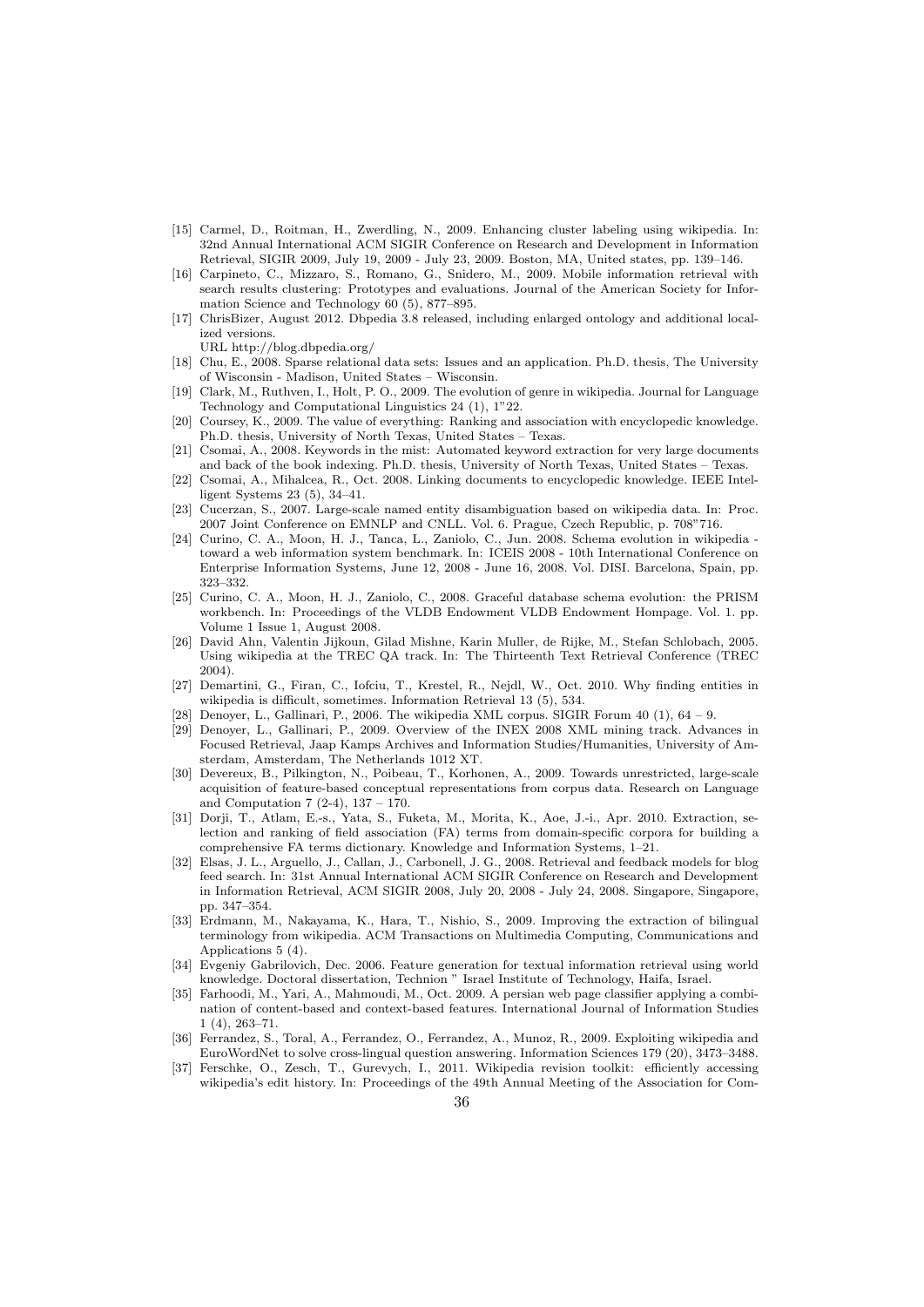putational Linguistics: Human Language Technologies: Systems Demonstrations. Stroudsburg, PA, USA, p. 97"102.

- <span id="page-36-9"></span>[38] Friedlin, J., McDonald, C. J., May 2010. An evaluation of medical knowledge contained in wikipedia and its use in the LOINC database. Journal of the American Medical Informatics Association: JAMIA 17 (3), 283–287.
- <span id="page-36-12"></span>[39] Furbach, U., Glckner, I., Helbig, H., Pelzer, B., Apr. 2010. Logic-based question answering. KI - Knstliche Intelligenz 24 (1), 51–55.
- <span id="page-36-8"></span>[40] Gabrilovich, E., Markovitch, S., 2006. Overcoming the brittleness bottleneck using wikipedia: enhancing text categorization with encyclopedic knowledge. In: Proceedings of the Twenty-First National Conference on Artificial Intelligence. Vol. vol.2. Menlo Park, California, p. 1301"1306.
- <span id="page-36-17"></span>[41] Gabrilovich, E., Markovitch, S., 2007. Computing semantic relatedness using wikipedia-based explicit semantic analysis. In: Proceedings of the 20th international joint conference on Artifical intelligence. pp. 1606–1611.
- <span id="page-36-15"></span>[42] Gabrilovich, E., Markovitch, S., 2009. Wikipedia-based semantic interpretation for natural language processing. Journal of Artificial Intelligence Research 34, 443–498.
- <span id="page-36-11"></span>[43] Ganter, V., Strube, M., 2009. Finding hedges by chasing weasels: hedge detection using wikipedia tags and shallow linguistic features. In: Proceedings of the ACL-IJCNLP 2009 Conference Short Papers. pp. 173–176.
- <span id="page-36-19"></span>[44] Gardner, P. P., Daub, J., Tate, J., Moore, B. L., Osuch, I. H., Griffiths-Jones, S., Finn, R. D., Nawrocki, E. P., Kolbe, D. L., Eddy, S. R., Bateman, A., Nov. 2010. Rfam: Wikipedia, clans and the "decimal" release. Nucleic Acids Res., gkq1129.
- <span id="page-36-5"></span>[45] Gollapudi, S., Sharma, A., 2009. An axiomatic approach for result diversification. In: Proceedings of the 18th international conference on World wide web.
- <span id="page-36-16"></span>[46] Grineva, M., Grinev, M., Lizorkin, D., 2009. Extracting key terms from noisy and multitheme documents. In: Proceedings of the 18th international conference on World wide web. p. Wolfgang Nejdl L3S and Hannover University.
- <span id="page-36-20"></span>[47] Guo, T., Schwartz, D., Burstein, F., Linger, H., Sep. 2009. Codifying collaborative knowledge: using wikipedia as a basis for automated ontology learning. Knowledge Management Research & Practice 7 (3), 206–17.
- <span id="page-36-13"></span>[48] Gurevych, I., Wolf, E., Nov. 2010. Expert-built and collaboratively constructed lexical semantic resources. Language and Linguistics Compass 4 (11), 1074–1090.
- <span id="page-36-18"></span>[49] Hepp, M., Siorpaes, K., Bachlechner, D., Oct. 2007. Harvesting wiki consensus: using wikipedia entries as vocabulary for knowledge management. IEEE Internet Computing 11 (5), 54–65.
- <span id="page-36-22"></span>[50] Hicks, J., February 2014. machine kills trolls: How wikipedia's robots and cyborgs snuff out vandalism. [http://www.theverge.com/2014/2/18/5412636/this-machine-kills-trolls-how-wikipedia](http://www.theverge.com/2014/2/18/5412636/this-machine-kills-trolls-how-wikipedia -robots-snuff-out-vandalism)[robots-snuff-out-vandalism,](http://www.theverge.com/2014/2/18/5412636/this-machine-kills-trolls-how-wikipedia -robots-snuff-out-vandalism) accessed: 2016-06-28.
- <span id="page-36-10"></span>[51] Hoffman, R., 2008. A wiki for the life sciences where authorship matters. Nature Genetics 40, 1047"1051.
- <span id="page-36-14"></span>[52] Holloway, T., Bozicevic, M., Borner, K., Jan. 2007. Analyzing and visualizing the semantic coverage of wikipedia and its authors. Complexity 12 (3), 30–40.
- <span id="page-36-21"></span>[53] Hu, B., Dec. 2010. WiKi'mantics: interpreting ontologies with WikipediA. Knowledge and Information Systems 25 (3), 445.
- <span id="page-36-7"></span>[54] Hu, J., Fang, L., Cao, Y., Zeng, H.-J., Li, H., Yang, Q., Chen, Z., 2008. Enhancing text clustering by leveraging wikipedia semantics. In: 31st Annual International ACM SIGIR Conference on Research and Development in Information Retrieval, ACM SIGIR 2008, July 20, 2008 - July 24, 2008. Singapore, Singapore, pp. 179–186.
- <span id="page-36-1"></span>[55] Hu, J., Wang, G., Lochovsky, F., Sun, J.-t., Chen, Z., 2009. Understanding user's query intent with wikipedia. In: Proceedings of the 18th international conference on World wide web. p. Wolfgang Nejdl L3S and Hannover University.
- <span id="page-36-2"></span>[56] Hwang, H., 2010. Dynamic link-based ranking over large-scale graph-structured data. Ph.D. thesis, University of California, San Diego, United States – California.
- <span id="page-36-6"></span>[57] Hwang, H., Balmin, A., Reinwald, B., Nijkamp, E., 2010. BinRank: scaling dynamic authoritybased search using materialized subgraphs. IEEE Transactions on Knowledge and Data Engineering 22 (8), 1176–1190.
- <span id="page-36-4"></span>[58] Jijkoun, V., Rijke, M., 2007. Overview of the WiQA task at CLEF 2006. Evaluation of Multilingual and Multi-modal Information Retrieval, Springer–Verlag Berlin, Heidelberg 2007.
- <span id="page-36-0"></span>[59] Kalantidis, Y., Tolias, G., Avrithis, Y., Phinikettos, M., Spyrou, E., Mylonas, P., Kollias, S., Nov. 2010. VIRaL: visual image retrieval and localization. Multimedia Tools and Applications, 1–38.
- <span id="page-36-3"></span>[60] Kasneci, G., Ramanath, M., Suchanek, F. M., Weikum, G., 2008. The YAGO-NAGA approach to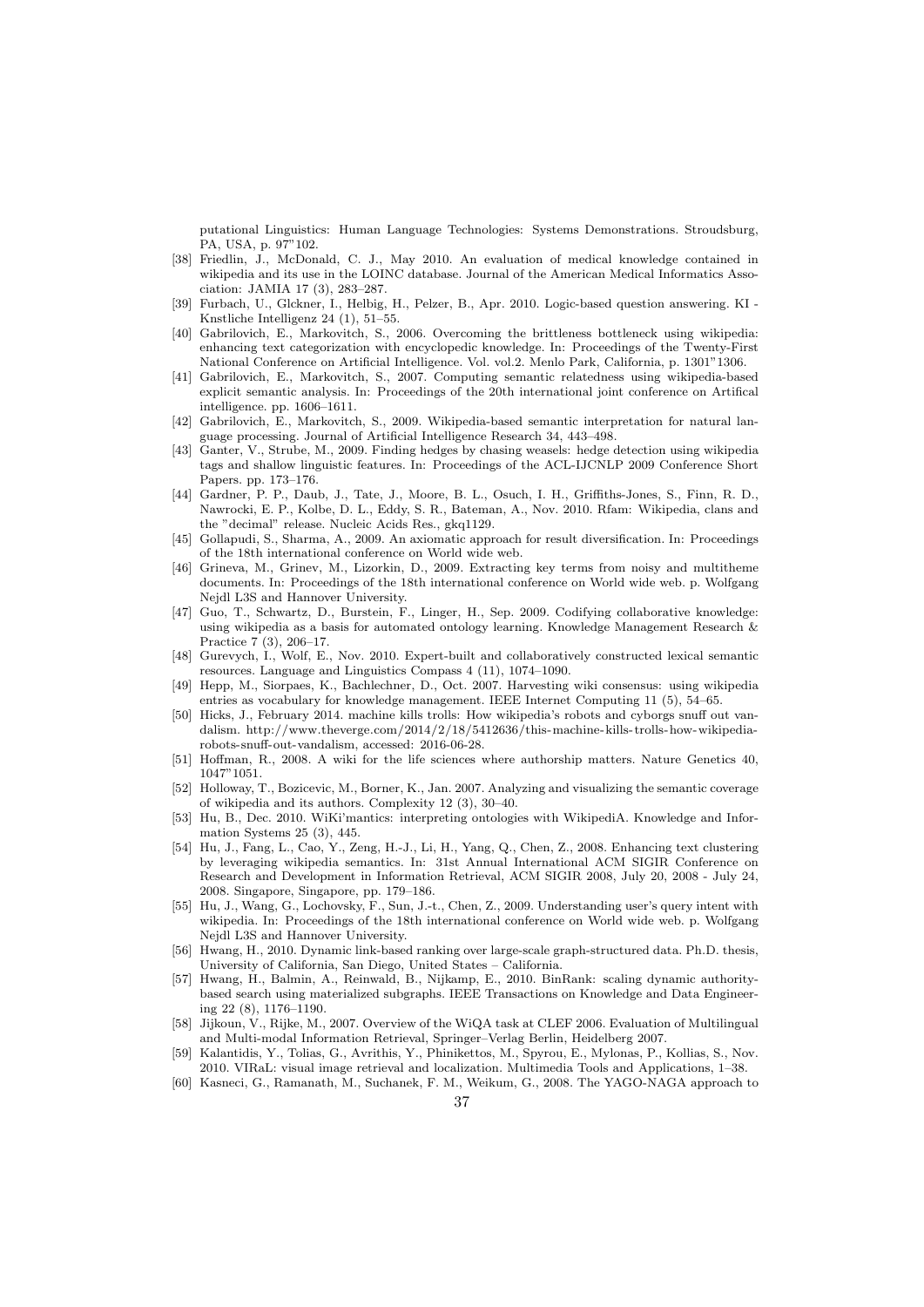knowledge discovery. SIGMOD Record 37 (4), 41–47.

- <span id="page-37-18"></span>[61] Kim, J.-M., Shin, H., Kim, H.-J., 2007. Schema and constraints-based matching and merging of topic maps. Information processing & management 43 (4), 930–945.
- <span id="page-37-3"></span>[62] Kinzler, D., 2008. Automatischer aufbau eines multilingualen thesaurus durch extraktion semantischer und lexikalischer relationen aus der wikipedia. Diplomarbeit an der abteilung fr automatische sprachverarbeitung, Institut fr Informatik, Universitt Leipzig.
- <span id="page-37-4"></span>[63] Kinzler, D., 2009. WikiWord: multilingual image search and more. In: Wikimania.
- <span id="page-37-21"></span>[64] Kobilarov, G., Scott, T., Raimond, Y., Oliver, S., Sizemore, C., Smethurst, M., Bizer, C., Lee, R., 2009. Media meets semantic web " how the BBC uses DBpedia and linked data to make connections. In: The Semantic Web: Research and Applications. Vol. 5554. Berlin/Heidelberg, p. 723"737.
- <span id="page-37-11"></span>[65] Krizhanovsky, A., Smirnov, A., 2009. On the problem of wiki texts indexing. Journal of Computer and Systems Sciences International 48 (4), 616–624.
- <span id="page-37-22"></span>[66] Krtzsch, M., Vrandecic, D., Volkel, M., Haller, H., Studer, R., 2007. Semantic wikipedia. Web Semantics 5 (4), 251–261.
- <span id="page-37-24"></span>[67] Lanamäki, A., Okoli, C., Mehdi, M., Mesgari, M., Aug. 2011. Protocol for systematic mapping of wikipedia studies. In: Proceedings of IRIS 2011 " The 34th Information Systems Research Seminar in Scandinavia. Turku, Finland, pp. 458–459.
- <span id="page-37-10"></span>[68] Lee, K., Kim, H., Jang, C., Kim, H.-J., Jun. 2008. FolksoViz: a subsumption-based folksonomy visualization using the wikipedia. Journal of KISS: Computing Practices 14 (4), 401–11.
- <span id="page-37-20"></span>[69] Lehmann, S., Schwanecke, U., Dorner, R., 2010. Interactive visualization for opportunistic exploration of large document collections. Information Systems 35 (2), 260–269.
- <span id="page-37-23"></span>[70] Letia, M., Preguica, N., Shapiro, M., 2010. Consistency without concurrency control in large, dynamic systems 44, 29–34.
- <span id="page-37-13"></span>[71] Li, D., Li, S., Li, W., Gu, C., Li, Y., 2010. Keyphrase extraction based on topic relevance and term association. Journal of Information and Computational Science 7 (1), 293–299.
- <span id="page-37-14"></span>[72] Li, Y., Huang, K., Ren, F., Zhong, Y., 2008. Searching and computing for vocabularies with semantic correlations from chinese wikipedia.
- <span id="page-37-6"></span>[73] Lin, C.-C., Wang, Y.-C., Tsai, R. T.-H., 2010. Japanese-chinese information retrieval with an iterative weighting scheme. Journal of information science and engineering 26 (2), 685–697.
- <span id="page-37-5"></span>[74] Lin, C.-C., Wang, Y.-C., Yeh, C.-H., Tsai, W.-C., Tsai, R. T.-H., 2009. Learning weights for translation candidates in japanese-chinese information retrieval. Expert Systems with Applications 36 (4), 7695–7699.
- <span id="page-37-2"></span>[75] Liu, S., 2006. Improve text retrieval effectiveness and robustness. Ph.D. thesis, University of Illinois at Chicago, United States – Illinois.
- <span id="page-37-8"></span>[76] Lizorkin, D., Velikhov, P., Grinev, M., Turdakov, D., 2010. Accuracy estimate and optimization techniques for SimRank computation. VLDB Journal 19 (1), 45–66.
- <span id="page-37-19"></span>[77] McCrae, J., Collier, N., 2008. Synonym set extraction from the biomedical literature by lexical pattern discovery. BMC Bioinformatics 9 (1), 159.
- <span id="page-37-1"></span>[78] Medelyan, O., Milne, D., Legg, C., Witten, I. H., 2009. Mining meaning from wikipedia. International Journal of Human Computer Studies 67 (9), 716–754.
- <span id="page-37-17"></span>[79] Mehler, A., Pustylnikov, O., Diewald, N., 2010. Geography of social ontologies: Testing a variant of the sapir-whorf hypothesis in the context of wikipedia.
- <span id="page-37-0"></span>[80] Mesgari, M., Okoli, C., Mehdi, M., Nielsen, F. Å., Lanamäki, A., 2015. The sum of all human knowledge: A systematic review of scholarly research on the content of wikipedia. Journal of the Association for Information Science and Technology 66 (2).
- <span id="page-37-9"></span>[81] Meyer, M., Rensing, C., Steinmetz, R., 2008. Using community-generated contents as a substitute corpus for metadata generation. International Journal of Advanced Media and Communication 2 (1), 59–72.
- <span id="page-37-12"></span>[82] Mihalcea, R., Apr. 2007. In: Proceedings of NAACL HLT 2007. Rochester, New York, USA, pp. 196–203.
- <span id="page-37-16"></span>[83] Mihalcea, R., Csomai, A., 2007. Wikify!: linking documents to encyclopedic knowledge. In: Proceedings of the sixteenth ACM conference on Conference on information and knowledge management. pp. 233–242.
- <span id="page-37-15"></span>[84] Mika, P., Ciaramita, M., Zaragoza, H., Atserias, J., Oct. 2008. Learning to tag and tagging to learn: a case study on wikipedia. IEEE Intelligent Systems 23 (5), 26–33.
- <span id="page-37-7"></span>[85] Milne, D., Medelyan, O., Witten, I. H., 2006. Mining domain-specific thesauri from wikipedia: A case study. In: Proceedings of the 2006 IEEE/WIC/ACM International Conference on Web Intelligence. pp. 442–448.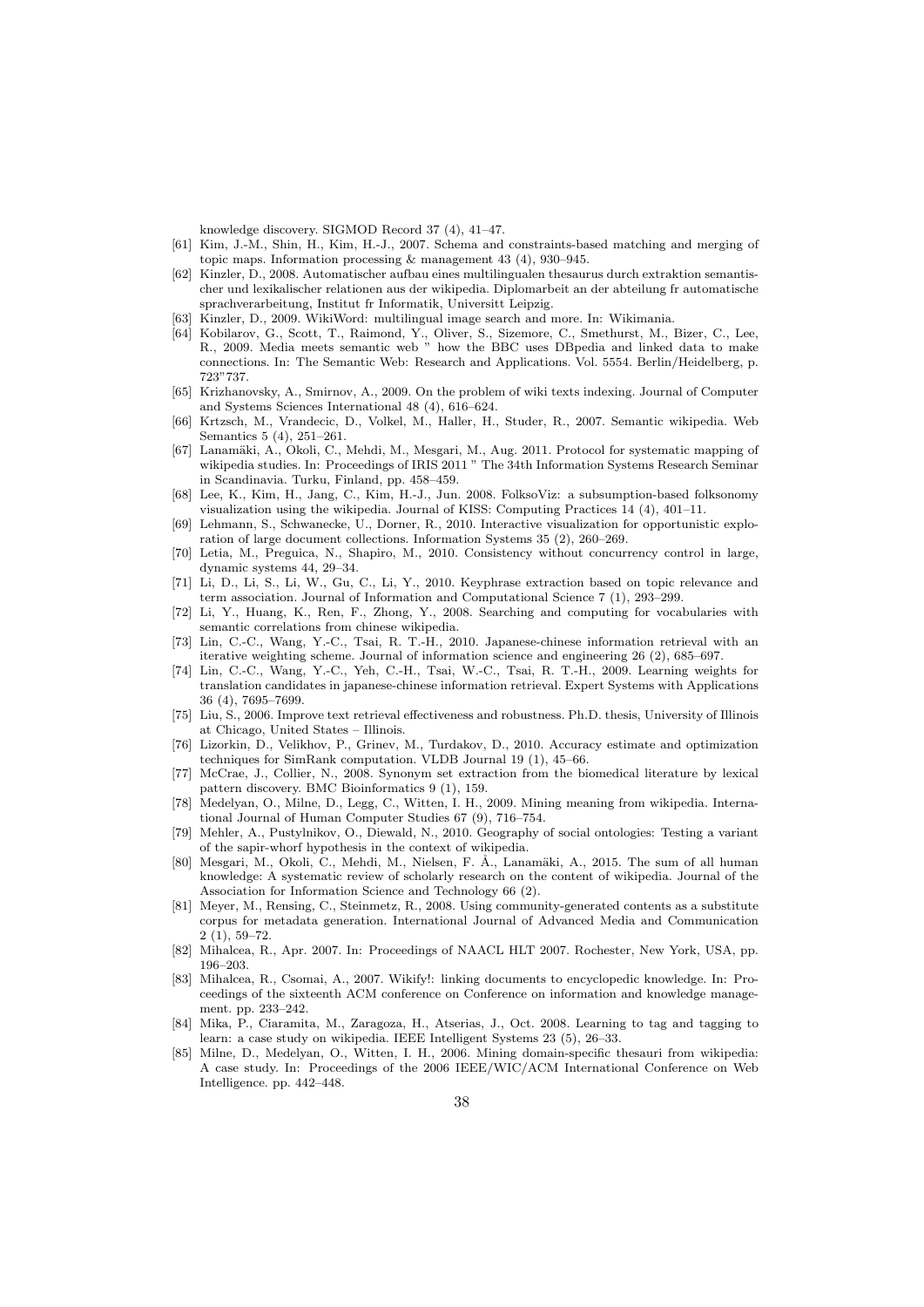- <span id="page-38-15"></span>[86] Milne, D., Witten, I. H., 2008. Learning to link with wikipedia. In: 17th ACM Conference on Information and Knowledge Management, CIKM'08, October 26, 2008 - October 30, 2008. Napa Valley, CA, United states, pp. 509–518.
- <span id="page-38-9"></span>[87] Milne, D., Witten, I. H., Nichols, D. M., 2007. A knowledge-based search engine powered by wikipedia. In: 16th ACM Conference on Information and Knowledge Management, CIKM 2007, November 6, 2007 - November 9, 2007. Lisboa, Portugal, pp. 445–454.
- <span id="page-38-20"></span>[88] Muchnik, L., Itzhack, R., Solomon, S., Louzoun, Y., 2007. Self-emergence of knowledge trees: Extraction of the wikipedia hierarchies. Physical Review E - Statistical, Nonlinear, and Soft Matter Physics 76 (1).
- <span id="page-38-13"></span>[89] Murugeshan, M. S., Lakshmi, K., Mukherjee, S., Apr. 2010. A negative category based approach for wikipedia document classification. International Journal of Knowledge Engineering and Data Mining 1, 84–97.
- <span id="page-38-11"></span>[90] Nielsen, F. r., 2008. Clustering of scientific citations in wikipedia. In: Proceedings of Wikimania 2008.
- <span id="page-38-23"></span>[91] Nielsen, F. r., Feb. 2012. Wikipedia research and tools: Review and comments.
- <span id="page-38-22"></span>[92] Okoli, C., 2009. A brief review of studies of wikipedia in peer-reviewed journals. In: Digital Society, 2009. ICDS'09. Third International Conference on. p. 155"160.
- <span id="page-38-0"></span>[93] Okoli, C., Mehdi, M., Mesgari, M., Nielsen, F. Å., Lanamäki, A., Mar. 2012. The people's encyclopedia under the gaze of the sages: A systematic review of scholarly research on Wikipedia. SSRN eLibrary.
- URL [http://papers.ssrn.com/sol3/papers.cfm?abstract](http://papers.ssrn.com/sol3/papers.cfm?abstract_id=2021326) id=2021326
- <span id="page-38-1"></span>[94] Okoli, C., Mehdi, M., Mesgari, M., Nielsen, F. Å., Lanamäki, A., 2014. Wikipedia in the eyes of its beholders: A systematic review of scholarly research on wikipedia readers and readership. Journal of the Association for Information Science and Technology 65 (12).
- <span id="page-38-3"></span>[95] Okoli, C., Schabram, K., Oct. 2009. Protocol for a systematic literature review of research on the wikipedia. In: Proceedings of the International Conference on Management of Emergent Digital EcoSystems (MEDES). Lyon, France, p. 73.
- <span id="page-38-21"></span>[96] Okoli, C., Schabram, K., Sep. 2009. Protocol for a systematic literature review of research on the wikipedia. Sprouts: Working Papers in Information Systems 9 (65).
- <span id="page-38-2"></span>[97] Okoli, C., Schabram, K., 2010. A guide to conducting a systematic literature review of information systems research. Sprouts: Working Papers on Information Systems 10 (26).
- <span id="page-38-6"></span>[98] Overell, S., Ruger, S., Mar. 2008. Using co-occurrence models for place name disambiguation. International Journal of Geographical Information Science 22 (3), 265–87.
- <span id="page-38-12"></span>[99] Overell, S., Sigurbjornsson, B., Van Zwol, R., 2009. Classifying tags using open content resources. In: 2nd ACM International Conference on Web Search and Data Mining, WSDM'09, February 9, 2009 - February 12, 2009. Barcelona, Spain, pp. 64–73.
- <span id="page-38-14"></span>[100] Pak, A. N., Chung, C.-W., 2010. A wikipedia matching approach to contextual advertising. World Wide Web 13 (3), 251–274.
- <span id="page-38-16"></span>[101] Pantel, P., Crestan, E., Borkovsky, A., Popescu, A.-M., Vyas, V., 2009. Web-scale distributional similarity and entity set expansion. In: Proceedings of the 2009 Conference on Empirical Methods in Natural Language Processing: Volume 2 - Volume 2. pp. 938–947.
- <span id="page-38-10"></span>[102] Pehcevski, J., Thom, J., Vercoustre, A., Naumovski, V., Oct. 2010. Entity ranking in wikipedia: utilising categories, links and topic difficulty prediction. Information Retrieval 13 (5), 568.
- <span id="page-38-4"></span>[103] Perea-Ortega, J. M., Montejo-Raez, A., Martin-Valdivia, M., Urena-Lopez, L., 2010. Using web sources for improving video categorization, 1–14.
- <span id="page-38-8"></span>[104] Pöllä, M., Honkela, T., Nov. 2010. Negative selection of written language using character multiset statistics. Journal of Computer Science and Technology 25 (6), 1256–1266.
- <span id="page-38-19"></span>[105] Ponzetto, S. P., Strube, M., 2006. Exploiting semantic role labeling, WordNet and wikipedia for coreference resolution. In: Proceedings of the main conference on Human Language Technology Conference of the North American Chapter of the Association of Computational Linguistics. pp. 192 – 199.
- <span id="page-38-17"></span>[106] Ponzetto, S. P., Strube, M., 2007. Deriving a large scale taxonomy from wikipedia. In: Proceedings: 22nd AAAI Conference on Artificial Intelligence and the 19th Innovative Applications of Artificial Intelligence Conference, July 22-26, 2007. Vol. 2. Vancouver, BC, Canada, pp. 1440–1445.
- <span id="page-38-18"></span>[107] Ponzetto, S. P., Strube, M., 2007. Knowledge derived from wikipedia for computing semantic relatedness. Journal of Artificial Intelligence Research 30, 181–212.
- <span id="page-38-7"></span>[108] Potthast, M., Barrn-Cedeo, A., Stein, B., Rosso, P., Jan. 2010. Cross-language plagiarism detection. Language Resources and Evaluation, 1–18.
- <span id="page-38-5"></span>[109] Quack, T., Leibe, B., Gool, L. V., 2008. World-scale mining of objects and events from community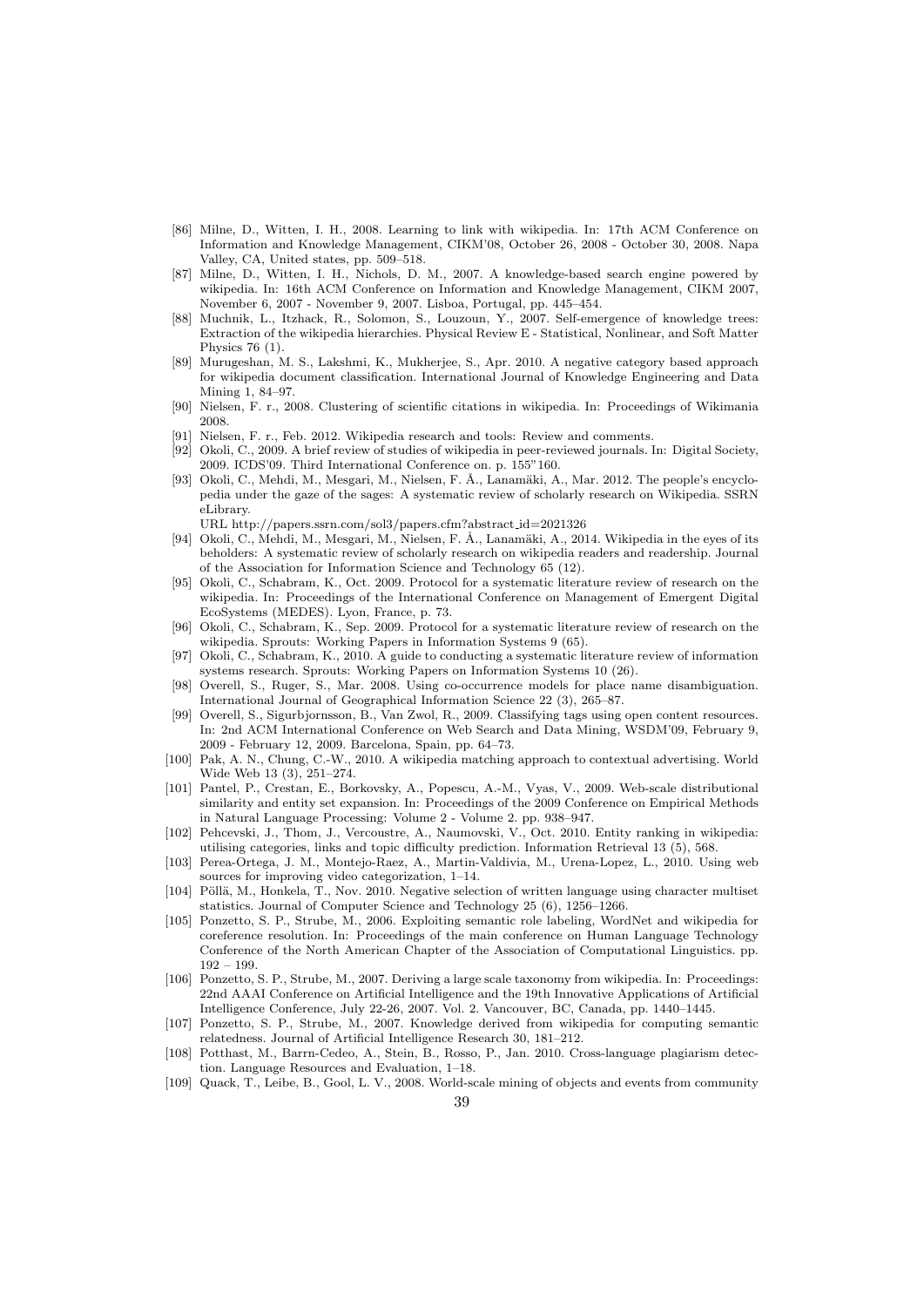photo collections. In: Proceedings of the 2008 international conference on Content-based image and video retrieval. pp. 47–56.

- <span id="page-39-1"></span>[110] Rahurkar, M., Tsai, S.-F., Dagli, C., Huang, T., 2010. Image interpretation using large corpus: Wikipedia. Proceedings of the IEEE 98 (8), 1509–25.
- <span id="page-39-10"></span>[111] Ray, S. K., Singh, S., Joshi, B., 2010. A semantic approach for question classification using Word-Net and wikipedia. Pattern Recognition Letters 31 (13), 1935–1943.
- <span id="page-39-18"></span>[112] Ruiz-Casado, M., Alfonseca, E., Castells, P., 2007. Automatising the learning of lexical patterns: An application to the enrichment of WordNet by extracting semantic relationships from wikipedia. Data and Knowledge Engineering 61 (3), 484–499.
- <span id="page-39-13"></span>[113] Schenkel, R., Suchanek, F. M., Kasneci, G., 2007. YAWN: a semantically annotated wikipedia XML corpus. In: 12. Symposium on Database Systems for Business, Technology and the Web of the German Society for Computer Science. Vol. 12. p. 277"291.
- <span id="page-39-19"></span>[114] Sigurdsson, M., Halling, S. C., 2007. Zeeker: A topic-based search engine. Ph.D. thesis, Informatics and Mathematical Modelling, Technical University of Denmark, Kongens Lyngby, Denmark.
- <span id="page-39-22"></span>[115] Silva, F., Travencolo, B., Viana, M., da Fontoura Costa, L., 2010. Identifying the borders of mathematical knowledge. Journal of Physics A: Mathematical and Theoretical 43 (32), 325202 (7 pp.).
- <span id="page-39-11"></span>[116] Simma, A., 2010. Modeling events in time using cascades of poisson processes. Ph.D. thesis, University of California, Berkeley, United States – California.
- <span id="page-39-2"></span>[117] Stokes, N., Li, Y., Moffat, A., Rong, J., 2008. An empirical study of the effects of NLP components on geographic IR performance. International Journal of Geographical Information Science 22 (3), 247–264.
- <span id="page-39-16"></span>[118] Stone, B., Dennis, S., Kwantes, P. J., 2010. Comparing methods for single paragraph similarity analysis. Topics in Cognitive Science, no.
- <span id="page-39-17"></span>[119] Strube, M., Ponzetto, S. P., 2006. WikiRelate! computing semantic relatedness using wikipedia. In: Proceedings of the Twenty-First AAAI Conference on Artificial Intelligence. Menlo Park, Califonia, p. 1419"1424.
- <span id="page-39-6"></span>[120] Suchanek, F. M., Kasneci, G., Weikum, G., 2007. YAGO: a core of semantic knowledge unifying WordNet and wikipedia. In: Proceedings of the 16th international conference on World Wide Web. pp. 697 – 706.
- <span id="page-39-20"></span>[121] Syed, Z., 2010. Wikitology: A novel hybrid knowledge base derived from wikipedia. Ph.D. thesis, University of Maryland, Baltimore County, United States – Maryland.
- <span id="page-39-5"></span>[122] Tan, B., Peng, F., 2008. Unsupervised query segmentation using generative language models and wikipedia. In: Proceeding of the 17th international conference on World Wide Web. pp. 347–356.
- <span id="page-39-4"></span>[123] Theobald, M., Bast, H., Majumdar, D., Schenkel, R., Weikum, G., 2008. TopX: efficient and versatile top-k query processing for semistructured data. The VLDB Journal " The International Journal on Very Large Data Bases  $17(1)$ ,  $81 - 115$ .
- <span id="page-39-12"></span>[124] Turdakov, D., Kuznetsov, S., 2010. Automatic word sense disambiguation based on document networks. Programming and Computer Software 36 (1), 11–18.
- <span id="page-39-14"></span>[125] Turdakov, D., Velikhov, P., 2008. Semantic relatedness metric for wikipedia concepts based on link analysis and its application to word sense disambiguation. In: Spring Young Researcher's Colloquium On Database and Information Systems. St.-Petersburg, Russia.
- <span id="page-39-0"></span>[126] Vechtomova, O., 2010. Facet-based opinion retrieval from blogs. Information Processing and Management 46 (1), 71–88.
- <span id="page-39-7"></span>[127] Rehũrek, R., Jun. 2010. Fast and faster: A comparison of two streamed matrix decomposition algorithms. In: NIPS 2010 Workshop on Low-rank Methods for Large-scale Machine Learning. Vancouver, Canada.
- <span id="page-39-8"></span>[128] Wang, P., Domeniconi, C., 2008. Building semantic kernels for text classification using wikipedia. In: Proceeding of the 14th ACM SIGKDD international conference on Knowledge discovery and data mining. ACM, pp. 713–721.
- <span id="page-39-9"></span>[129] Wang, P., Hu, J., Zeng, H.-J., Chen, Z., 2009. Using wikipedia knowledge to improve text classification. Knowledge and Information Systems 19 (3), 265–281.
- <span id="page-39-3"></span>[130] Wang, Y.-C., Tsai, R. T.-H., Hsu, W.-L., Mar. 2009. Web-based pattern learning for named entity translation in Korean"Chinese cross-language information retrieval. Expert Systems with Applications 36 (2, Part 2), 3990–3995.
- <span id="page-39-21"></span>[131] Weiss, S., Urso, P., Molli, P., 2010. Logoot-undo: Distributed collaborative editing system on P2P networks. IEEE Transactions on Parallel and Distributed Systems 21 (8), 1162–1174.
- <span id="page-39-15"></span>[132] Weld, D. S., Wu, F., Adar, E., Amershi, S., Fogarty, J., Hoffmann, R., Patel, K., Skinner, M., 2008. Intelligence in wikipedia. In: Proceedings of the 23rd national conference on Artificial intelligence